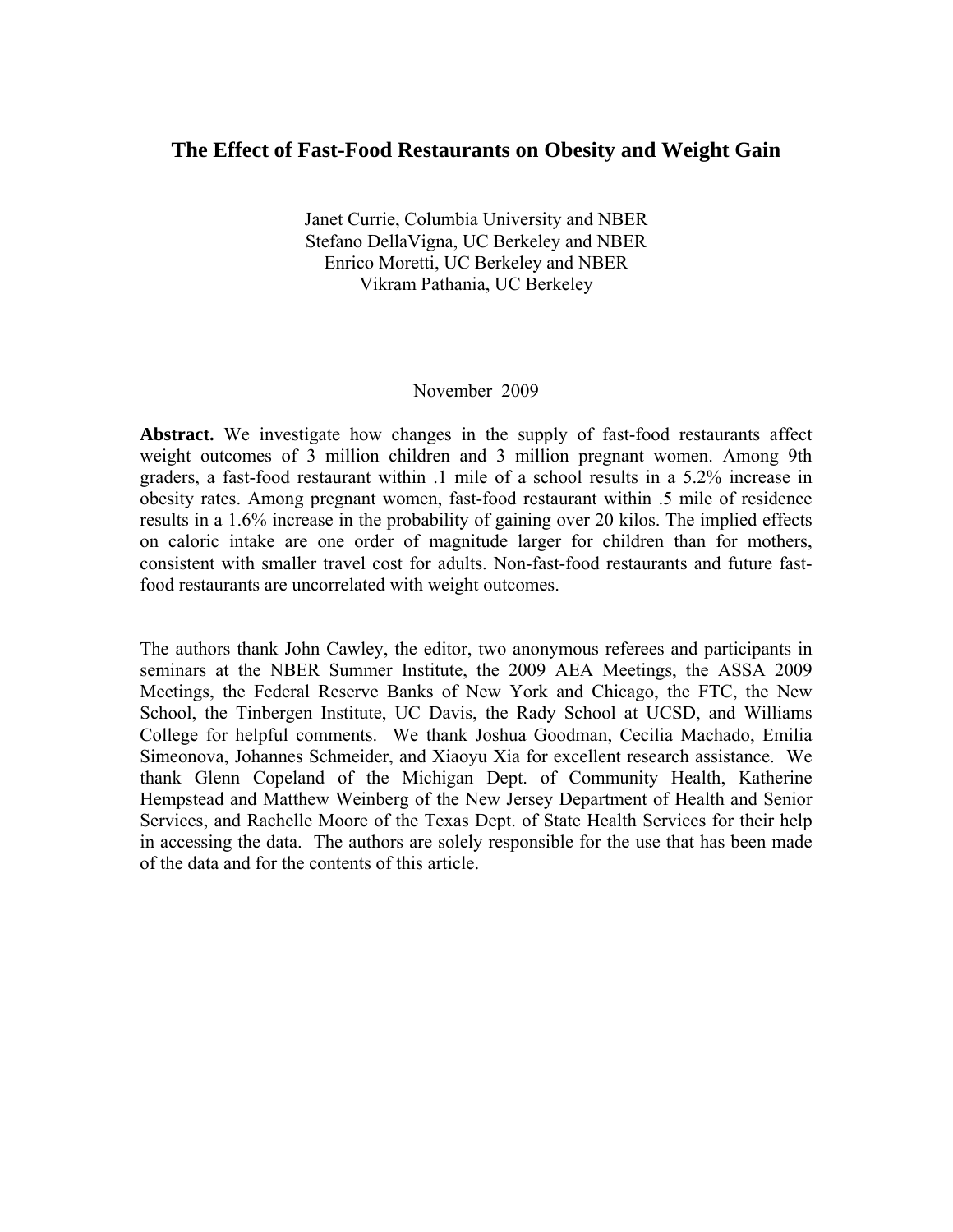## **1. Introduction**

 $\overline{a}$ 

In the public debate over obesity it is often assumed the widespread availability of fast-food restaurants is an important determinant of obesity rates. Policy makers in several cities have responded by restricting the availability or content of fast food, or by requiring posting of the caloric content of the meals (Mair et al. 2005.)<sup>1</sup> But the evidence linking fast food and obesity is not strong. Much of it is based on correlational studies in small data sets.

In this paper we seek to identify the effect of increases in the local supply of fastfood restaurants on obesity rates. Using a new dataset on the exact geographical location of restaurants, we ask how proximity to fast-food restaurants affects the obesity rates of over 3 million school children and the weight gain of 3 million pregnant women. For school children, we observe obesity rates for  $9<sup>th</sup>$  graders in California over several years, and we are therefore able to estimate models with and without school fixed effects. For mothers, we employ the information on weight gain during pregnancy reported in the Vital Statistics data for Michigan, New Jersey, and Texas covering fifteen years. We focus on women who have at least two children so that we can follow a given woman across two pregnancies.

The design employed in this study allows for a more precise identification of the effect of fast-food restaurants on obesity than the previous literature. First, we observe information on weight for millions of individuals compared to at most tens of thousand in the standard data sets used previously. This large sample size substantially increases the power of our estimates. Second, we exploit very detailed geographical location information, including distances of only one tenth of a mile. By comparing groups of individuals who are at only slightly different distances to a restaurant, we can arguably diminish the impact of unobservable differences in characteristics between the groups. Since a fast-food restaurant's location might reflect characteristics of the area, we test whether there are any observable patterns in restaurant location within the very small areas we focus on. Third, we have a more precise idea of the timing of exposure than

<sup>&</sup>lt;sup>1</sup> Abdollah, Tami. "A Strict Order for Fast Food," Los Angeles Times, A-1, Sept. 10, 2007, http://articles.latimes.com/2007/sep/10/local/me-fastfood10. See also Mcbride, Sarah. "Exiling the Happy Meal," Wall Street Journal, July 22, 2008, http://online.wsj.com/article/SB121668254978871827.html Accessed on Nov 9, 2009.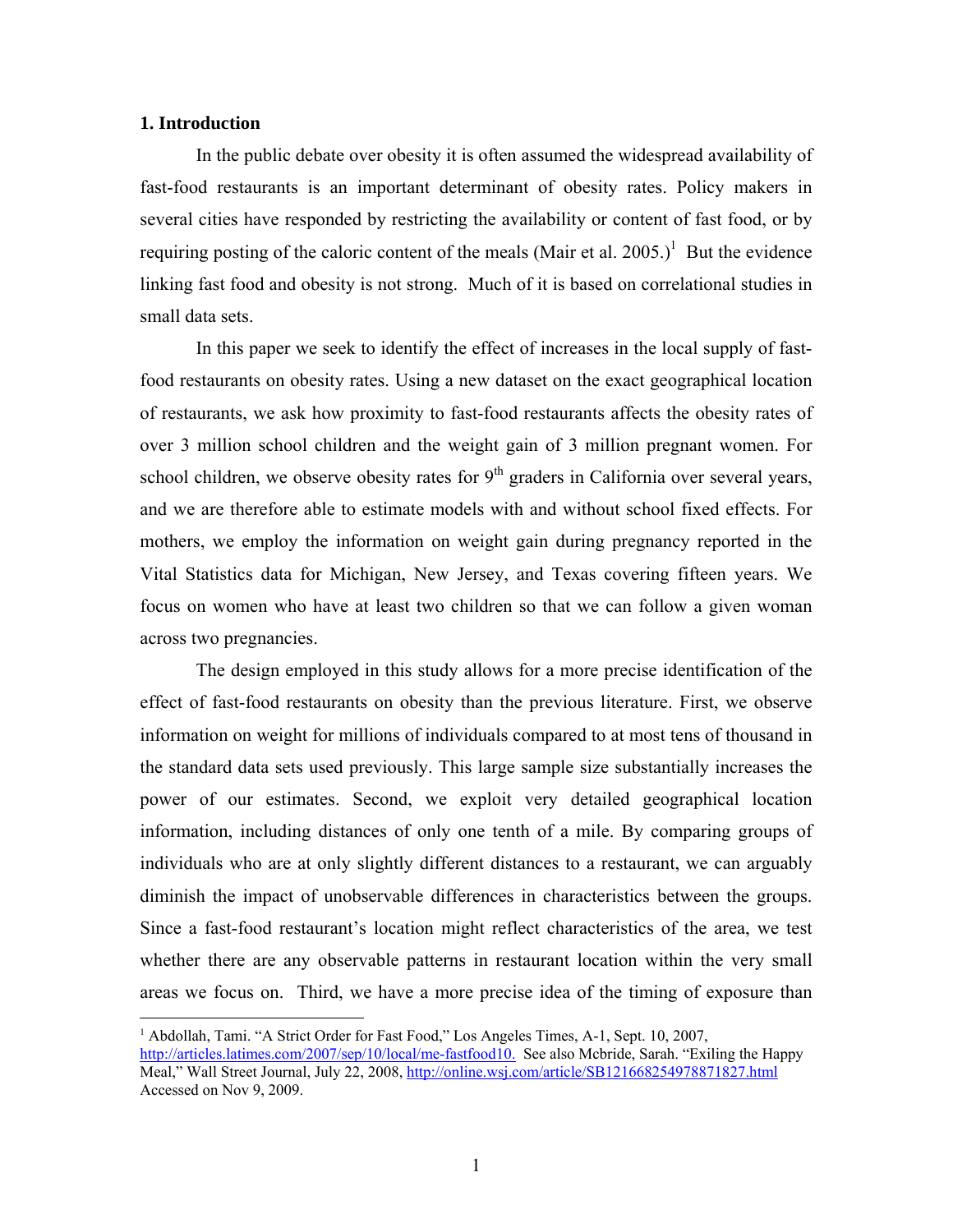many previous studies: The  $9<sup>th</sup>$  graders are exposed to fast-food restaurants near their new school from September until the time of a spring fitness test, while weight gain during pregnancy pertains to the 9 months of pregnancy.

While it is clear that fast food is often unhealthy, it is not obvious a priori that changes in the proximity of fast-food restaurants should be expected to have an impact on health. On the one hand, it is possible that proximity to a fast-food restaurant simply leads to substitution away from unhealthy food prepared at home or consumed in existing restaurants, without significant changes in the overall amount of unhealthy food consumed. On the other hand, proximity to a fast-food restaurant could lower the monetary and non-monetary costs of accessing unhealthy food. $2$ 

Ultimately, the effect of changes in the proximity of fast-food restaurants on obesity is an empirical question. We find that among  $9<sup>th</sup>$  grade children, the presence of a fast-food restaurant within a tenth of a mile of a school is associated with an increase of about 1.7 percentage points in the fraction of students in a class who are obese relative to the presence of a fast-food restaurant at .25 miles. This effect amounts to a 5.2 percent increase in the incidence of obesity among the affected children. Since grade 9 is the first year of high school and the fitness tests take place in the spring, the period of fast-food exposure that we measure is approximately 30 weeks, implying an increased caloric intake of 30 to 100 calories per school-day. We view this as a plausible magnitude. The effect is larger in models that include school fixed effects. Consistent with highly non– linear transportation costs, we find no discernable effect at .25 miles and at .5 miles.

Among pregnant women, we find that a fast-food restaurant within a half mile of a residence results in a 0.19 percentage points higher probability of gaining over 20 kilograms (kg). This amounts to a 1.6 percent increase in the probability of gaining over 20 kilos. The effect increases monotonically and is larger at .25 and larger still at .1 miles. The increase in weight gain implies an increased caloric intake of 1 to 4 calories per day in the pregnancy period. The effect varies across races and educational levels. It is largest for African American mothers and for mothers with a high school education or less. It is zero for mothers with a college degree or an associate's degree.

 $\overline{a}$ 

<sup>&</sup>lt;sup>2</sup> In addition, proximity to fast food may increase consumption of unhealthy food even in the absence of any decrease in cost if individuals have self-control problems.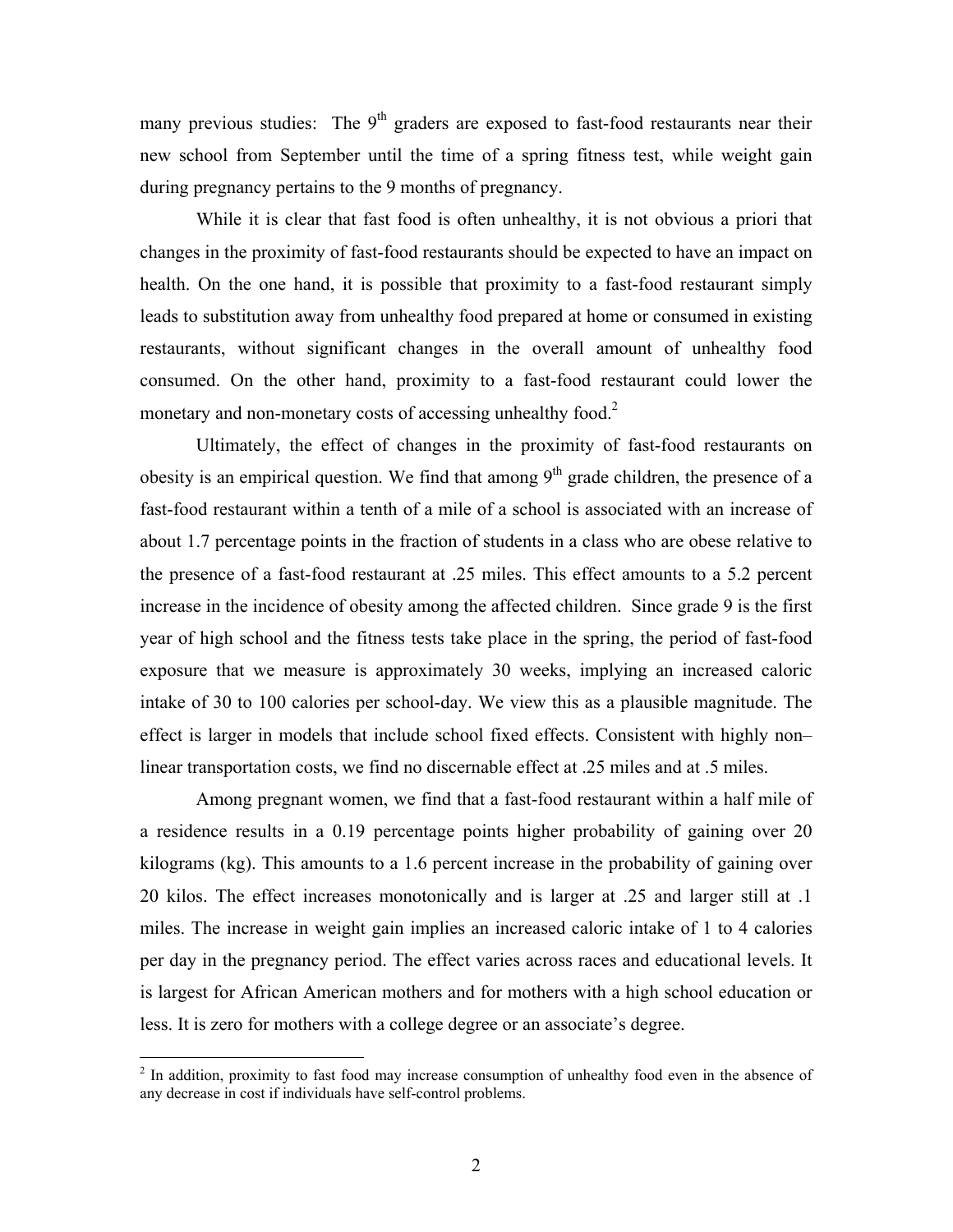Our findings suggest that increases in the supply of fast-food restaurants have a significant effect on obesity, at least for some groups. On the other hand, our estimates do not suggest that proximity to fast-food restaurants is a major determinant of obesity: Calibrations based on our estimates indicate that increases in the proximity of fast-food restaurants can account for 0.5 percent of the increase in obesity among  $9<sup>th</sup>$  graders over the past 30 years, and for at most 2.7 percent of the increase in obesity over the past 10 years for all women under 34. This estimate for mothers assumes other women in that age range react similarly to pregnant women; if they react less, then it is an upper bound.

Our estimates seek to identify the health effect of changes in the supply of fast food restaurants. However, it is in principle possible that our estimates reflect unmeasured shifts in the demand for fast food. Fast food chains are likely to open new restaurants where they expect demand to be strong, and higher demand for unhealthy food is almost certainly correlated with higher risk of obesity. The presence of unobserved determinants of obesity that may be correlated with increases in the number of fast-food restaurants would lead us to overestimate the role of fast-food restaurants.

We can not entirely rule out this possibility. However, four points lend credibility to our interpretation. First, our key identifying assumption for mothers is that, in the absence of a change in the local supply of fast food, mothers would gain a similar amount of weight in each pregnancy. Given that we are looking at the *change* in weight *gain* for the same mother, this assumption seems credible. Our key identifying assumption for schools is that, in the absence of a fast-food restaurant, schools that are .1 miles from a fast food and schools that are .25 miles from a fast food would have similar obesity rates. $3$ 

Second, while current proximity to a fast-food restaurant affects current obesity rates, proximity to *future* fast-food restaurants, controlling for current proximity, has no effect on current obesity rates and weight gains.

Third, while proximity to a fast-food restaurant is associated with increases in obesity rates and weight gains, proximity to non fast-food restaurants has no discernible

<sup>&</sup>lt;sup>3</sup> This assumption may appear problematic given previous research (Austin et al., 2005) which suggests that fast-food restaurants are more prevalent within 1.5 miles of a school. However, we only require that, *within a quarter of a mile from a school,* the exact location of a new restaurant opening is determined by idiosyncratic factors such as where suitable locations become available.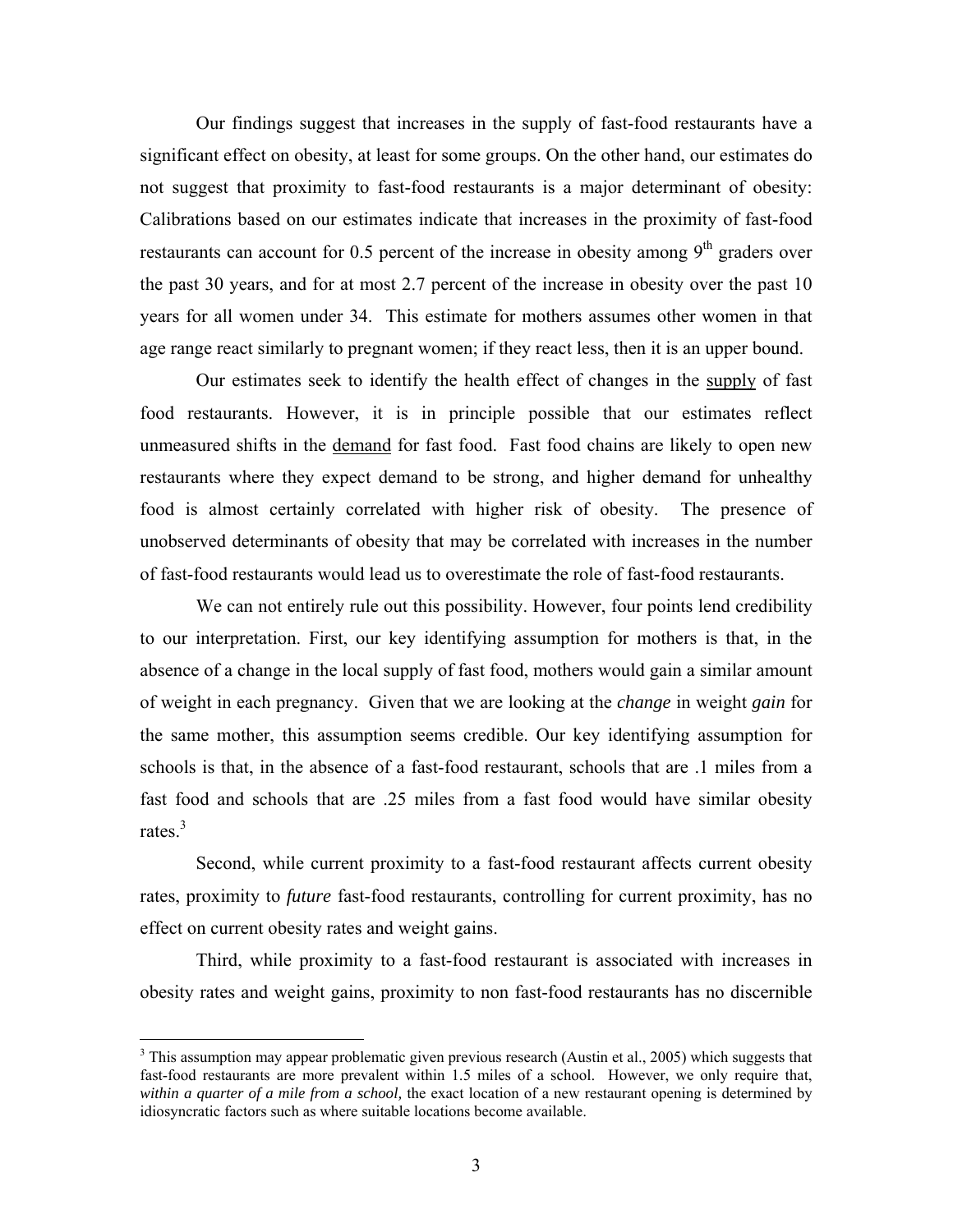effect on obesity rates or weight gains. This suggests that our estimates are not just capturing increases in the local demand for restaurant establishments, or other characteristics of the neighborhood that might be correlated with a high density of restaurants.

Finally, we directly investigate the extent of selection on observables. We find that observable characteristics of schools are not associated with changes in the availability of a fast food restaurant in the immediate vicinity of a school. Fast-food restaurants are equally likely to be located within .1, .25, and .5 miles of a school. Also, the observable characteristics of mothers that predict large weight gains are negatively- not positively--related to the presence of a fast-food chain, suggesting that any bias in our estimates for mothers may be downward, not upward. Taken together, the weight of the evidence is consistent with a causal effect of fast-food restaurants on obesity rates among  $9<sup>th</sup>$  graders and on weight gains among pregnant women.

The estimated effects of proximity to fast-food restaurants on obesity are consistent with a model in which access to fast-foods restaurants increases obesity by lowering food prices or by tempting consumers with self-control problems.<sup>4</sup> Differences in travel costs between students and mothers could explain the different effects of proximity. Ninth graders have higher travel costs in the sense that they are constrained to stay near the school during the school day, and hence are more affected by fast-food restaurants that are very close to the school. For this group, proximity to a fast-food restaurant has a quite sizeable effect on obesity. In contrast, for pregnant women, proximity to a fast-food restaurant has a quantitatively small (albeit statistically significant) impact on weight gain. Our results suggest that concerns about the effects of fast-food restaurants in the immediate proximity of schools are well-founded. Although relatively few students are affected, these restaurants have a sizeable effect on obesity rates among those who are affected.

 The remainder of the paper is organized as follows. In Section 2 we review the existing literature. In Section 3 we describe our data sources. In Section 4, we present the

 $\overline{a}$ 

<sup>&</sup>lt;sup>4</sup> See DellaVigna (2009). A model of cues in consumption (Laibson, 2001) has similar implications: a fastfood restaurant that is in immediate proximity from the school is more likely to trigger a cue that leads to over-consumption.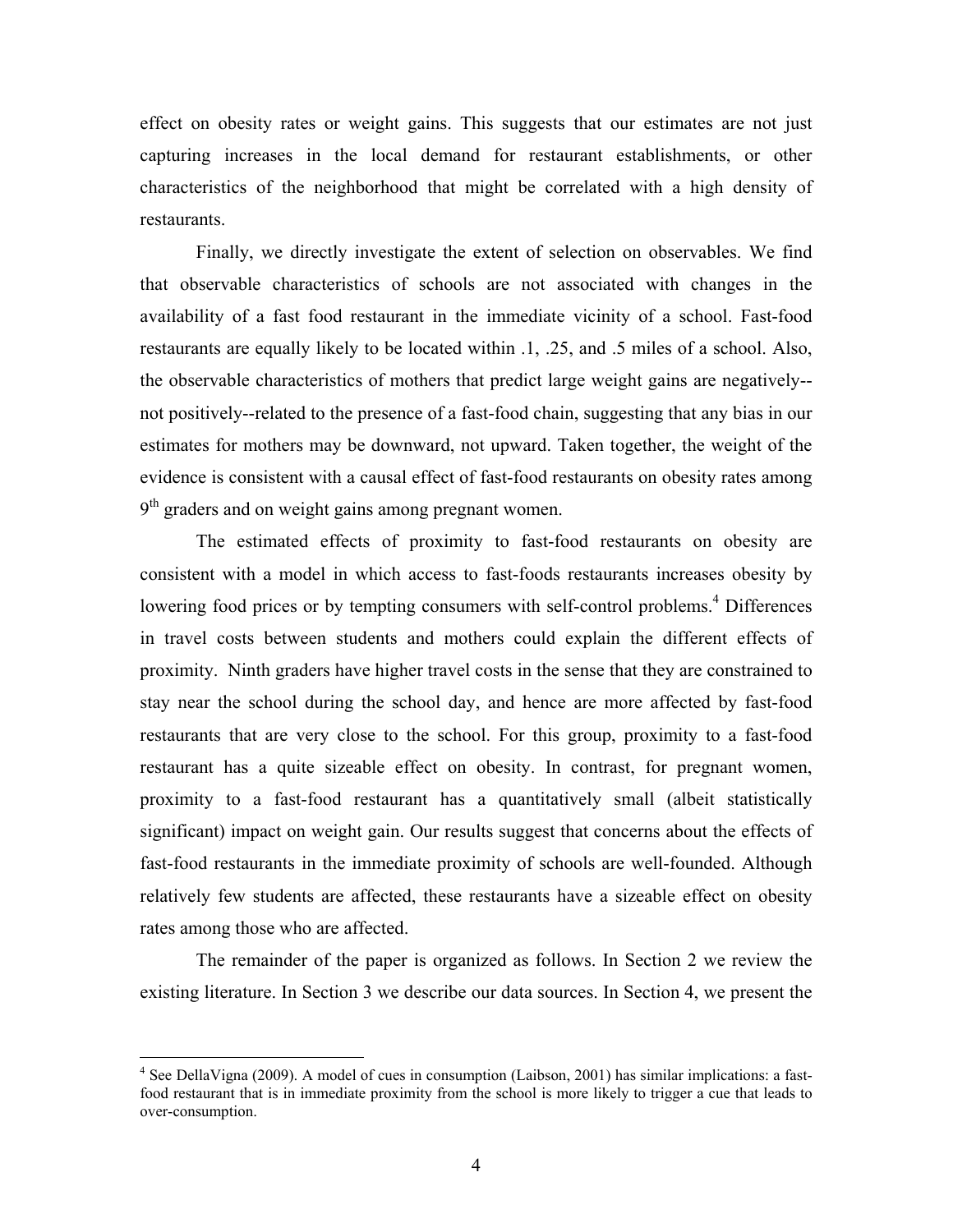econometric models. In Sections 5 and 6 we present the empirical findings for students and mothers, respectively. In Section 7 we discuss policy implications and conclude.

### **2. Background**

 $\overline{a}$ 

While there is considerable evidence in the epidemiological literature of correlation between fast food consumption and obesity, it has been more difficult to demonstrate a causal role for fast food. A recent review about the relationship between fast food and obesity (Rosenheck, 2008) concludes that "Findings from observational studies as yet are unable to demonstrate a causal link between fast food consumption and weight gain or obesity."

 A rapidly growing economics literature has focused on the link between declining food prices and obesity (see Philipson and Posner, 2008 for a review).<sup>5</sup> A series of recent papers explicitly focus on fast-food restaurants as potential contributors to obesity.<sup>6</sup> The two papers closest to ours are Anderson and Matsa (2009) and Brennan and Carpenter (2009). Anderson and Matsa focus on the link between eating out and obesity using the presence of Interstate highways in rural areas as an instrument for restaurant density. They find no evidence of a causal link between restaurants and obesity.

Our paper differs from Anderson and Matsa (2009) in three important dimensions, and these differences are likely to explain the discrepancy in our findings. First, we have a very large sample that allows us to identify even small effects. Our estimates of weight gain for mothers are within the confidence interval of Anderson and Matsa's two stage least squares estimates. Second, we have the exact location of each restaurant, school and mother. In contrast, Anderson and Matsa use telephone exchanges as the level of

<sup>&</sup>lt;sup>5</sup> For example, Lakdawalla and Philipson (2002) argue that about 40% of the increase in obesity from 1976 to 1994 is attributable to lower food prices. Courtemanche and Carden examine the impact on obesity of Wal-Mart and warehouse club retailers such as Sam's club, Costco and BJ's wholesale club which compete on price.

<sup>&</sup>lt;sup>6</sup> Chou et al. (2004) estimate models combining state-level price data with individual demographic and weight data from the Behavioral Risk Factor Surveillance surveys and find a positive association between obesity and the per capita number of restaurants (fast food and others) in the state. Rashad, Grossman, and Chou (2005) present similar findings using data from the National Health and Nutrition Examination Surveys. Anderson and Butcher (2005) investigate the effect of school food policies on the BMI of adolescent students. Anderson, Butcher, and Levine (2003) find that maternal employment is related to childhood obesity, and speculate that employed mothers might spend more on fast food. Cawley and Lui (2007) show that employed mothers spend less time cooking. Thomadsen (2001) estimate a discrete choice model of supply and demand that links prices to market structure and geographical dispersion of fast food outlets in California.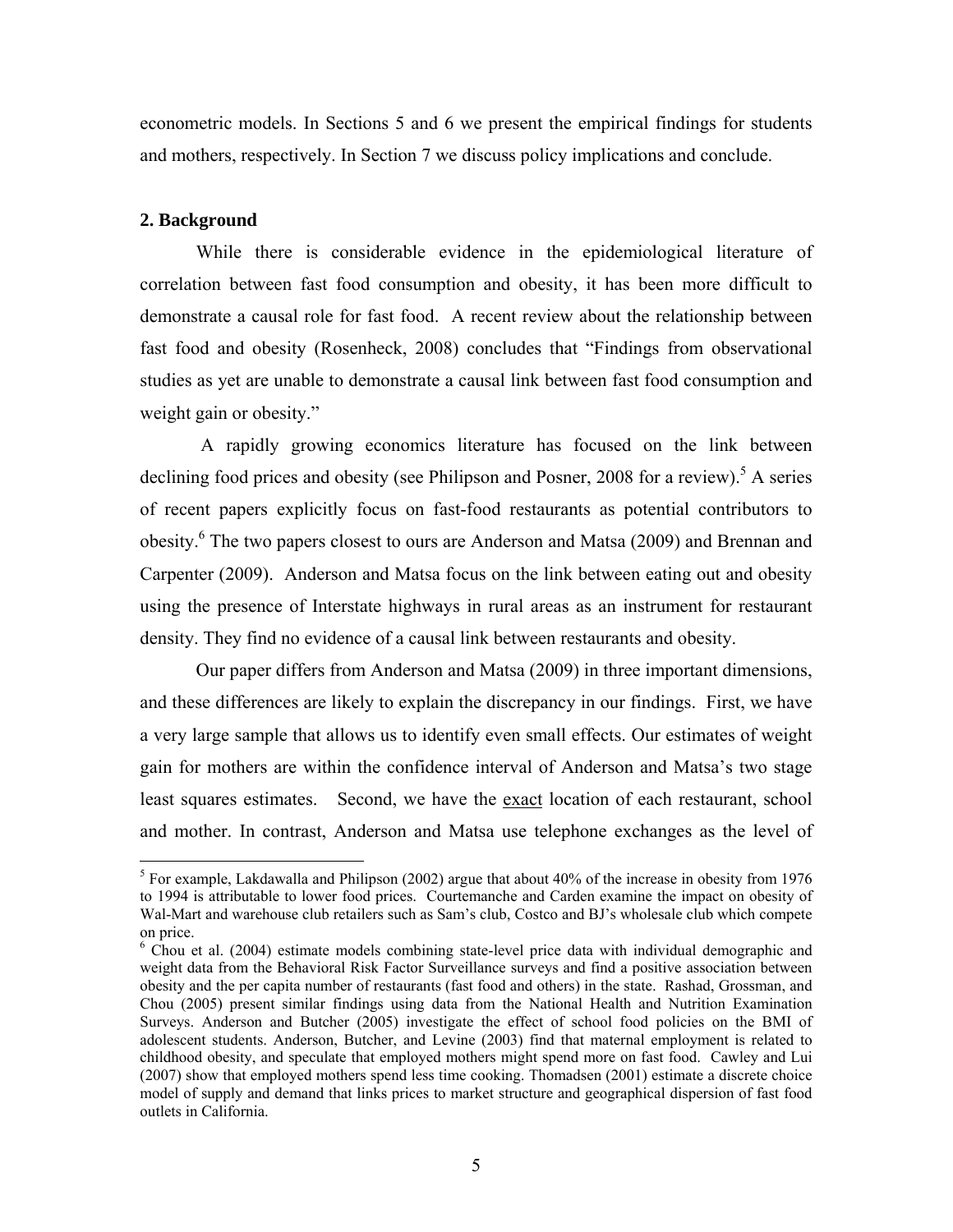geographical analysis. Given our findings, it is not surprising that at their level of aggregation the estimated effect is zero. Third, the populations under consideration are different. Anderson and Matsa focus on predominantly white rural communities, while the bulk of both the  $9<sup>th</sup>$  graders and the mothers we examine are urban and many of them are minorities. We show that the effects vary considerable depending on race. Indeed, when Dunn (2008) uses an instrumental variables approach similar to the one used by Anderson and Matsa, he finds no effect for rural areas or for whites in suburban areas, but strong effects for blacks and Hispanics. As we show below, we also find stronger effects for minorities.

Brennan and Carpenter (2009) use individual-level student data from the California Healthy Kids Survey. In contrast to our study, Brennan and Carpenter present only cross-sectional estimates, and pool data from grades 7-12. They focus on fast-food restaurants within .5 miles of a school, although they also present results for within .25 miles of a school. Their main outcome measure is BMI, which is computed from selfreported data on height and weight. Relative to their study, our study adds longitudinal estimates, the focus on  $9<sup>th</sup>$  graders, a better obesity measure, estimates for pregnant mothers, and checks for possible unobserved differences between people and schools located near fast-food restaurants and others.

#### **3. Data and Summary Statistics**

Data for this project comes from three sources.

(a) School Data. Data on children comes from the California public schools for the years 1999 and 2001 to 2007. The observations for  $9<sup>th</sup>$  graders, which we focus on in this paper, represent 3.06 million student-year observations. In the spring, California 9th graders are given a fitness assessment, the FITNESSGRAM®. Data is reported at the class level in the form of the percentage of students who are in the "healthy fitness zone" with regard to body fat, and who have acceptable levels of abdominal strength, aerobic capacity, flexibility, trunk strength, and upper body strength. Data are available only for cell sizes with greater than 10 students, so that for some of the sub-group analyses we report below, there are some cells with data that are surpressed. What we will call obesity is the fraction of students whose body fat measures are outside the healthy fitness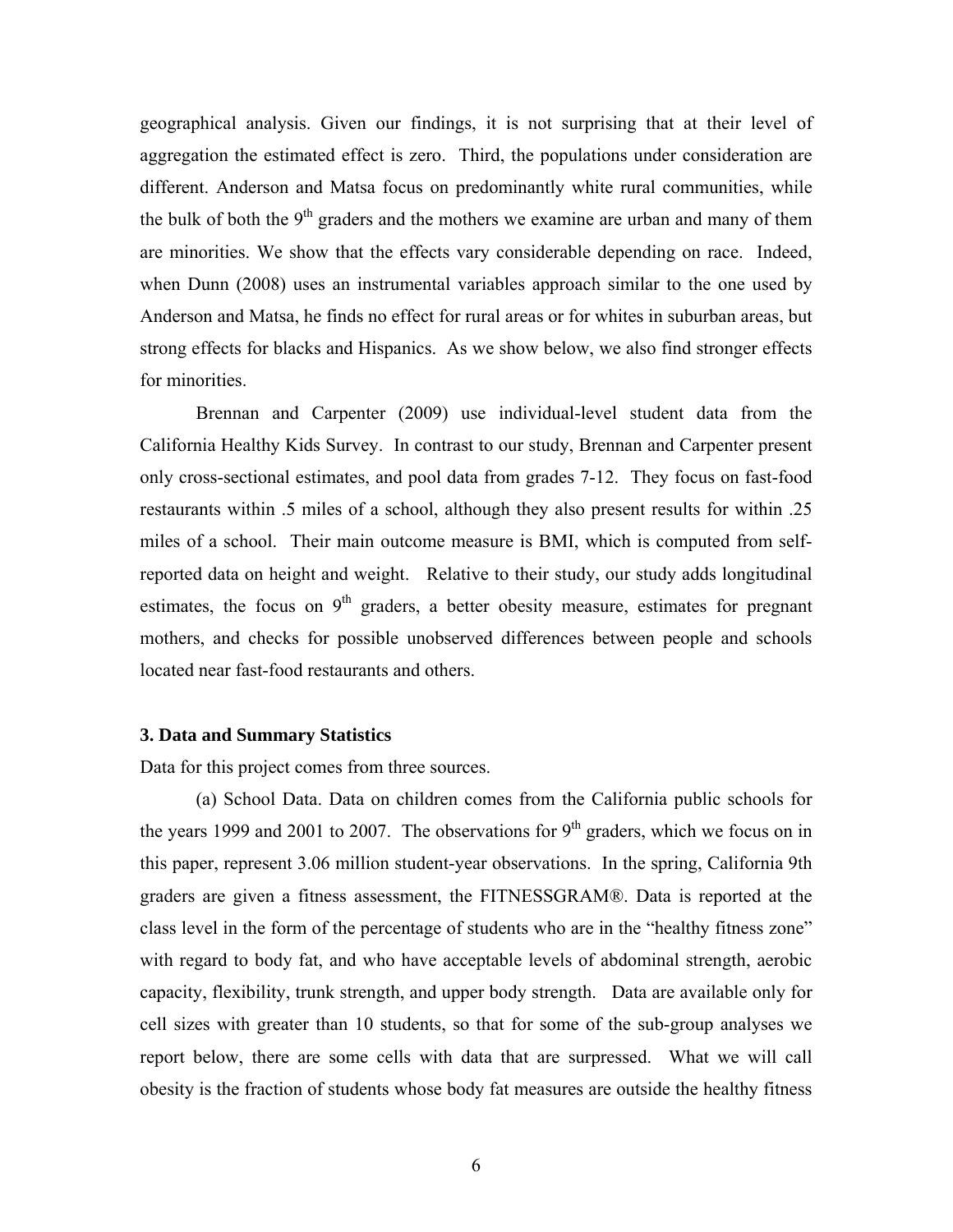zone. For boys this means that they have body fat measures greater than 25% while for girls, it means that they have body fat measures greater than 32%. Body fat is measured using skin-fold calipers and two skinfolds (calf and triceps). This way of measuring body fat is considerably more accurate than the usual BMI measure (Cawley and Burkhauser, 2006). Since grade 9 is the first year of high school and the fitness tests take place in the Spring, this impact corresponds to approximately 30 weeks of fast-food exposure.<sup>78</sup>

 (b) Mothers Data. Data on mothers come from Vital Statistics Natality data from Michigan, New Jersey, and Texas. These data are from birth certificates, and cover all births in these states from 1989 to 2003 (from 1990 in Michigan). Confidential data including mothers names, birth dates, and addresses, were used to construct a panel data set linking births to the same mother over time, and then to geocode her location (again using ArcView). $9$  The Natality data are very rich, and include information about the mother's age, education, race and ethnicity; whether she smoked during pregnancy; the child's gender, birth order, and gestation; whether it was a multiple birth; and maternal weight gain. We restrict the sample to singleton births and to mothers with at least two births in the sample, for a total of over 3.5 million births.

 (c) Restaurant Data. Restaurant data with geo-coded information come from the National Establishment Time Series Database (Dun and Bradstreet). These data are used by all major banks, lending institutions, insurance and finance companies as the primary system for creditworthiness assessment of firms. As such, it is arguably more precise and comprehensive than yellow pages and business directories.<sup>10</sup> We obtained a panel of virtually all firms in Standard Industrial Classification 58 ("Eating and Drinking Places") from 1990 to 2006, with names and addresses. Using this data, we constructed several

 $\overline{a}$ 

 $<sup>7</sup>$  In very few cases, a high school is in the same location as a middle school, in which case the estimates</sup> reflect a longer-term impact of fast-food. 8

<sup>&</sup>lt;sup>8</sup> This administrative data set is merged to information about schools (including the percent black, white, Hispanic, and Asian, percent immigrant, pupil/teacher ratios, fraction eligible for free lunch etc.) from the National Center for Education Statistic's Common Core of Data, as well as to the Start test scores for the 9th grade. The location of the school was geocoded using ArcView. Finally, we merged in information about the nearest Census block group of the school from the 2000 Census including the median earnings, percent high-school degree, percent unemployed, and percent urban.

<sup>&</sup>lt;sup>9</sup> In Michigan, the state created the panel and gave us de-identified data with latitude and longitude. In New Jersey, the matching was done at the state offices and then we used de-identified data. The importance of maintaining confidentiality of the data is one reason we do not use continuous distance measures in the paper.

<sup>&</sup>lt;sup>10</sup> The yellow pages are not intended to be a comprehensive listing of businesses - they are a paid advertisement. Companies that do not pay are not listed.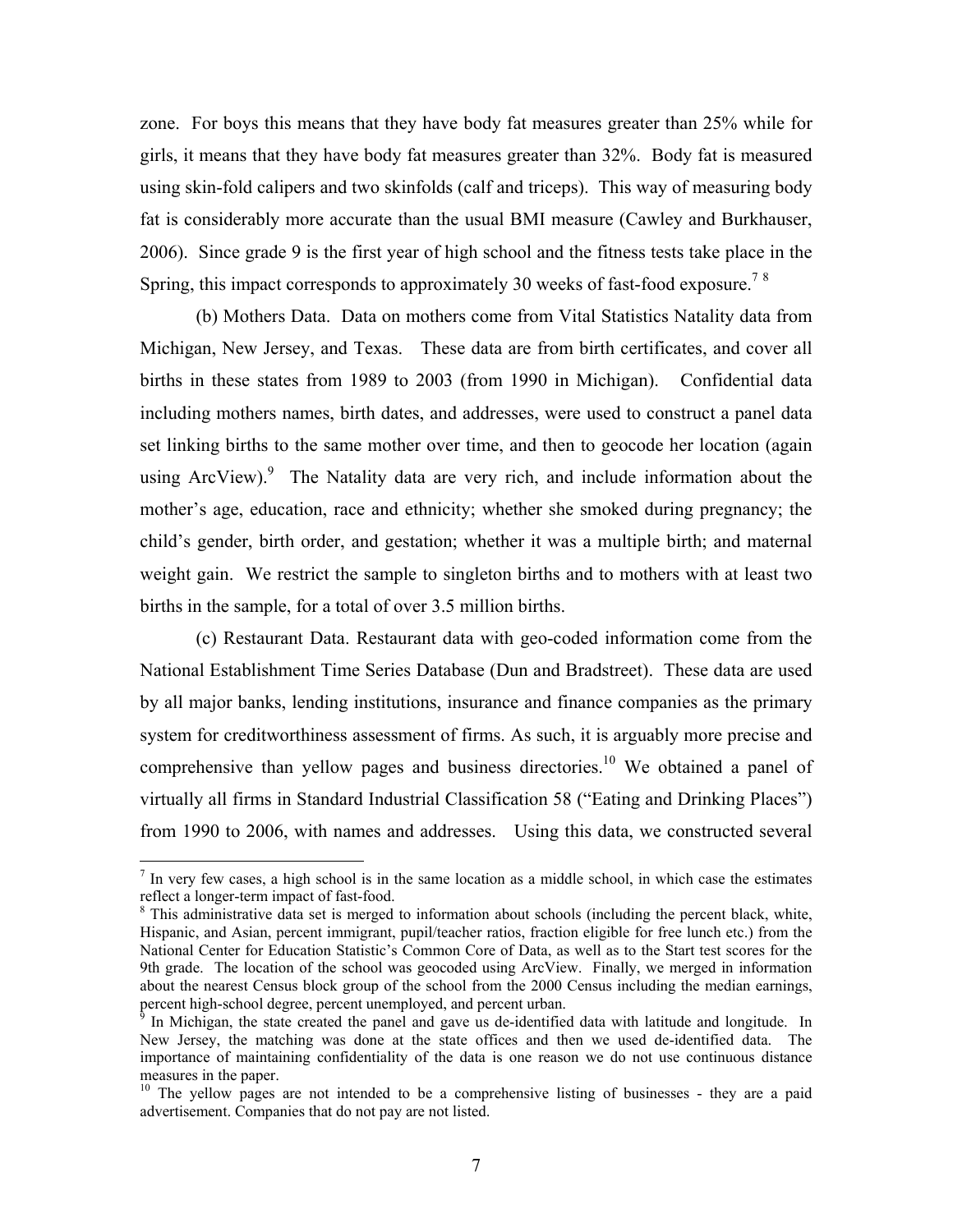different measures of fast-food restaurants and other restaurants, as discussed further in Appendix 1. In this paper, the benchmark definition of fast-food restaurants includes only the top-10 fast-food chains in the country, namely, McDonalds, Subway, Burger King, Taco Bell, Pizza Hut, Little Caesars, KFC, Wendy's, Dominos Pizza, and Jack In The Box. We also show estimates using a broader definition that includes both chain restaurants and independent burger and pizza restaurants. Finally, we also measure the supply of non-fast-food restaurants. The definition of these "other restaurants" changes with the definition of fast food. Appendix Table 1 lists the top 10 fast food chains as well as examples of restaurants that we did not classify as fast food.

 Matching was performed using information on latitude and longitude of restaurant location. Specifically, we match the schools and mother's residence to the closest restaurants using ArcView software. For the school data, we match the results on testing for the spring of year *t* with restaurant availability in year *t-1*. For the mother data, we match the data on weight gain during pregnancy with restaurant availability in the year that overlaps the most with the pregnancy.

Summary Statistics. Using the data on restaurant, school, and mother's locations, we constructed indicators for whether there was a fast-food restaurant or other restaurant within .1, .25, and .5 miles of either the school or the mother's residence. Table 1A shows summary characteristics of all the controls variables in the schools data set by distance to a fast-food restaurant, where distances are overlapping. Here, as in most of the paper, we use the narrow definition of fast-food, including the top-10 fast-food chains. Only 7% of schools have a fast-food restaurant within .1 miles, while 65% of all schools have a fast-food restaurant within  $1/2$  of a mile.<sup>11</sup> Schools within .1 miles of a fast-food restaurant have more Hispanic students and lower test scores. They are also located in poorer and more urban areas. The last row indicates that schools near a fast-food restaurant have a higher incidence of obese students than the average California school. Table 1B shows a similar summary of the mother data, indicating all the control variables. Again, mothers who live very near fast-food restaurants have different

1

 $11$  The average school in our sample had 4 fast foods within 1 mile and 24 other restaurants within the same radius.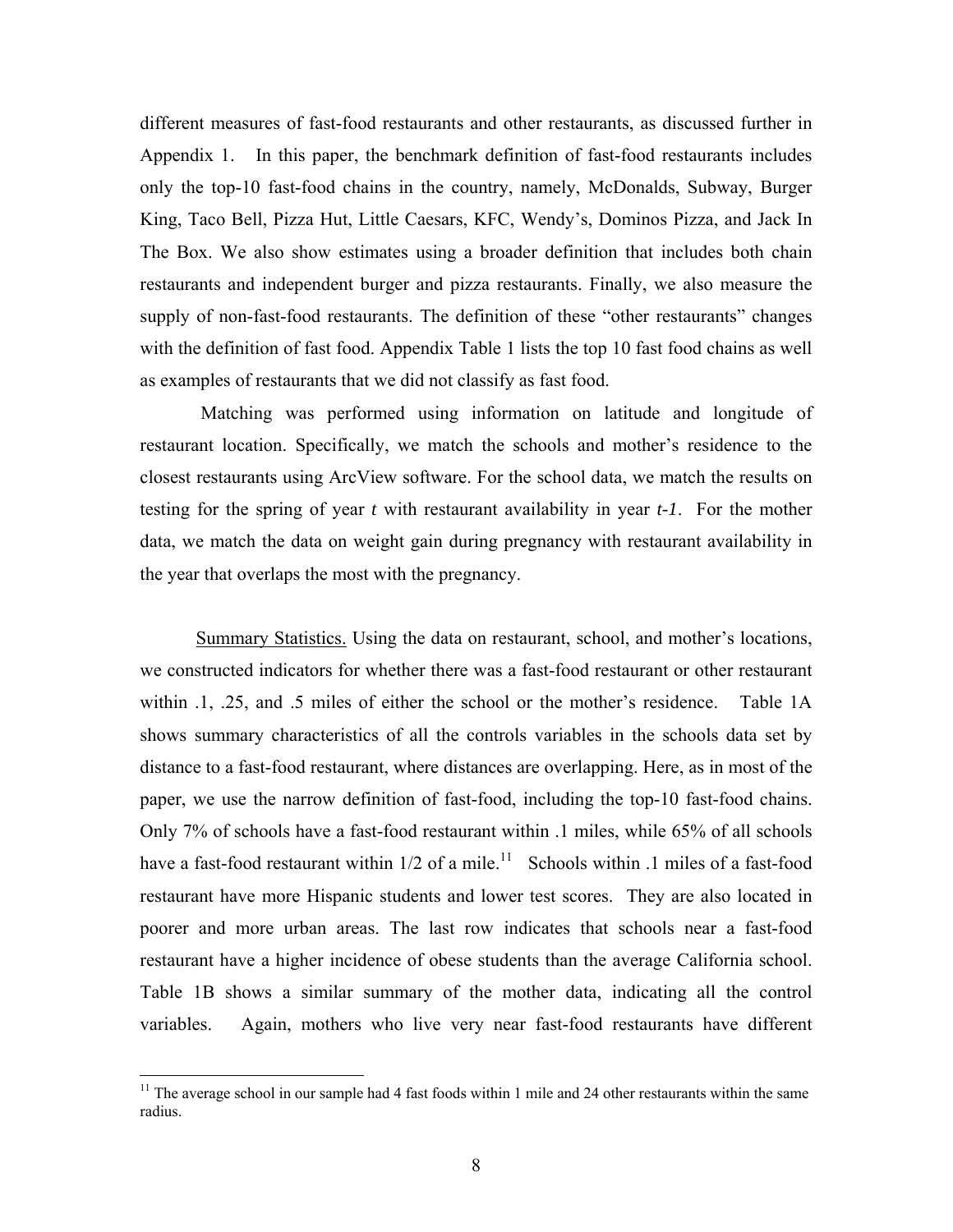characteristics than the average mother. They are younger, less educated, more likely to be black or Hispanic, and less likely to be married.

#### **4 Econometric Specifications**

Our baseline specification for schools is

(1)  $Y_{st} = \alpha F1_{st} + \beta F25_{st} + \gamma F50_{st} + \alpha' NI_{st} + \beta' N25_{st} + \gamma' N50_{st} + \delta X_{st} + \theta Z_{st} + d_s + e_{st}$ 

where Y<sub>st</sub> is the fraction of students in school *s* in a given grade who are obese in year *t*;  $F1_{st}$  is an indicator equal to 1 if there is a fast-food restaurant within .1 miles of the school in year  $t$ ; F25<sub>st</sub> is an indicator equal to 1 if there is a fast-food restaurant within .25 miles of the school in year  $t$ ; F50<sub>st</sub> is an indicator equal to 1 if there is a fast-food restaurant within .5 mile of the school in year  $t$ ; N1 $_{st}$ , N25 $_{st}$  and N50 $_{st}$  are similar indicators for the presence of non-fast-food restaurants within  $.1, .25$  and  $.5$  miles of the school;  $d_s$  is a fixed effect for the school.

We include the controls  $N1_{st}$ ,  $N25_{st}$  and  $N50_{st}$ , because the presence of other restaurants in a neighborhood is likely to be a good proxy for characteristics of a neighborhood that may be correlated both with the presence of a fast-food restaurant and with factors that may contribute to obesity in school children such as urbanicity and lack of space to play. Moreover, some of the hypotheses about how fast food contributes to obesity (such as through marketing to children) may be unique to fast food. Hence, it is important to distinguish between the effects of fast-food restaurants per se and those of other restaurants.

The vectors  $X_{st}$  and  $Z_{st}$  include school and neighborhood *time-varying* characteristics that can potentially affect obesity rates. Specifically,  $X_{st}$  is a vector of school-grade specific characteristics including fraction African-American, fraction native American, fraction Hispanic, fraction immigrant, fraction female, fraction eligible for free lunch, whether the school is qualified for Title I funding, pupil/teacher ratio, and  $9<sup>th</sup>$ grade tests scores, as well as school-district characteristics such as fraction immigrants, fraction of non-English speaking students (Limited English Proficiency/English Language Learner), share of special education (Individual Educational Plan) students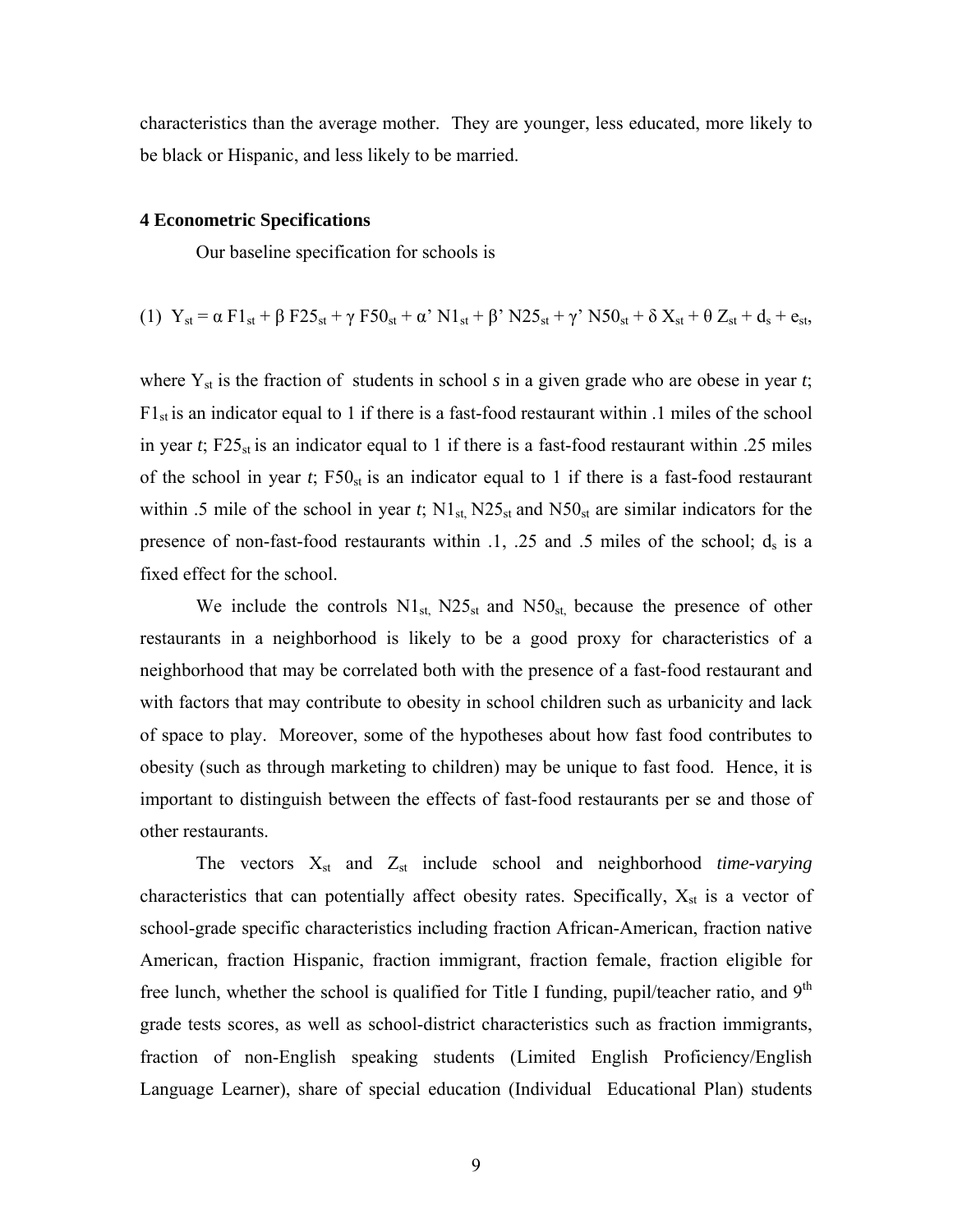(see Table 1A for a full list).  $Z_{st}$  is a vector of characteristics of the Census block closest to the school including median income, median earnings, average household size, median rent, median housing value, racial composition, educational composition, and labor force participation. (Table 1A again provides the full list). To account for heteroskedasticity caused by the fact that cells vary in size, we weight all our models by the number of students in each cell. To account for the possible correlation of the residual  $e_s$  within a school, we report standard errors clustered by school.

Other things being equal, the school fixed effects specification would be our preferred specification in the schools data. However, we also emphasize models without school fixed effects because there are many schools in our data that do not experience a change in the proximity of fast-food restaurants over our sample period (and hence do not contribute to identification in the models with school fixed effects) as discussed above. Moreover, we find little evidence that the placement of fast food restaurants is related to student characteristics within the small areas that we focus on. Finally because we focus on  $9<sup>th</sup>$  graders, who are generally new to their high schools, the estimates without school fixed effects may closely resemble those with fixed effects since both capture the influence of new proximity to a fast-food restaurant. Given that the previous literature focuses largely on cross-sectional estimates, it is of interest to compare models with and without school fixed effects in order to determine the possible magnitude of biases due to omitted variables bias. We find significant effects of close proximity to a fast-food restaurant in models with and without school fixed effects.

The key identifying assumption is that after conditioning on the vector X and Z, the proximity of non-fast-food restaurants and, in the panel specifications, also school fixed effects, changes in other determinants of obesity rates are not systematically correlated with changes in the proximity of fast-food restaurants. In other words, in the absence of a fast-food restaurant, schools that are .1 miles from a fast-food restaurant and schools that are .25 miles from a fast-food restaurant are assumed to have similar changes in obesity rates. This assumption is not incompatible with fast-food restaurants targeting schools when opening new locations. It only requires that, *within a quarter of a mile from a school,* the exact location of a new restaurant opening is determined by idiosyncratic factors. Since the exact location of new retail establishments is determined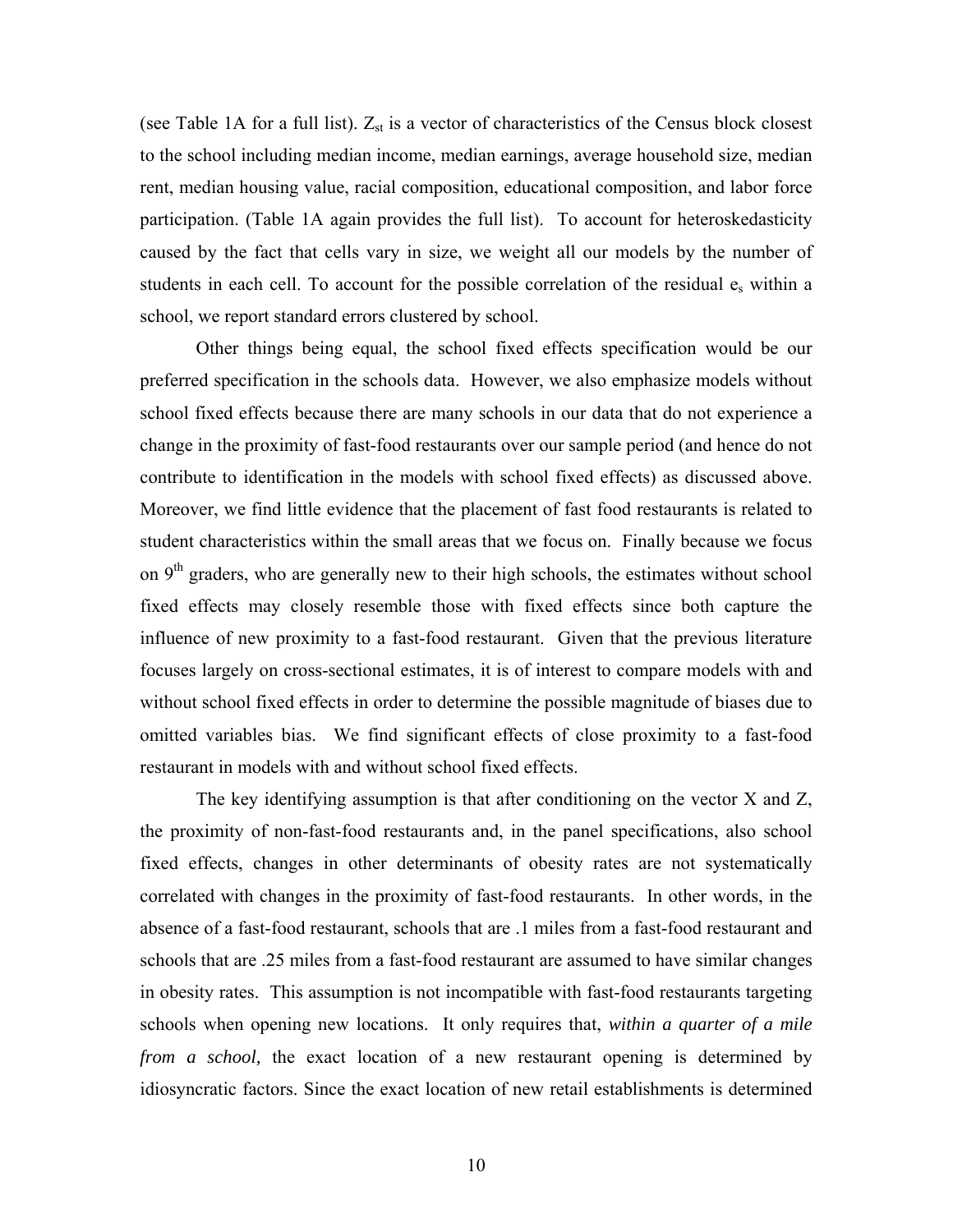by many factors, including the timing of when suitable locations become available, this assumption does not appear unrealistic. Below we report a number of empirical tests of this assumption.

It is important to note that the fast-food restaurant indicators  $F1_{st}$ ,  $F25_{st}$  and  $F50_{st}$ are not mutually exclusive. Similarly, we define the non-fast-food restaurant indicators  $N1_{st}$ , N25<sub>st</sub> and N50<sub>st</sub> as not mutually exclusive. This means that the coefficient  $\alpha$ , for example, is the *difference* in the effect of having a fast-food restaurant within .1 mile and the effect of having a fast-food restaurant within .25 miles. To compute the effect of having a fast-food restaurant within .1 mile (relative to the case where there is no fastfood restaurant within at least .5 miles) one needs to sum the three coefficients  $\alpha+\beta+\gamma$ .

When we use the sample of mothers, our econometric specification is

(2) 
$$
Y_{it} = \alpha F1_{it} + \beta F25_{it} + \gamma F50_{it} + \alpha' N1_{it} + \beta' N25_{it} + \gamma' N50_{it} + \delta X_{it} + d_i + e_{it}
$$

where  $Y_{it}$  is either an indicator equal 1 if mother *i* gains more than 20Kg (or 15Kg) during her *t*th pregnancy or mother *i*'s weight gain during her *t*th pregnancy;  $X_{it}$  is a vector of time-varying mother characteristics including age dummies, four dummies for education, dummies for race, Hispanic status, an indicator equal to 1 if the mother smokes during pregnancy, and indicator for male child, dummies for parity, marital status and year dummies, $12$  and  $d_i$  is a mother fixed effect. To account for the possible correlation of the residual  $e_{it}$  for the same individual over time, we report standard errors clustered by mother. In an alternative set of specifications we include fixed effects for the zip code of residence of the mother rather than mother fixed effects. This specification is similar to the fixed effect specification for the schools.

 Finally, there are two reasons for proximity to a fast-food restaurant to change for mothers. They could stay in the same place and have a restaurant open (or close) near them. Or, they could move closer or further away from a fast-food restaurant between pregnancies. In order to determine which of these two effects dominate, we also estimate models using only women who stayed in the same place between pregnancies

<u>.</u>

 $12$  Also included are indicators for missing education, race, Hispanic status, smoking and marital status.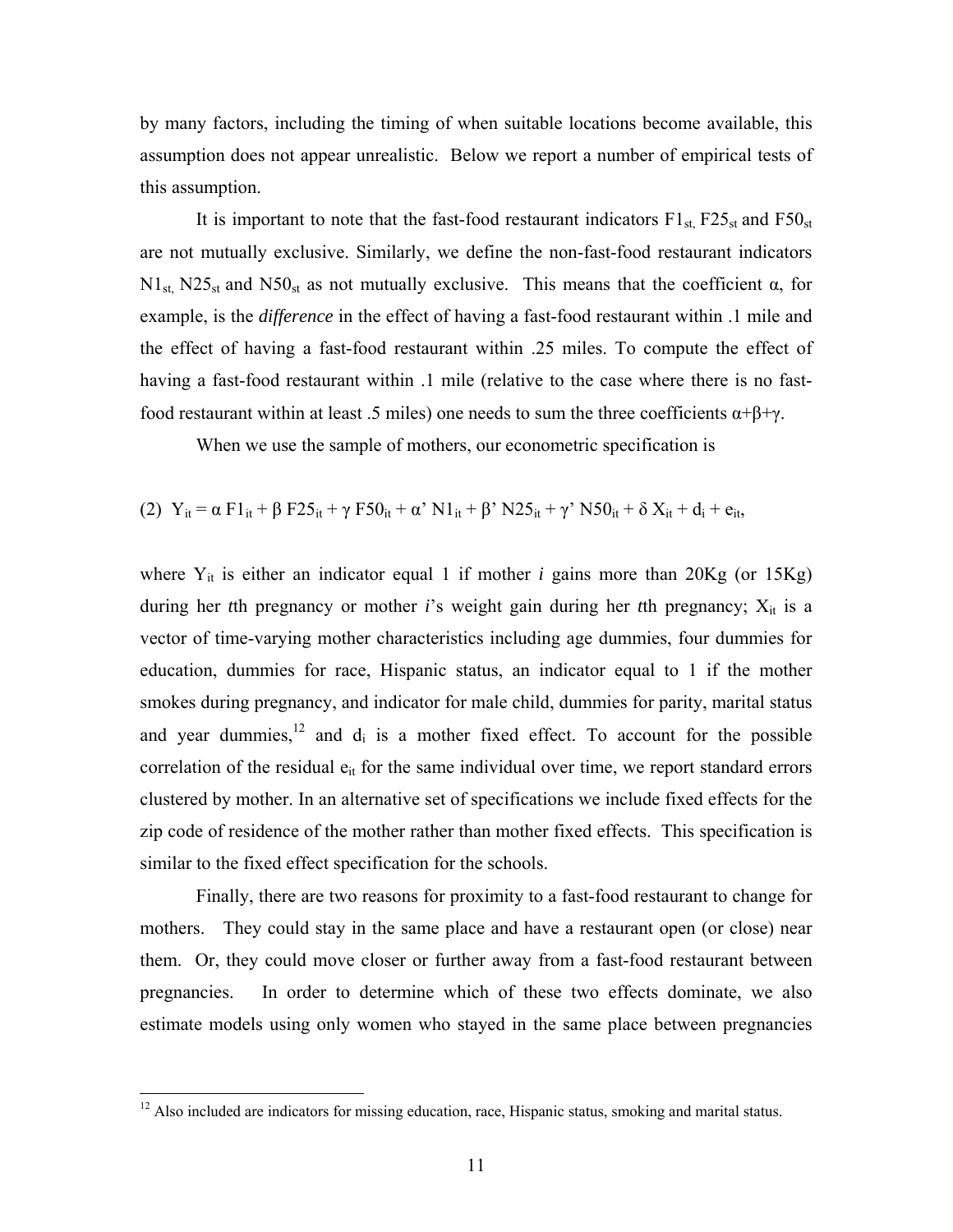(These women are designated stayers). In these models, the estimates reflect the estimated effects of having a restaurant open (or close) nearby between pregnancies.

 One concern is the possible presence of measurement error. While our information about restaurants comes from one of the most reliable existing data sources on the location of retailers<sup>13</sup>, it is probably not immune from measurement error. Our empirical findings point to an effect of fast-food restaurants on obesity that declines with distance. It is unlikely that measurement error alone is responsible for our empirical finding. First, measurement error is likely to induce some attenuation bias in our estimates (i.e. a downward bias). Second, even if measurement error did not induce downward bias, it would have to vary systematically with distance, and there is no obvious reason why this would be the case.<sup>14</sup>

#### **5. Empirical Findings: School Sample**

 $\overline{a}$ 

 (**a) Benchmark Estimates.** Table 2 shows our baseline empirical estimates of the effect of changes in the supply of fast-food restaurants on obesity rates (see equation 1 above). The dependent variable is the percentage of students in the 9th grade who are classified as obese. Each column is from a different regression. Entries are the coefficient on a dummy for the existence of a fast-food restaurant at a given distance from the school (coefficients  $\alpha$ ,  $\beta$ , and  $\gamma$  in equation 1) and coefficients on dummies for the existence of a non-fast-food restaurant at a given distance from the school  $(α', β'$  and  $γ'$  in equation 1). Recall that the fast-food restaurant indicators are not mutually exclusive. Thus, the coefficient on the .1 miles dummy is to be interpreted as the *additional* effect of having a

<sup>&</sup>lt;sup>13</sup> Our data on restaurant are considered by some as the "best data source for studying business location" (Kolko and Neumark, 2008).

 $14$  As an additional check, we used Google Map to check the distance between schools and restaurants for a random sample of our schools. This comparison is complicated by three problems. First, Google Map data are not immune from measurement error. In our search, we found some instances in which Google Map significantly misreported or missed the location of a business. Second, our data end in mid-2006, while current Google Maps reflect restaurant location at the end of 2008. There is considerable churning in this industry, so even if our data and Google data were perfectly correct, we could find some discrepancies. Third, our measure of distance is "as the crow flies", while Google Map only provides driving distance. This latter issue is a problem because the key variable of interest for us is a dummy equal to 1 if the distance between the school and the restaurant is <.1 miles. Even small differences between distance measured "as the crow flies" and driving distance may lead us to incorrectly label our indicator as incorrect, when in fact it is correct. In the sub-sample of 30 schools that we checked by hand, we estimate a reliability ratio of .75. Given the three limitations described above, we consider this evidence as quite encouraging.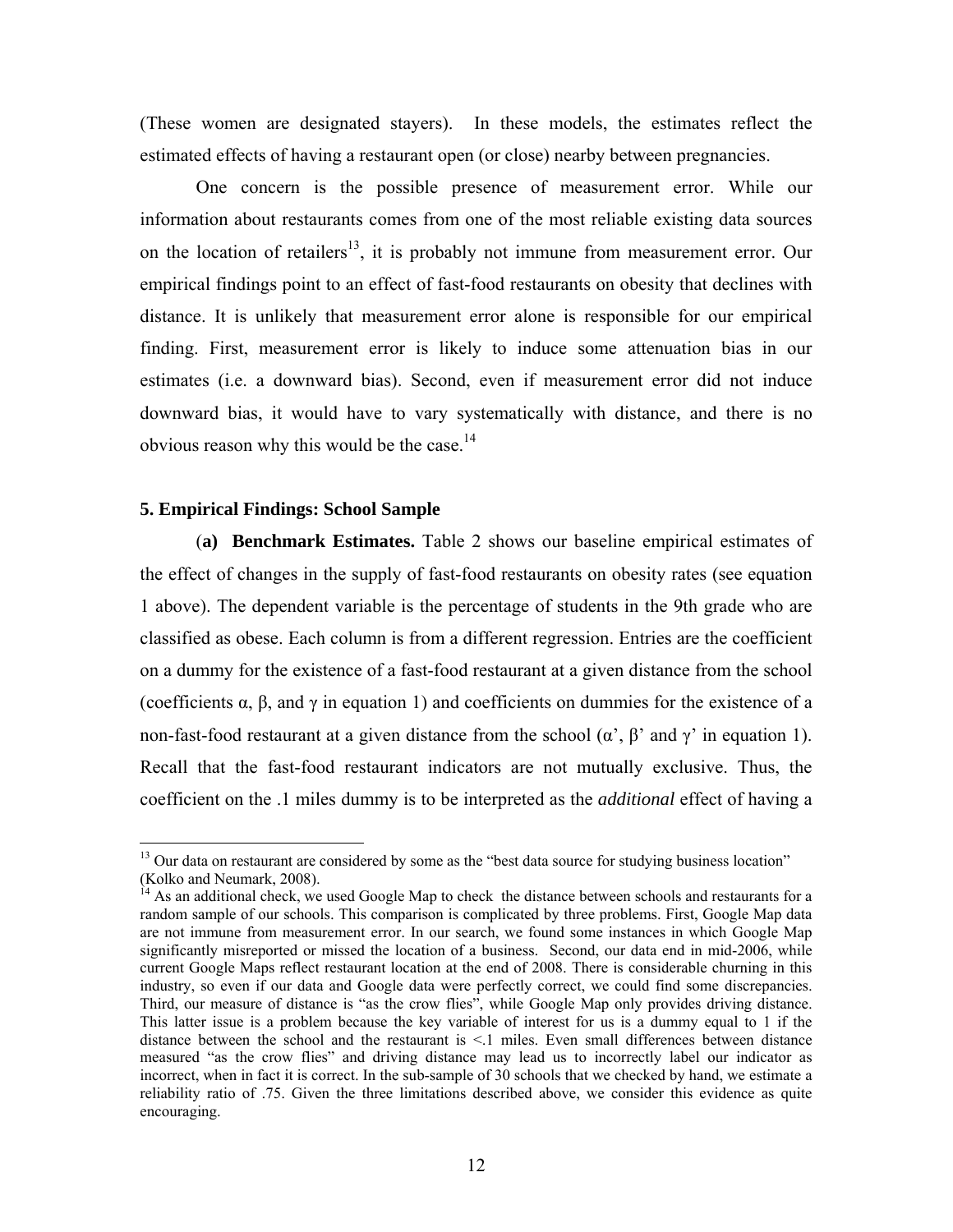fast-food restaurant within .1 mile over and above the effect of having a fast-food restaurant within .25 miles.

In column 1 we report unconditional estimates. There is generally a positive association between availability of a fast-food restaurant and obesity rates. Estimates in column 2 condition on school level controls, census block controls and year effects. We note that standard errors are smaller in column 2 than in column 1, indicating that our controls do a good job absorbing other determinants of obesity but leave enough variation for the identification of the effect of interest. With controls, the only statistically significant effect is associated with the availability of a fast-food restaurant within .1 miles. To illustrate the interpretation of this coefficient, compare two schools that are identical, but one is located .09 miles from a fast-food restaurant while the other one is located .24 miles from a fast-food restaurant. The estimate of α in Column 2 indicates that in the former the obesity rate is 1.7 percentage points higher than in the latter. This estimate is both statistically significant and economically important: compared to a mean obesity rate of 32.9, a fast-food restaurant within .1 miles from a school results in a 5.2 percent increase in the incidence of obesity. The coefficients on availability of a fast-food restaurant within .25 miles (β) and on availability of a fast-food restaurant within .50 miles (γ) are statistically insignificant. Figure 1a plots these estimates together with confidence intervals. The presence of non-fast-food restaurants has no effect on obesity, indicating that the effect of fast-food restaurants is specific and does not generalize to any food establishment. This pattern of effects – only fast-food restaurants that are very close have an effect -- is consistent with a non linear increase in transportation costs with distance, and/or with strong psychological effects of the availability of fast-food restaurants, such as temptation for consumers with self-control problems.

We can also use the estimates in Table 2 to compare the effect of having a fastfood restaurant at distance of .1 miles, compared to not having a fast-food restaurant (within .5 miles). The sum of coefficients  $\alpha+\beta+\gamma$  (reported at the bottom of the Table), which captures the effect of exposure to a fast-food restaurant within .1 miles compared to no fast-food restaurant within .5 miles, is sizeable and positive (.81 = 1.7385-.891- .0391), though not significant.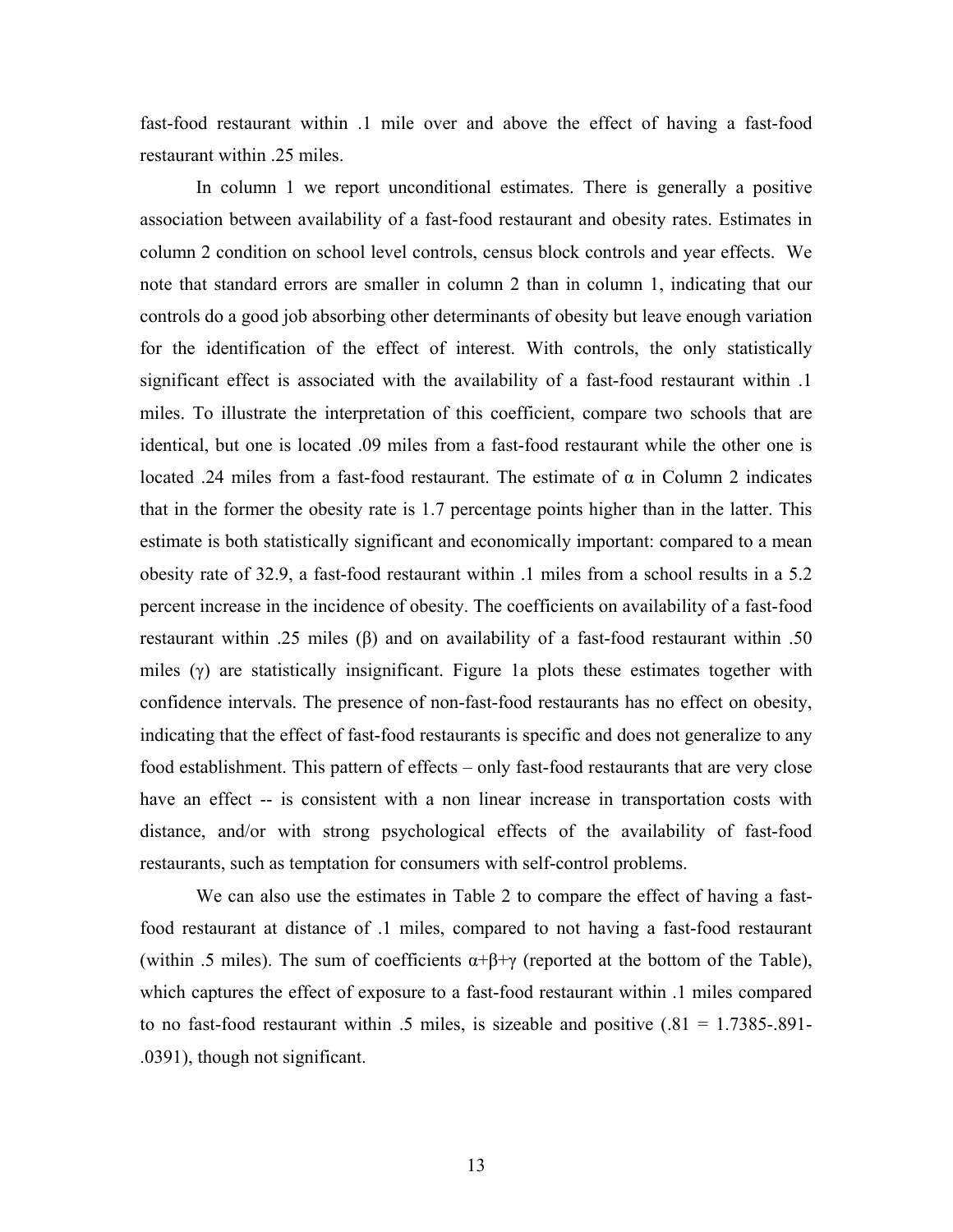In columns 3 and 4 we present estimates with school fixed effects. By including indicators for each school, we absorb any time-invariant determinant of obesity. The estimates are identified only by schools where fast-food restaurant availability varies over time. At the .1 mile distance, for example, there are 13 schools that add a fast-food restaurant, 8 that lose a fast-food restaurant, and 1 school that does both. At the .25 (respectively, .5) mile distance, 63 (respectively, 117) schools switch fast-food restaurant availability in the sample. The estimates with school fixed effects point to a statistically significant effect of the availability of a fast-food restaurant within .1 miles of 6.33 percentage points, which is larger than in the cross-sectional estimates of columns 1 and 2. This fast-food restaurant effect is the same in the specification without controls (Column 3) and with controls (Column 4, and also Figure 1a), indicating that once we condition on school fixed effects there is very limited selection on the other observables. There is no evidence of a positive additional effect of the availability of a fast-food restaurant within .25 miles or .5 miles. The pattern is similar to what we see in models without school fixed effects: there is no significant effect of fast-food restaurant at .5 or .25 miles, and a large positive effect at .1 miles.

Next, we present estimates based on an event study methodology. We examine how the past, current and future existence of a fast food restaurant in a given location affects the current obesity rates of students at that location. Estimates are from a single regression where we include indicators for availability of fast food in years *t-3, t-2, t-1, t, t+1, t+2* and *t+3* for a distance of .1 mile, .25 miles, and.5 miles.<sup>15</sup> Figure 2 presents estimates of the impact of fast-food availability within .1 miles for specifications both without and with school fixed effects. The vertical bars denote 95% confidence intervals. If fast-food restaurants open in areas that experience unobserved upward trends in the demand for fast food, it is possible that current obesity rates may be correlated with future (or lagged) fast-food restaurant availability. Otherwise, we expect that future fastfood restaurant exposure should not affect obesity rates. Similarly, lagged fast-food restaurant presence near the school should not affect obesity rates since students in 9<sup>th</sup>

<u>.</u>

<sup>&</sup>lt;sup>15</sup> We also include (but do not show) seven indicators for non-fast food restaurants.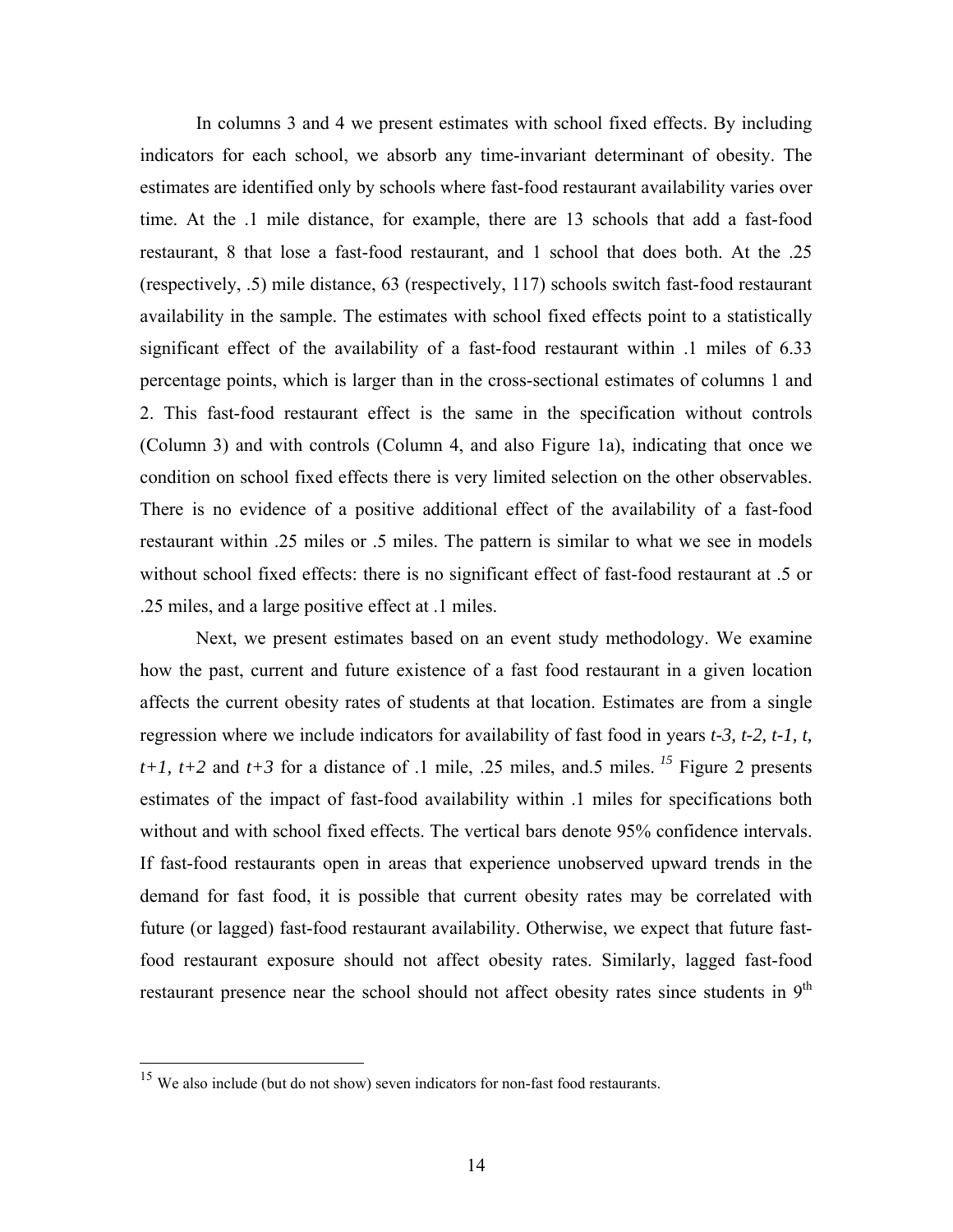grade are typically starting high-school in a different location from where they attended middle school.

While the estimates are necessarily imprecise given the high degree of multicollinearity, the qualitative picture that emerges from Figure 2 is striking. Both cross-sectional estimates and panel estimates indicate that the effect of exposure occurs at time *t*, which is exactly the time when it is expected to occur. Estimates for the three lags and the three leads are all much closer to zero. We conclude that, conditional on current availability of a fast food restaurant, past or future availability has no discernible effect on obesity. This lends considerable credibility to our design.

 **(b) Magnitude of the Estimated Effect.** Are the estimated effects plausible? To investigate this question, we compute how many calories it would take per school day to move a 14-year old boy of median height across the cut-offs for overweight status (the 85 percentile of BMI) and obesity (the 95 percentile of BMI). Based on CDC (2000) growth charts, it only takes a weight gain of 3.6 pounds to move from the  $80^{th}$  to the  $85^{th}$ percentile of the BMI distribution. Over a period of 30 weeks<sup>16</sup>, this corresponds to a gain of about 80 additional calories per school day. It would take 300 additional calories to move from the  $90<sup>th</sup>$  to the  $95<sup>th</sup>$  percentile of BMI, where the later is the cutoff for obesity.

Based on these calibrations, the cross-sectional estimate of a 1.7 percentage point increase in the obesity rate due to the immediate proximity of a fast-food restaurant (column 2 in Table 2) corresponds to about 30 additional calories per day according to the first calculation and 100 calories per day according to the second. These amounts can be compared with the calories from a typical meal at a fast-food restaurant, such as 540 calories for McDonald's Big Mac, 990 calories for Burger King's Double Whopper, 570 for McDonald's regular fries, and 200 calories for a 16 ounce regular Coke.<sup>17</sup> Even assuming that a large portion of the calories consumed in fast-food restaurants are offset

<u>.</u>

 $16$  30 weeks is the average length of time that the 9<sup>th</sup> graders are exposed to a nearby restaurant between the beginning of high school in Sept. and the fitness test. BMI percentiles and median height for 14 year old boys are taken from the CDC(2000) growth charts available from www.cdc.gov/nchs/data/nhanes/growthcharts/set1/all.pdf.

The fast food calories are from http://www.acaloriecounter.com/fast-food.php The estimate that it takes 3500 extra calories per week to gain a pound is from the CDC and is available from http://www.cdc.gov/nccdphp/dnpa/healthyweight/index.htm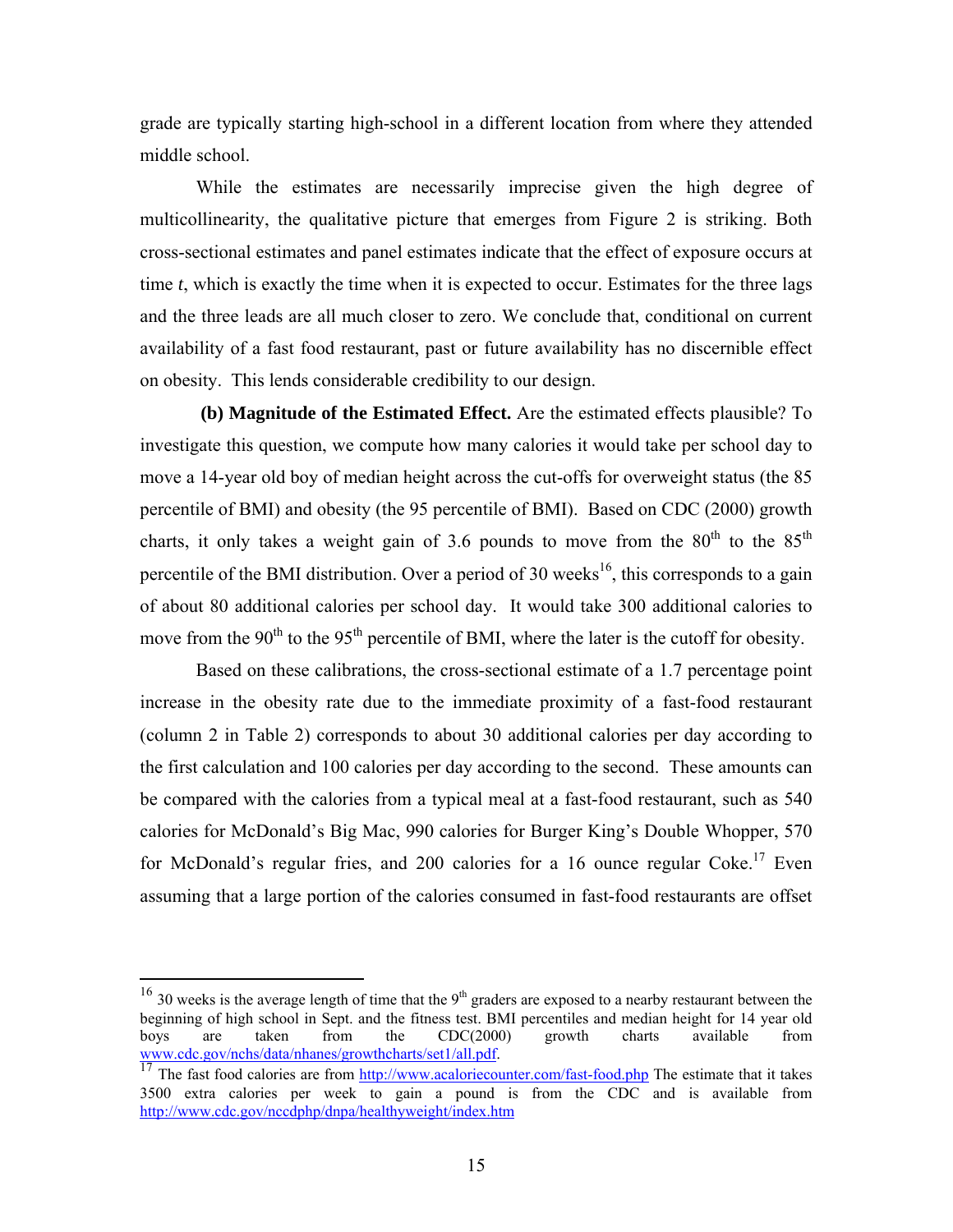by lower consumption at other meals, it is easy to obtain caloric intake increases that are consistent with the observed effects.<sup>18</sup>

Ebbeling et al. (2004) report on a controlled experiment of energy intake among overweight and non-overweight adolescents that involved offering them a fast food meal during the day and found that energy intake from the meal among all participants was extremely large (1652 kcal). What is more striking is that overweight participants consumed approximately 400 more total calories on fast food days than non–fast food days while lean participants were able to offset their fast food intakes. Thus, there appears to be at least a subset of children who do not offset fast food calories effectively. The estimates in Table 2 appear therefore to be quite plausible.

**(c) Additional Specifications.** In Table 3 we present estimates from a variety of alternative specifications. In column 1 we test how sensitive our results are to our definition of a fast-food restaurant. Our estimates so far are based on our benchmark definition of fast-food restaurants, which includes the top 10 chains (McDonald's, Subway, Burger King, Pizza Hut, Jack in the Box, Kentucky Fried Chicken, Taco Bell, Domino's Pizza, Wendy's, and Little Ceasar's). As Appendix Table 1 shows, the top 10 restaurants account for 43 percent of all fast-food restaurants in the four states we study. In column 1 we add an indicator based on a broader definition of fast-food restaurants based on the Wikipedia list of fast food chains. Our broad definition starts with this list, excludes ice cream, donut, and coffee shops, and adds in all independent restaurants that have the words "pizza" or "burger" in their names. This allows us to capture some of the effect of small independent restaurants. The model indicates that this measure does not have any additional impact over and above our baseline definition of a fast-food restaurant, suggesting that the top 10 fast-food restaurants are qualitatively different from other fast food establishments. In column 2 we show estimates using another alternative measure of fast food that excludes Subway restaurants, which are arguably healthier than

1

<sup>&</sup>lt;sup>18</sup> The calorie intake from the typical fast food meal is an order of magnitude larger than any plausible caloric expenditure in a round trip to a fast-food restaurant. It would take at most 4 minutes to stroll the distance of 1-2 blocks to a fast-food restaurant that is 0.1 miles away and a 14 year old boy of median weight (about 120 lbs) would expend about 30 calories on the trip. The weight for age charts for boys is available at http://www.cdc.gov/growthcharts/data/set1clinical/cj41c021.pdf while the calorie burn rate for walking at 3.5 mph can be computed at

http://www.healthdiscovery.net/links/calculators/calorie\_calculator.htm.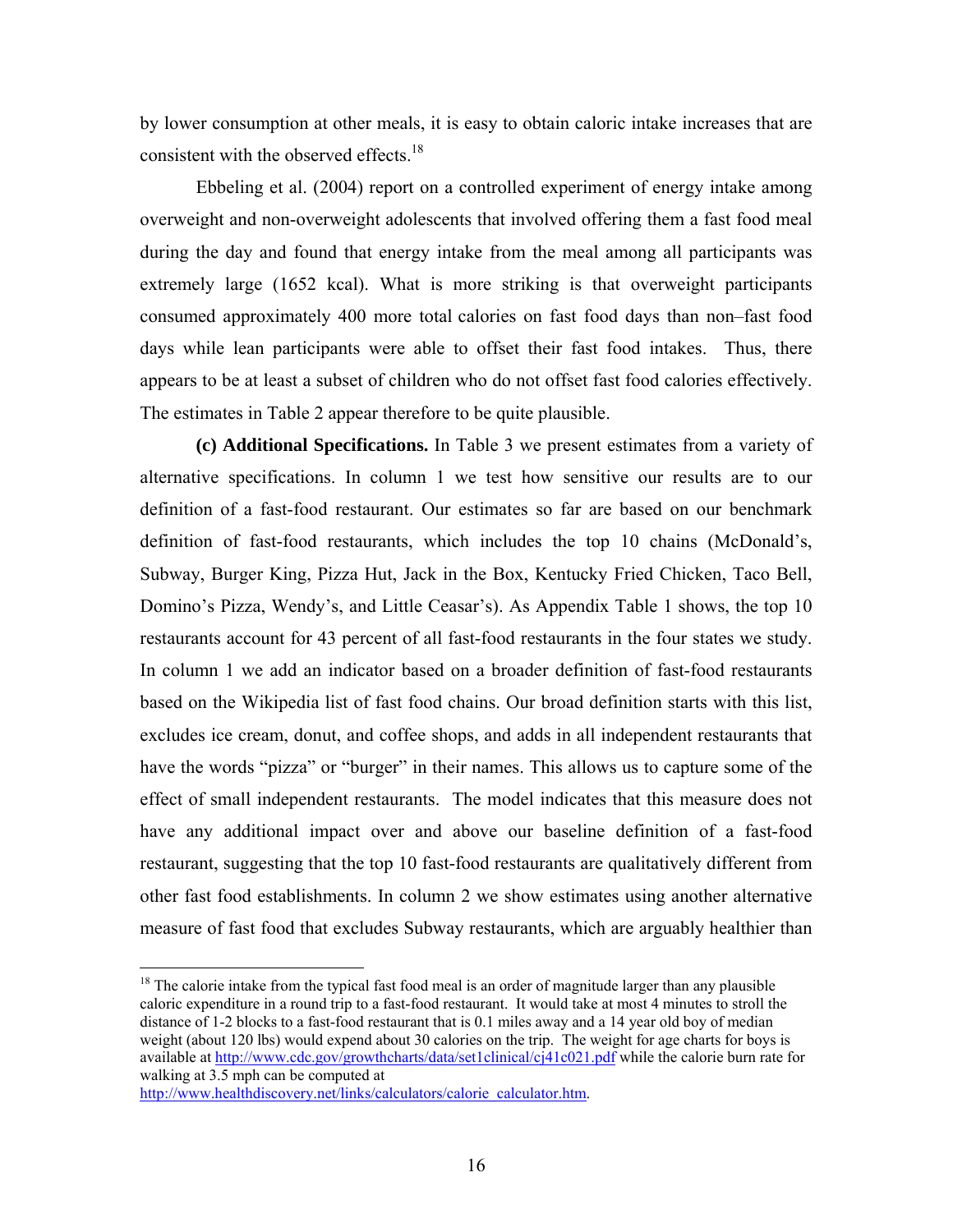the other chains, from our list of top 10 fast-food restaurants. The results are essentially the same as using the benchmark definition.<sup>19</sup>

Column 3 shows estimates of a model in which we do not distinguish between fast food and non-fast-food restaurants. The key independent variable here is an indicator equal to 1 for any restaurant. This specification is similar to the one emphasized by Anderson and Matsa (2009). Consistent with their findings, we find no evidence that the presence of any restaurant affects obesity.

In columns 4 and 5 we test for racial differences. The point estimates for Hispanic students (larger in the fixed effect estimates) are similar to the ones in the whole sample. Point estimates for African-Americans are smaller and not significant. This may be due to a limitation of our data which is that reporting is restricted to groups with at least 10 students. Since there are relatively few African Americans in California, this restriction induces more censoring for them than for other groups. The point estimates for Whites (Web Appendix Table 1) are similar to those in the whole sample. When we split the sample by gender (Web Appendix Table 1), the effect is substantially larger for female students than for male students. We also attempted to consider variation in effects by family income, using whether children were eligible for free school lunch as an income proxy. The difference in the effects for the groups with and without free lunch status is small and not statistically significant at conventional levels (not shown).

We have also considered a number of alternative specifications (Web Appendix Table 2): (i) an optimal trimming model, where we include only schools that have a propensity score between .1 and .9; (ii) a nearest neighborhood matching specification, where we match on all the school level and block level covariates; and a (iii) a proximity regression where we use only the subsample of schools that are within .25 miles of a fastfood restaurant and examine the effect of being within .1 miles. All of these specifications yield estimates similar to those described above.<sup>20</sup>

 $\overline{a}$ 

<sup>&</sup>lt;sup>19</sup> We also asked whether the availability of two or more fast food restaurants within .1 miles had a greater impact than the availability of one fast food restaurant within .1 miles, but did not find any difference. This is not surprising, given the small number of cases with two or more fast-food restaurants within .1 miles. See the web appendix Table 2 for details.

<sup>&</sup>lt;sup>20</sup> We also present results on the effect of fast-food restaurants on alternative measures of fitness in Web Appendix Table 3 including: abdominal strength, aerobic capacity, flexibility, trunk strength and upper body strength. Our hypothesis is that consumption of fast food should have a larger effect on obesity than on say, strength. Models without school fixed effects point to a negative effect of fast-food restaurant on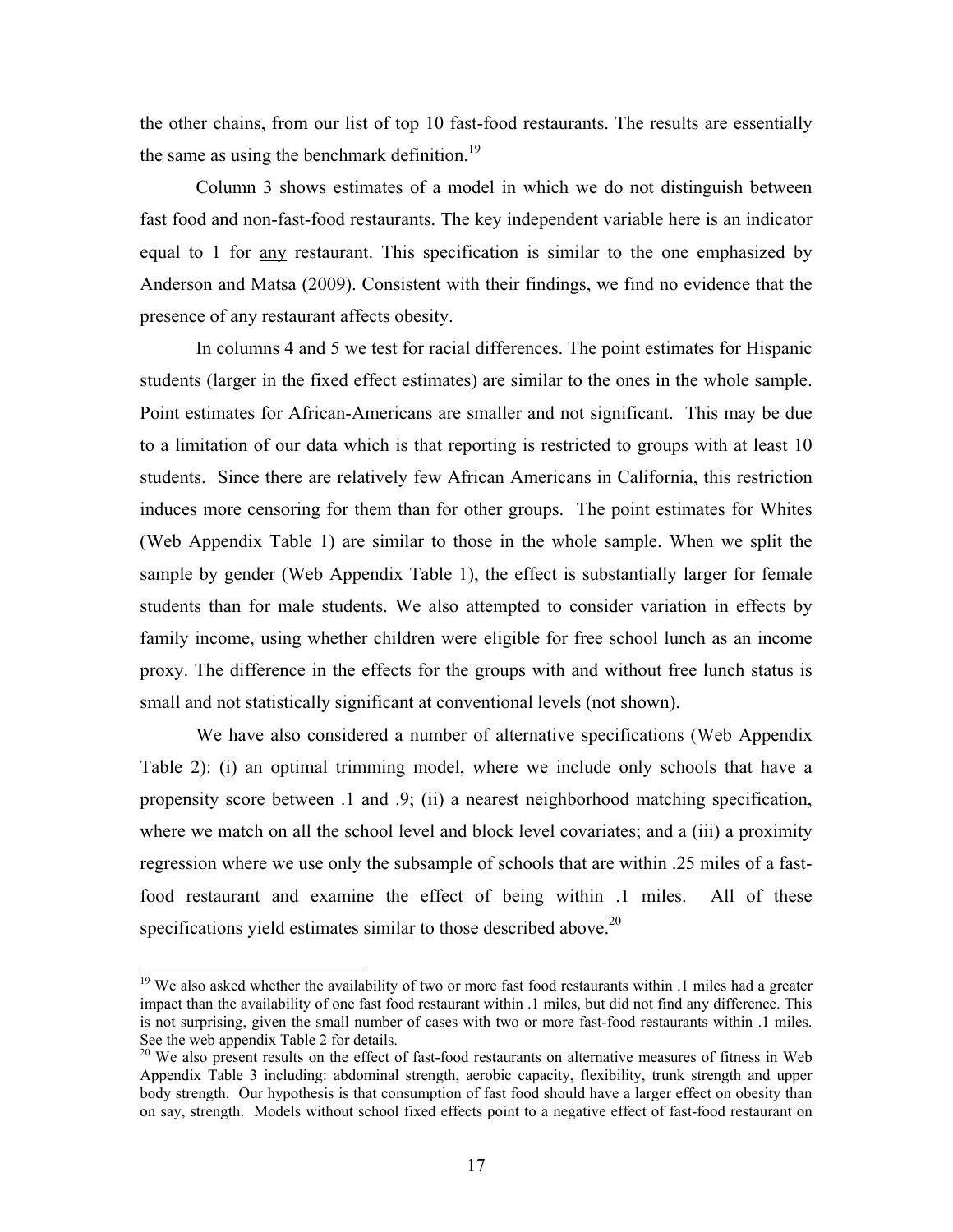**(d) Threats to Identification and Placebo Analysis.** One concern with our estimates is that even after conditioning on school fixed effects and time varying student and neighborhood characteristics, the location of fast-food restaurants may still be associated with other determinants of obesity that we cannot control. After all, fast food chains do not open restaurants randomly. Presumably, they open new restaurants in areas where they expect demand for fast food to be strong.

We now turn to a discussion of the plausibility of our identifying assumptions. We begin by asking whether observable characteristics of students are associated with levels of (and changes in) the availability of a fast-food restaurant near a school. In Table 4 we replicate the main regressions of Table 2 but use as dependent variables six characteristics of the school, such as the fraction of the students in the school who are Black (column 1), Hispanic (column 2), Asian (column 3), the share of Title 1 students (column 4) share with free lunch (column 5), and average test scores (column 6). These models exclude the school level characteristics from the regressions (i.e. the X variables), but include the Census controls and the year fixed effects (the Z variables). Panel A reports estimates from models without school fixed effects, while panel B reports estimates from school fixed effects models. Of the 36 estimated coefficients, only one is statistically significant at conventional levels, and there is no systematic pattern to the coefficients. Student characteristics do not appear to be systematically associated with the presence of fast-food restaurants.

To implement a further placebo test, we generate the best linear predictor of the share of obese students using the full set of controls X and Z. Then in Column 7 we regress this variable on the variables for fast-food availability, as in Table 2, including again only the controls Z. The regression coefficients indicate how much fast-food availability loads on the same observables that predict obesity. We find that this obesity predictor is not significantly correlated with availability of fast-food at any distance,

flexibility. However, estimates from models with school fixed effects are generally insignificant for these measures. This finding is consistent with Cutler et al.'s (2003), and Bleich et al.'s (2007) argument that rising obesity is linked to increased caloric intake and not to reduced energy expenditure.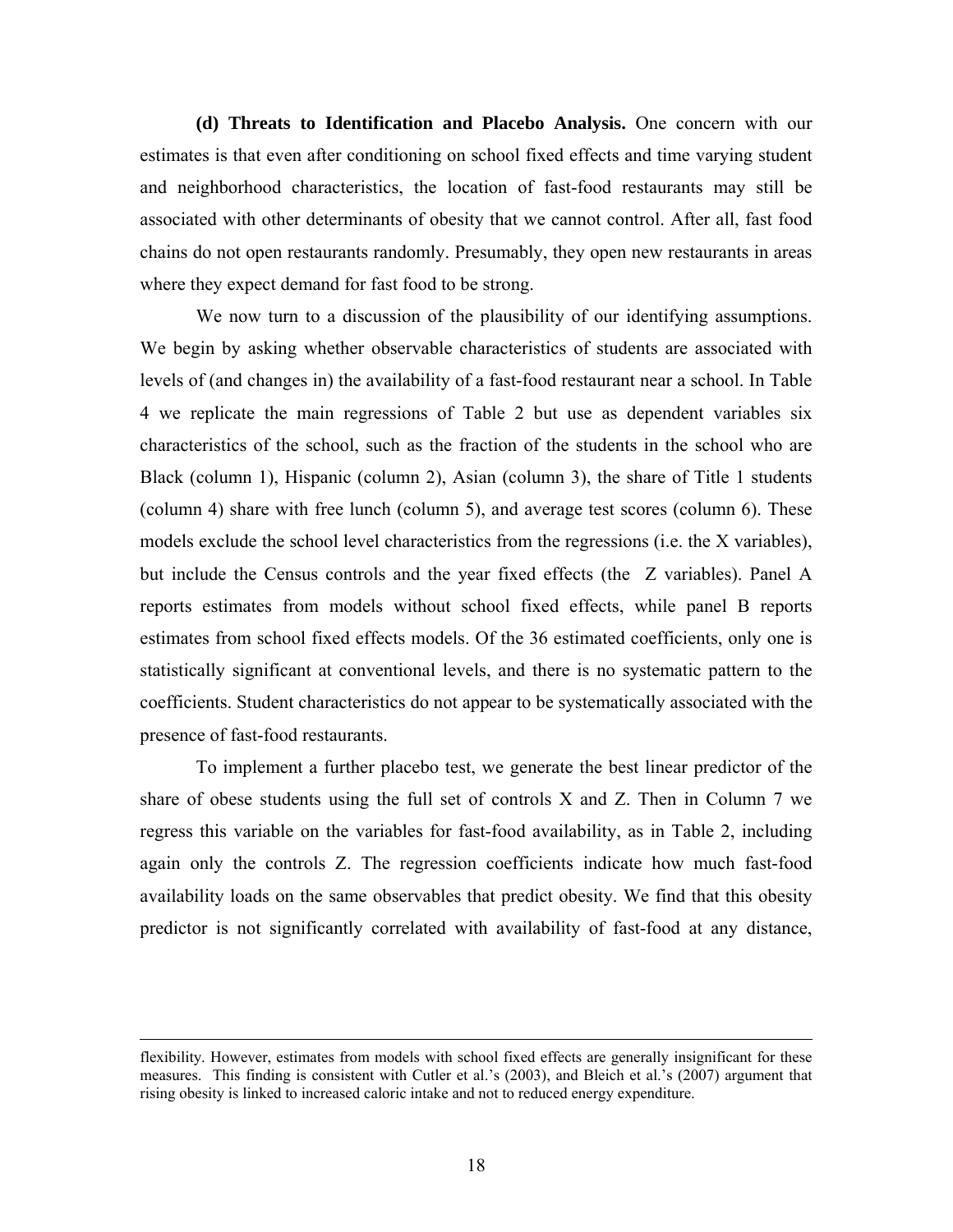either in the cross-section or in the panel specification. This indicates that selection on unobservables is not likely to be an important concern at close distances.<sup>21</sup>

In panel C of Table 4 we present a geographic placebo: we test for whether fastfood restaurant are geographically uniformly distributed in the area around schools. If they are, we expect the number of fast-food restaurants within .25 (respectively, .5) miles of a school to be 2.5<sup>2</sup> (respectively,  $5^2$ ) larger than the number of fast-food restaurants within .1 mile of a school. To make the test clearer and more conservative, we do not condition on the controls that we use in the regressions. The results at the bottom of Table 4 indicate that we cannot reject the null hypothesis of uniform placement of fastfood restaurants at either horizon. While the placement of fast-food restaurants may still be endogenous when comparing availability at greater distances (Austin et al. 2005), at the distances that we consider in this paper we find no evidence of endogenous placement. Overall, we find no systematic evidence of an effect of demographic controls on the proximity of fast-food restaurants at very small distances from a school.  $^{22}$ 

**(e) Effect by Grade.** This paper focuses on  $9<sup>th</sup>$  graders, since they are newly exposed to fast-food restaurants near their high schools. Students in  $5<sup>th</sup>$  and  $7<sup>th</sup>$  grade are also assessed in the spring using the FITNESSGRAM®, and the available fitness measures are the same as those for  $9<sup>th</sup>$  graders. The percent of  $5<sup>th</sup>$  and  $7<sup>th</sup>$  graders who are obese is very similar to the share for  $9<sup>th</sup>$  graders. However, since elementary schools tend to be smaller than high schools (with middle schools in between) there are more observations for elementary schools. Estimates for students in these grades are shown in Table 5. Compared to the estimates for  $9<sup>th</sup>$  graders (repeated for convenience in Columns 1 and 2), the estimated effect of a fast-food restaurant at  $.1$  miles is much smaller for  $7<sup>th</sup>$ graders than for  $9<sup>th</sup>$  graders: It is zero in models both with and without school fixed

 $^{21}$  In Web Appendix Table 4A, we present an alternative approach to documenting the extent of selection. We regress the availability of fast-food at different distances on the set of demographic variables, essentially reversing the dependent and independent variables relative to Table 4. This alternative

 $\overline{a}$ 

specification allows us to conduct F-tests for the significance of all the controls. The finding, as in Table 4, is that there is no evidence of selection at very close distances from a fast-food restaurant.<br><sup>22</sup> Web Appendix Table 5 presents an additional placebo similar to Figure 2. Unlike Figure 2, we include

availability only in year *t* and in year  $t+3$  ( $t-3$ ). The results are similar if we use as placebo the availability of fast-food 2 years ahead and 2 years earlier. The findings indicate that conditional on the availability of fast-food restaurants in year *t*, availability in year *t+3* does not predict obesity rates. Similarly, we do not find any significant effect of the presence of a fast-food restaurant within .1 mile of the school 3 years prior, even though the estimates are noisy and the contemporaneous effect is no longer significant.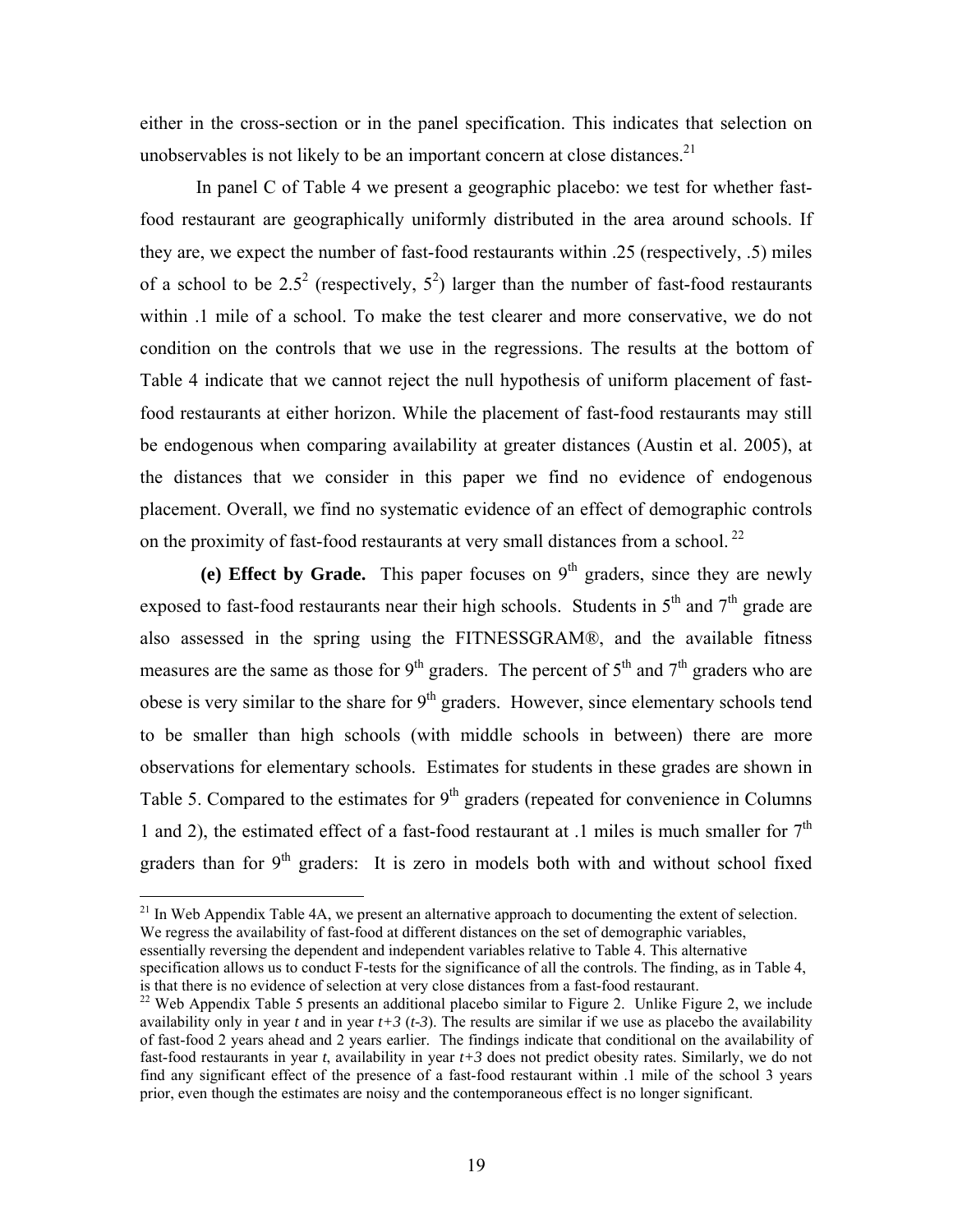effects. The effect is also small for  $5<sup>th</sup>$  graders in the models without school fixed effects, but becomes large and similar to the estimate for  $9<sup>th</sup>$  graders in models with school fixed effects.

### **6. Empirical Findings: Mother Sample**

We now turn to results based on weight gain during pregnancy from the Vital Statistics data. There are several motivations for this part of our analysis. While an important reason for focusing on pregnant women is the availability of geographically detailed data on weight measures for a very large sample, weight gain for pregnant women is an important outcome in its own right. Excessive weight gain during pregnancy is often associated with higher rates of hypertension, C-section, and large-for-gestational age infants, as well as with a higher incidence of later maternal obesity (Gunderson and Abrams, 2000; Lin, forthcoming; Rooney and Schauberger, 2002; Thorsdottir et al., 2002; Wanjiku and Raynor, 2004). Figure 3 indicates that the incidence of low APGAR scores (APGAR scores less than 8), an indicator of poor fetal health, increases significantly with weight gain above about 15-20kg. While this relationship may not be causal, Currie and Ludwig (2009) show that even in mother fixed effects models, high weight gain during pregnancy is associated with infants who are large for gestational age, and therefore difficult to deliver.

From the statistical point of view, the mother sample has important advantages over the school sample, since it varies at the individual level and is longitudinally linked. Since we observe weight gains for multiple pregnancies for the same mother, we can ask how weight gain is affected by changes in the proximity to a fast-food restaurant between pregnancies. These within-mother estimates control for all constant unobserved characteristics of the mother (such as whether she was exposed to a lot of fast food growing up, and her nutrition knowledge at the beginning of the period of observation).

It is important to examine the impact of exposure to fast-food restaurants on adults, as well as school children. Moreover, one advantage of the weight gain measure is that unlike weight in levels, only recent exposure to fast food should matter. For these reasons, despite the lack of information on weight level and therefore obesity for mothers, the results for mothers complement the results for school children.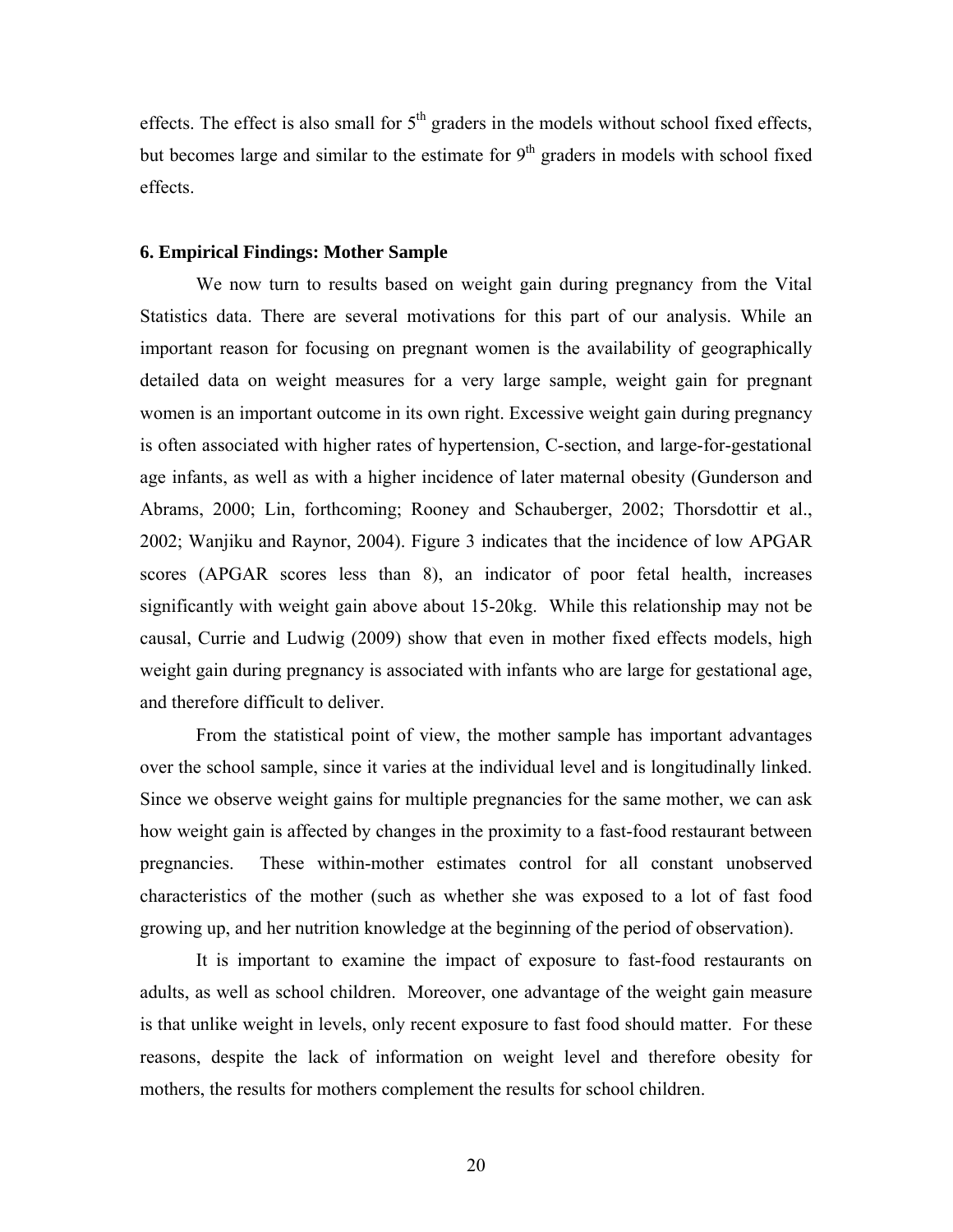**(a) Benchmark Estimates.** Table 6 presents our estimates of equation 2. The dependent variable in columns 1, 2 and 3 is an indicator equal to 1 if weight gain is above 20kg. The dependent variable in column 4 is an indicator equal to 1 if weight gain is above 15kg. We chose these measures given that the cutoff for adverse affects of pregnancy weight gain is around 15-20kg. However, we also show estimates for continuous weight gain in column 5.

The fixed-effect models with zip-code fixed effects (Column 1) and with mother fixed effects (column 2) point to a positive effect of proximity to a fast-food restaurant on probability of weight gain above 20 kg. We obtain similar results for the probability of weight gain above 15kg. (Column 4) and continuous weight gain (Column 5), in both cases using the specification with mother fixed effects. The availability of a fast-food restaurant within .5 miles is associated with an increase of .19 percentage points (1.6 percent) in the probability of weight gain larger than 20kg, an increase of .44 percentage points (1.3 percent) in the probability of weight gain larger than 15kg, and an increase of 0.049kg (04 percent) in weight gain. As in the school sample, we find no evidence that non-fast-food restaurants are associated with positive effects on weight gain.

Figure 1b shows the estimates of exposure to fast-food at various distances for the benchmark models (Column 2). Compared to the effect of exposure at .5 miles, there is a monotonic increase in the effect of availability from .5 miles, to .25 miles, and .1 miles, though the difference from the effect at .5 miles is not statistically significant. For  $9<sup>th</sup>$ graders, instead, only availability of a fast-food restaurant within .1 miles seems to matter, and fast-food restaurants further away have no discernible impact on obesity.

In these mother fixed effects models, proximity to a restaurant may change either because a restaurant opens or closes, or because the mother changes location. In order to isolate the effect of the former, we restrict the sample to mothers who did not move between births. Results for this subsample (Column 3) on the effect of proximity to a fast-food restaurant are somewhat larger than for the full sample (Column 2).

 **(b) Magnitude of the Estimated Effect.** The estimated effect of exposure to fast-food restaurants at a .5 mile distance is to increase the weight gain of mothers during pregnancy by 49 grams (Table 6, Column 5). Dividing this weight gain of about 0.1 pounds by the approximately 270 days of pregnancy yields an increase in caloric intake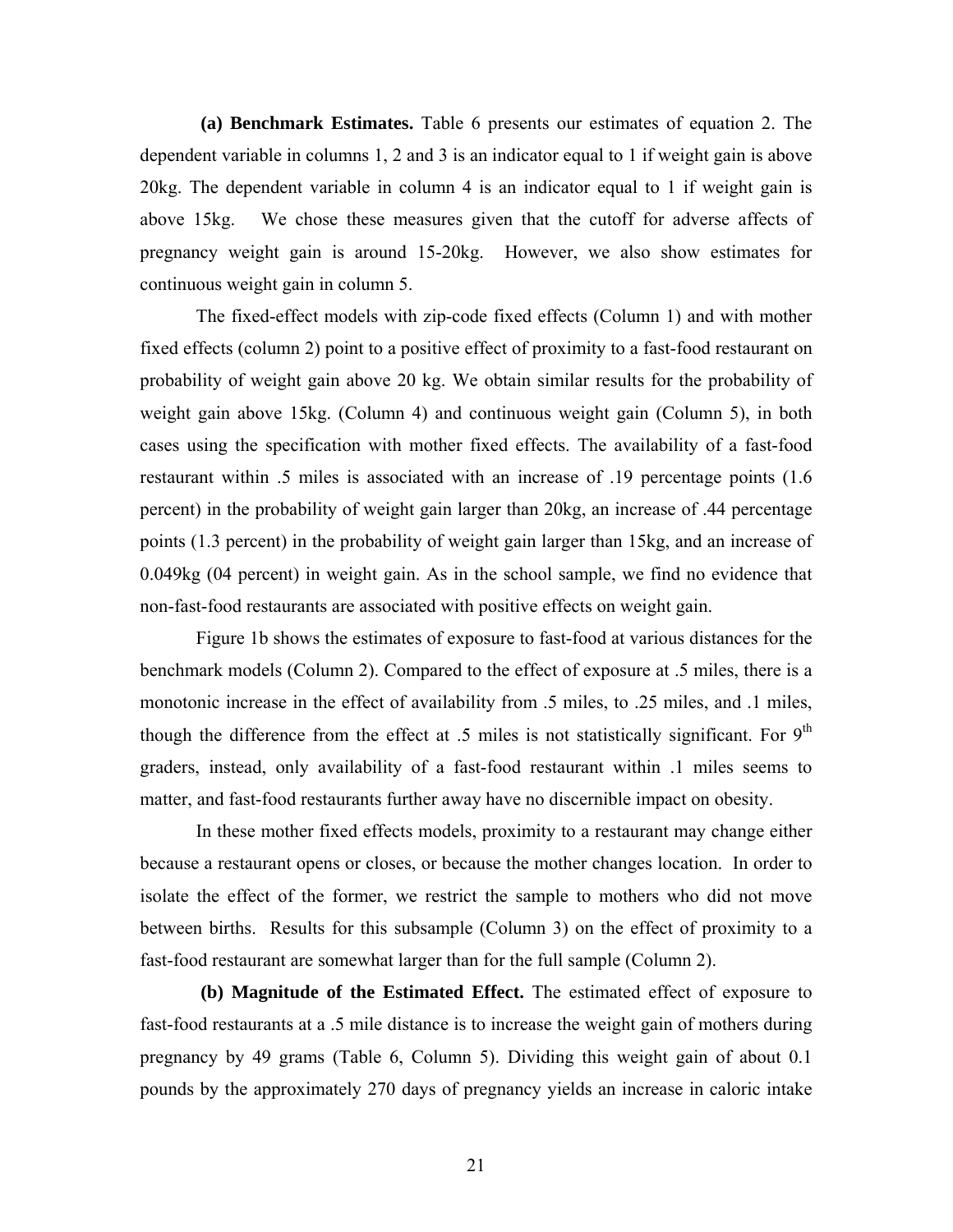due to fast-food of about 1.3 calories per day. (This calculation uses the CDC estimate that 3,500 additional calories induces a 1-pound weight increase). Even the larger estimate of weight gain for proximity to a fast-food restaurant at .1 mile corresponds to only an additional 4 calories per day. It is the large size of the data set that provides us with the precision needed to identify such small effects. Overall, the caloric impacts of proximity to a fast-food restaurant for mothers are one to two orders of magnitude smaller than the estimates for children. The findings are consistent with higher transport costs for the  $9<sup>th</sup>$  graders (who cannot drive) relative to mothers.

**(c) Additional Specifications.** Table 7 shows estimates from a number of additional specifications. This Table follows the structure of Table 3. Columns 1 to 3 present models in which only one measure of restaurant availability is included in each regression, namely availability within .5 miles.

In column 1, we test whether a broader definition of a fast-food restaurant generates different results. As we did for schools, the broader definition is based on the Wikipedia, excludes ice cream, donut, and coffee shops, and adds in all independent restaurants that have the words "pizza" or "burger" in their names. The model includes the indicator for one of the top 10 fast-food restaurants within .5 miles, an indicator for the presence of another fast-food restaurant within .5 miles, and an indicator for the presence of a non fast-food restaurant in this radius. The broader definition does not have any additional impact over and above the baseline "top 10" definition, suggesting that there is something unique about the largest and most widely known fast-food restaurant brands.<sup>23</sup> Column 2 shows estimates from a model which excludes Subway from the top 10, since Subway is arguably healthier than the other chains; the estimates are very similar to the baseline estimates. Column 3 reports estimates of a model where the independent variable is an indicator equal to 1 for any restaurant. Similar to our findings for schools and consistent with Anderson and Matsa (2009), we find no evidence that the presence of any restaurant affects weight gain during pregnancy.

In columns 4 to 7 we investigate whether weight gain varies by ethnicity and maternal education. The effect of a new fast-food restaurant is largest for African

1

<sup>&</sup>lt;sup>23</sup> Robinson et al. (2007) report that young children consistently prefer food wrapped in familiar fast food packaging, suggesting that the advertising conducted by large chains is effective in spurring demand.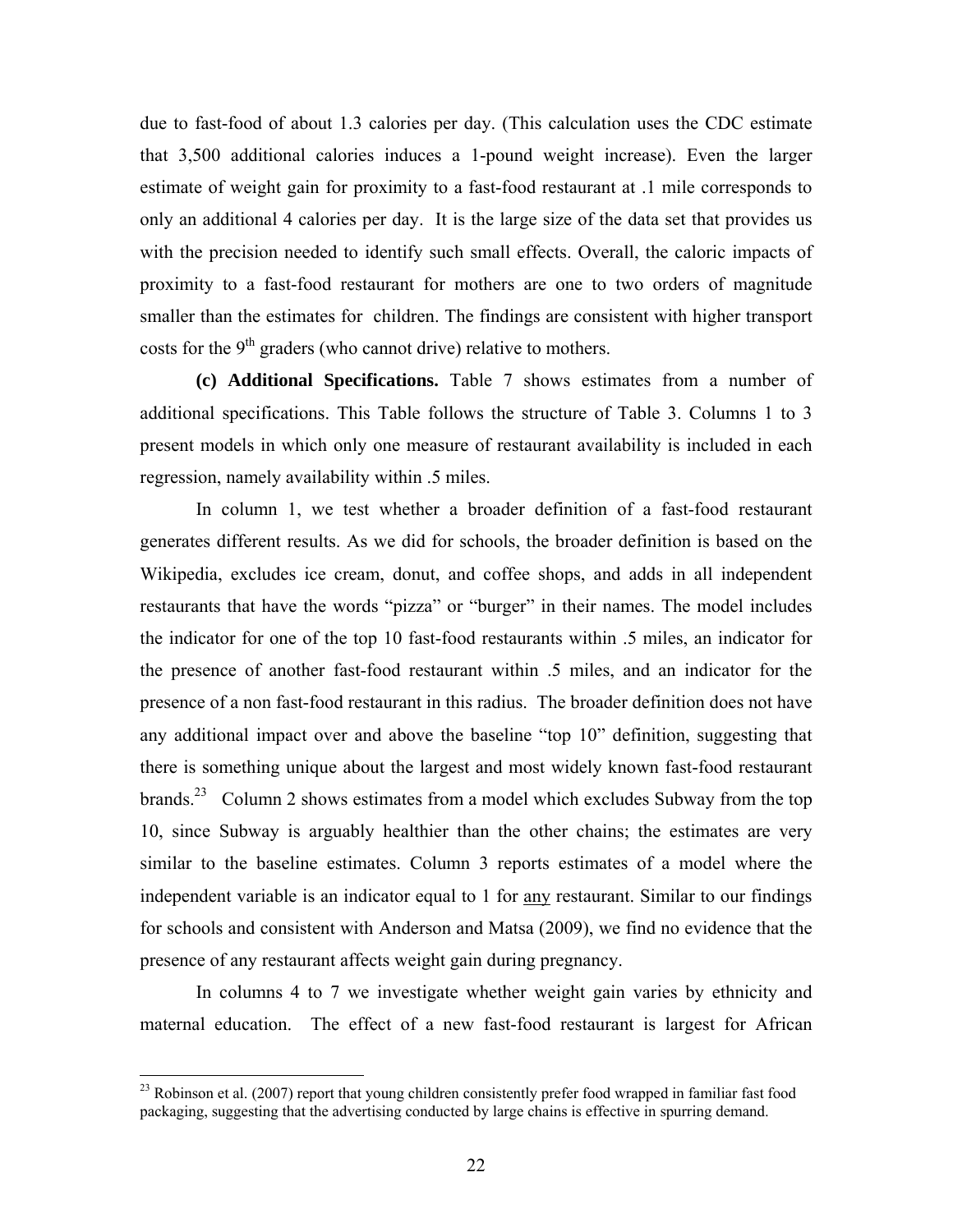American mothers followed by Hispanic mothers, with no effect for non-Hispanic white mothers. In particular, the coefficient for African American mothers, .0066, is three times the coefficient for the average mother. Relative to the average of the dependent variable for African-Americans, this amounts to a 5 percent increase in the probability of weight gain over 20 kilos, a large effect. When we consider differences on the basis of education, we find that the impact is much larger in the less educated group, and that indeed, there is no effect on more educated mothers. The effect of non fast-food restaurants is reliably zero across the different racial and educational categories.

As in the school sample, we have also considered a number of alternative specifications (Web Appendix Table 6): (i) an optimal trimming model, where we include only mothers that have a propensity score between .1 and .9 or being within .5 miles of a fast-food; (ii) a proximity regression where we use only the subsample of mothers that are within 1 mile of a fast-food restaurant and examine the effect of being within .5 miles; (iii) a mother fixed effect model where we allow for a larger effect of proximity to 2 or more fast-foods. These specifications yield estimates similar to those described above, with no additional effect of a second fast-food.

We have also estimated the effects of fast-food restaurants on some additional birth outcomes (Web Appendix Table 7). The results suggest that the availability of a top 10 fast-food restaurant within .5 miles of the mother's residence is associated with a slightly higher incidence of maternal diabetes. There is no effect on the probability that the mother had a very low weight gain (clinically defined as less than 7.26kg) or on the probability of low birth weight.

**(d) Threats to Identification and Placebo Analysis.** In column 1 of Table 8 we ask whether there is evidence of changes in pregnancy weight gain as a function of *future* fast-food restaurant openings. While *current* fast-food restaurants within 0.50 miles increase the current probability of weight gain above 20Kg, there is no evidence that *future* fast-food restaurants increase weight gain. This is consistent with our identifying assumption. Column 2 shows estimates from models that include indicators for whether there was a fast-food restaurant in the mother's current location 3 years ago. This test is not as strong as the other because it is possible that lagged exposure to a fast-food restaurant could have an effect on current weight gain. Here both current proximity to a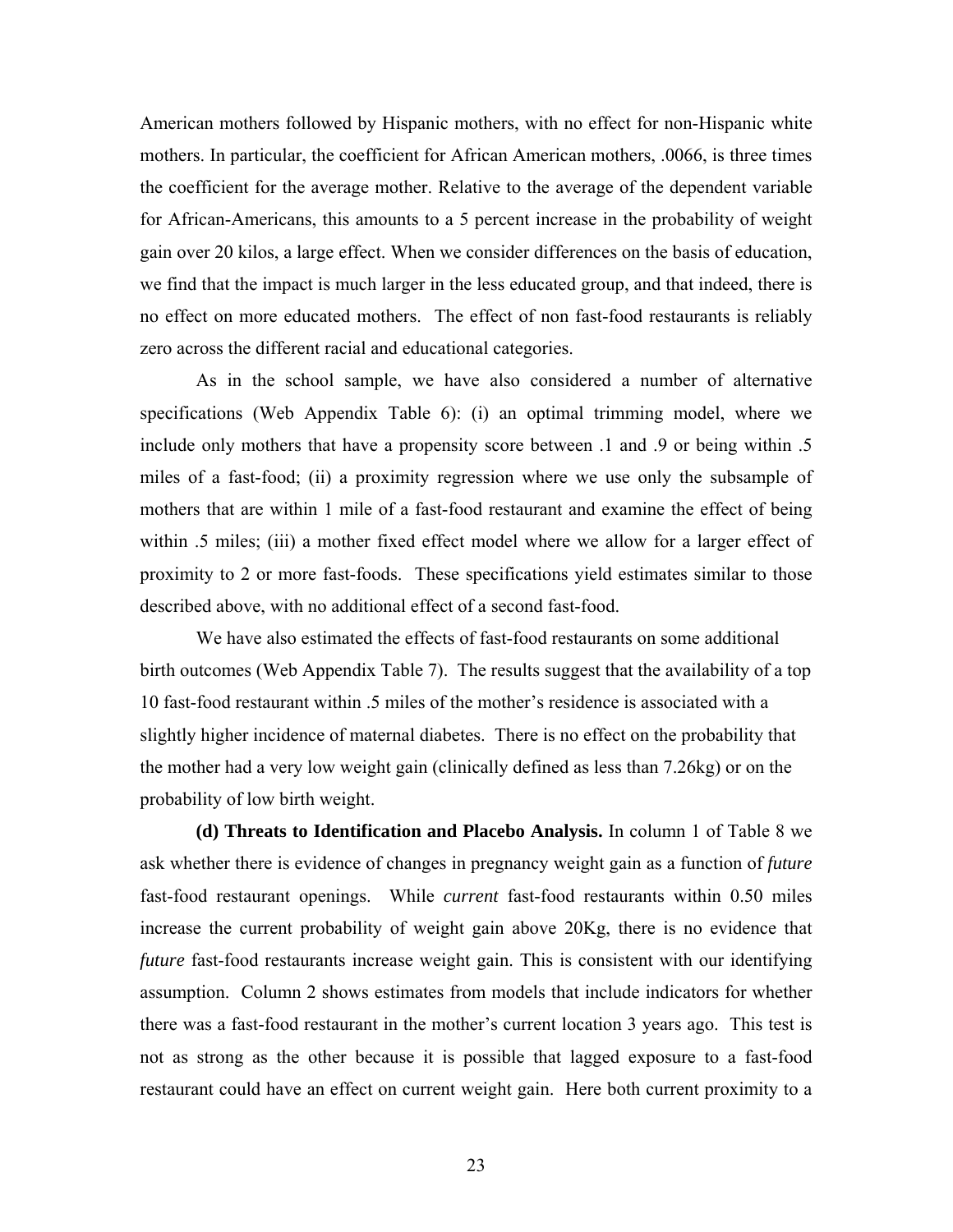fast-food restaurant and lagged proximity to a fast-food restaurant have positive coefficients in the regression for weight gain over 20Kg, but neither coefficient is statistically significant.<sup>24</sup>

In columns 3 and 4, we undertake a placebo test of a different type, asking whether the availability of fast-food restaurants is correlated with individual-level demographics, conditional on mother fixed effects. The few variables that are timevarying within mothers include smoking during pregnancy and marital status. If our identifying assumption is correct, these two outcome variables should not be correlated with availability of fast-food restaurants. Indeed, we find no evidence that probability of smoking or marriage rates are correlated with fast-food restaurants at any distance, although the probability of smoking appears to be correlated with availability of non fastfood restaurants. In Table 3B we present further evidence on predictors of the availability of fast-food restaurants.

# **7. Conclusions**

 $\overline{a}$ 

This paper investigates the health consequences of proximity to fast-food restaurants for two vulnerable groups: young teens and pregnant women. Our results point to a significant effect of proximity to fast-food restaurant on the risk of obesity, though the magnitude of the effect is very different for school children and adults. The presence of a fast-food restaurant within a tenth of a mile of a school is associated with at least a 5.2 percent increase in the obesity rate in that school (relative to the presence at .25 miles). Consistent with highly non-linear transportation costs for school children, we find no evidence of an effect at .25 miles and at .5 miles. The effect at .1 miles distance is equivalent to an increase in daily caloric consumption of 30 to 100 calories due to proximity of fast-food. The effect for pregnant women is quantitatively smaller and more linear in distance. A fast-food restaurant within half a mile of a residence results in a 1.6 percent increase in the probability of gaining over 20 kilos. This effect increases to a 5.5 percent increase when a fast-food is within .1 miles from the residence of the mother. The effect at .5 miles translates into a daily caloric intake of 1 to 4 calories, two orders of

 $24$  We obtained very similar results if we examined 1 year or 2 year leads and lags.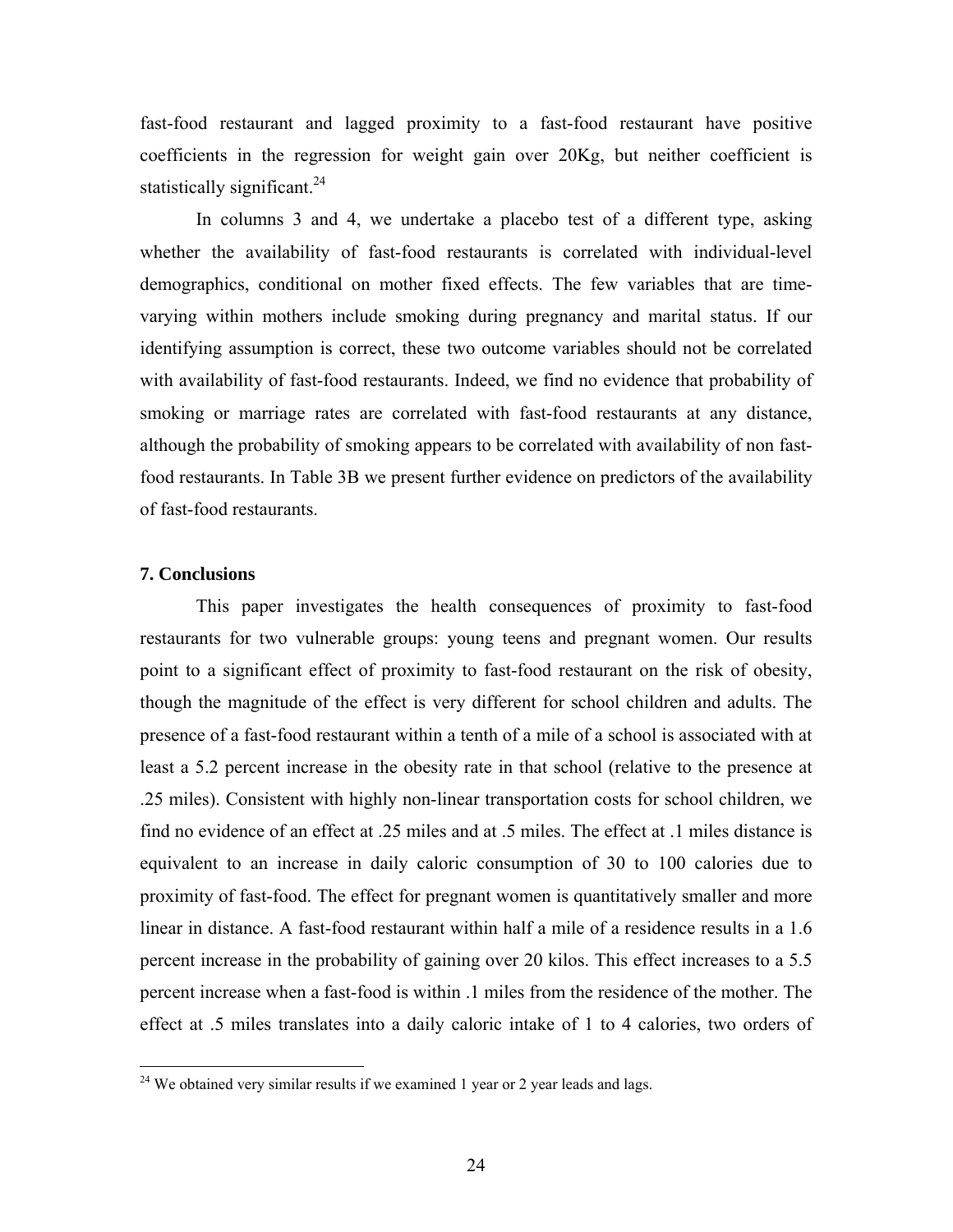magnitudes smaller than for school children, though for African-American mothers, the effects are three times larger.

The quantitative difference in the impact of fast-food between school children and mothers, and between mothers of different races have potential policy implications. To the extent that the estimates for mothers are representative of the estimates for adults with good transportation options, attempts to limit the presence of fast-food in residential areas are unlikely to have a sizeable impact on obesity. Instead, narrower policies aimed at limiting access to fast food could have a sizable impact on populations with limited ability to travel, such as school children, or women in inner-city neighborhoods.

Using our estimates, we can do a calibration of the impact of fast-food restaurant penetration on school children and women. Taking into account that only about 6.7 percent of schools in our sample have a fast-food restaurant within .1 miles, fast-food restaurants near schools can be responsible for only 0.5 percent of the increase in obesity over the last 30 years among  $9<sup>th</sup>$  graders.<sup>25</sup> Still, the results suggest that measures designed to limit access to fast food among teenagers more broadly (such as restrictions on advertising to children, or requirements to post calorie counts) could have a beneficial effect $^{26}$ 

If we assume that the effect of fast-food on weight gain for pregnant mothers is the same as for non-pregnant women (an admittedly strong assumption that is likely to give an upper bound estimate), then fast-food restaurants near a women's residence could be responsible for about 2.7 percent of the increase in weight in the last ten years among women.<sup>27</sup> While we cannot explain a large share of the changes in obesity and weight in

 $\overline{a}$ 

<sup>&</sup>lt;sup>25</sup> According to our measure, about 33% of 9<sup>th</sup> graders in California were obese during 1999-2007. Since obesity among adolescents (age 12-19) approximately tripled from 1970 to late 1990s, we estimate the increase in obesity of 9<sup>th</sup> graders in the past 30 years to be about 22 percentage points. Hence, we compute the effect as 1.7 percentage points (the estimated impact of fast-food on obesity at .1 miles) multiplied by .067 (the share of schools at .1 miles in 1999-2007, assumed to be zero in the 1960s) divided by 22 percentage points.

<sup>&</sup>lt;sup>26</sup> Bollinger et al. (2009) find that posting calorie counts in Starbucks in New York City reduced calories consumed by about 6%, which is significant, but not large enough to have a major impact on obesity rates by itself.

 $2^{7}$  CDC (using NHANES data) reports that obesity has risen by about 10 percentage points for 20-34 year old females over the past 10 years (from 18.5% in the 1988-94 wave to 28.4% in the 1999-2002 wave) and that the average weight in this group has increased by about 6.7 kilograms. Our estimates indicate that a fast-food restaurant within .5 miles of a residence increases weight gain by 49 grams over 9 months, which over a ten-year period translate to 650 grams. Since fast-food restaurants are within .5 miles of a residence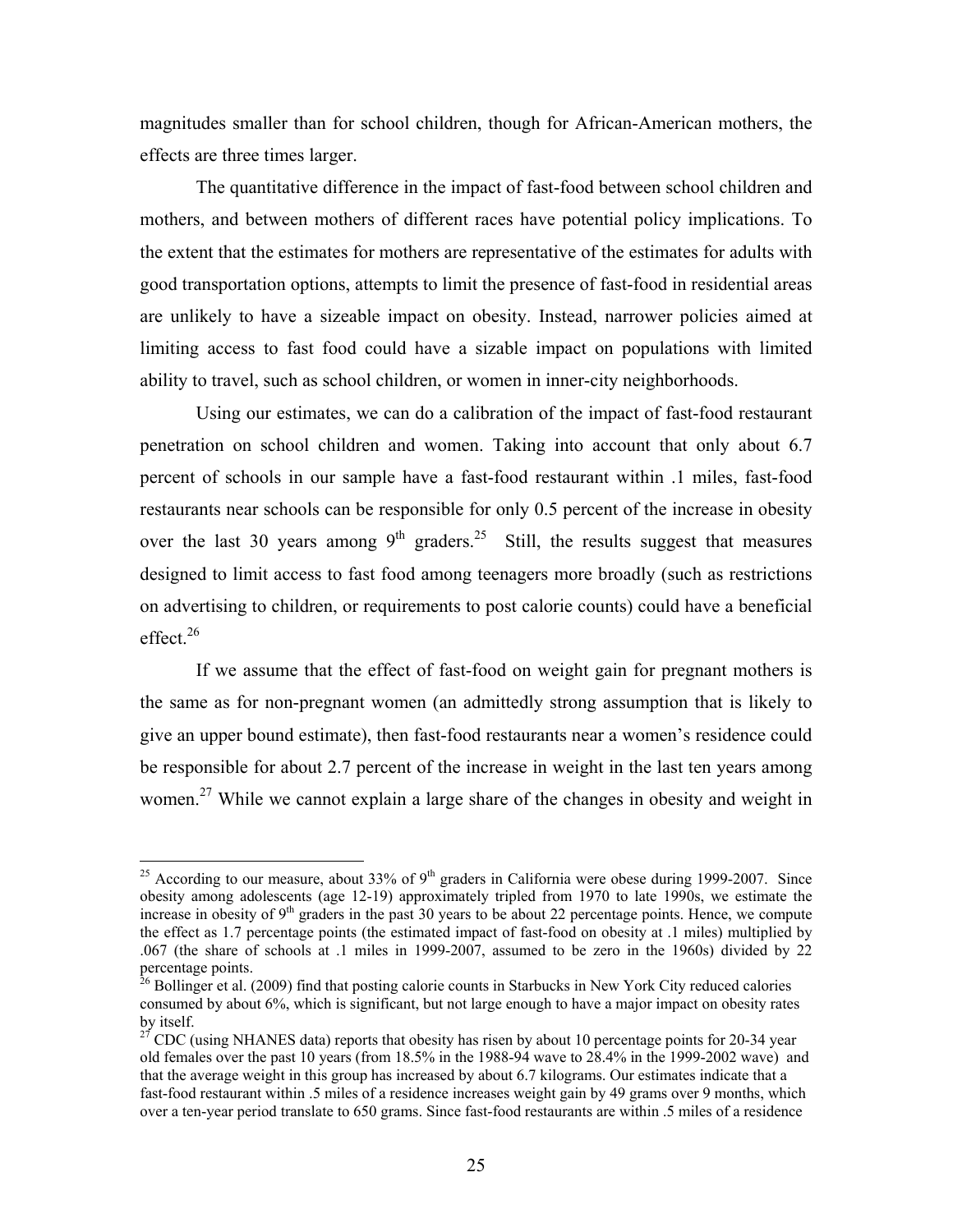either case, a potential explanation of the possibly larger fraction explained for mothers is that the effect is found at a longer distance (.5 miles); the second is the longer assumed exposure time. If, for example, having a fast-food restaurant near the school continued to influence children's eating habits throughout high school, then the cumulative effect for teens might well be larger than that estimated here.

These findings contribute to the debate about the impact of fast-food on obesity by providing credible evidence on magnitudes of the effect of fast-food. Still, this research leaves several questions unanswered. We cannot speculate about the generalizability of our research to other samples; it is possible that adolescents and pregnant women are uniquely vulnerable to the temptations of fast-food restaurants. In addition, our research cannot distinguish between a rational price-based explanation of the findings and a behavioral self-control-based explanation. Finally, since fast food is ubiquitous in America, we cannot study the impact of a fast-food restaurant entry in a society where fast-food is scarce. We hope that some of these questions will be the focus of future research.

 <sup>(</sup>in our data) for 27.7 percent of women, fast-food restaurant proximity can have contributed to 650 grams times .277 divided by 6,700 grams, which equals 2.7 percent.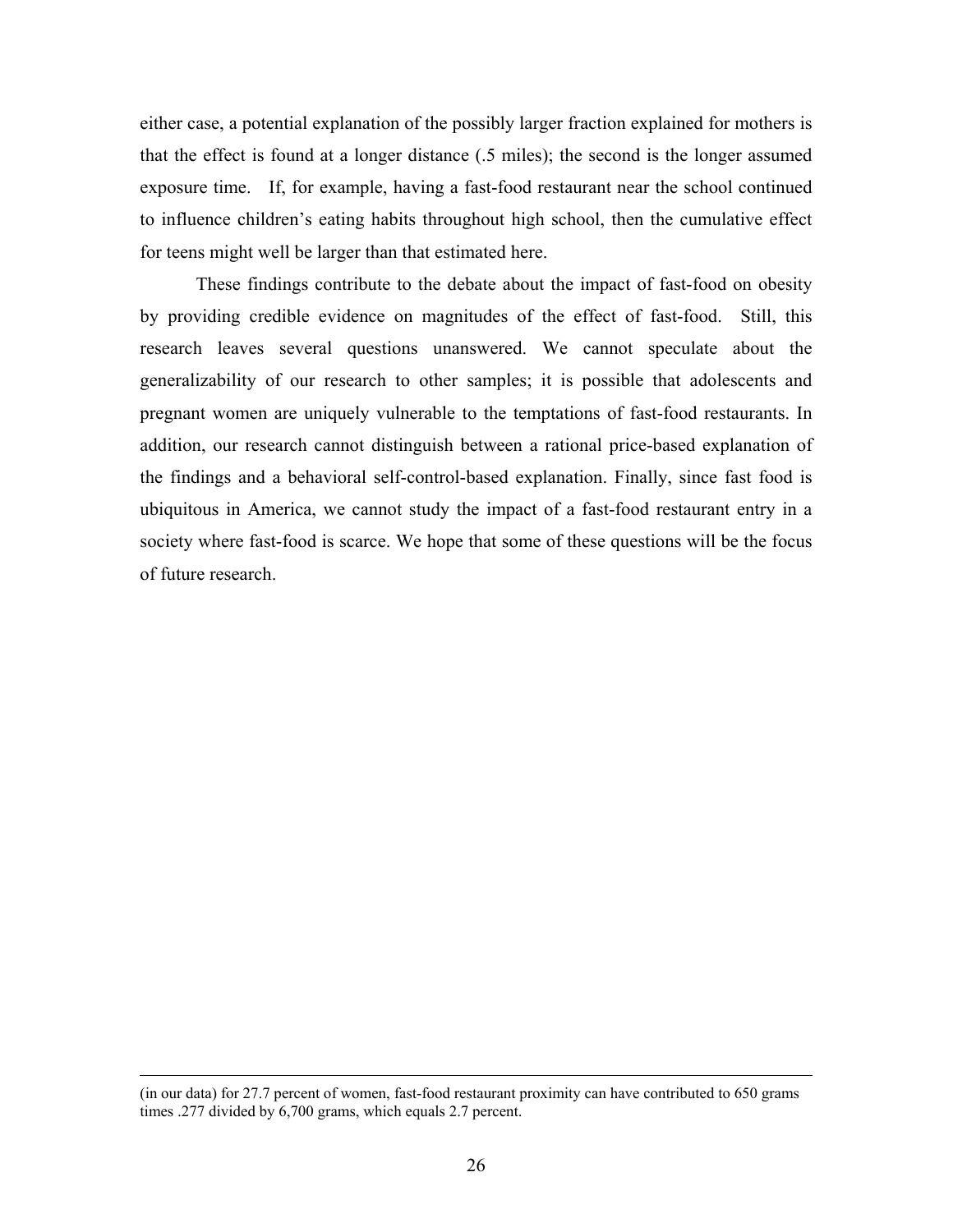# **References**

Anderson, Michael, and David .A. Matsa. 2009. "Are Restaurants Really Supersizing America?" Unpublished.

Anderson, Patricia, and Kristin Butcher. 2005. "Reading, Writing and Raisinets: Are School Finances Contributing to Children's Obesity?" *NBER Working Paper 11177*.

Anderson, Patricia., Kristin Butcher, and Phillip Levine. 2002. "Maternal Employment and Overweight Children." *Journal of Health Economics*, 22:477-504,.

Austin, S. Bryn., Steven J. Melly, Brisa N. Sanchez., Aarti Patel, Stephen Buka, and Steven L. Gortmaker. 2005. "Clustering of Fast-Food Restaurants Around Schools: A Novel Application of Spatial Statistics to the Study of Food Environments." *American Journal of Public Health*, 95(9): 1575-81.

Bleich, Sara., David Cutler, Christopher Murray, and Alyce Adams. 2008. "Why is the Developed World Obese?" *Annual Review of Public Health,* 29: 273-295.

Bollinger, Bryan, Philip Leslie, and Alan Sorensen. 2009. "Calorie Posting in Chain Restaurants." Unpublished.

Brennan, Davis and Christopher Carpenter. 2009. "Proximity of Fast-Food Restaurants to Schools and Adolescent Obesity." *American Journal of Public Health*, 99(3): 1-6.

Burkhauser, Richard and John Cawley. 2008. "Beyond BMI: The Value of More Accurate Measures of Fatness and Obesity in Social Science Research." *Journal of Health Economics*, 27(2): 519-529.

Cawley, John, and Feng Liu. 2007. "Maternal Employment and Childhood Obesity: A Search for Mechanisms in Time Use Data." *NBER Working Paper 13600*.

Chou, Shin-Yi, Michael Grossman, and Henry Saffer. 2004. "An Economic Analysis of Adult Obesity : Results from the Behavioral Risk Factor Surveillance System." *Journal of Health Economics*, 23 (3): 565-587.

Chou, Shin-Yi, Inas Rashad, and Michael Grossman. 2008. "Fast-Food Restaurant Advertising on Television and its Influence on Childhood Obesity." *Journal of Law and Economics*, 51(4): 599-618.

Courtemance, Charles, and Art Carden. 2008. "The Skinny on Big-Box Retailing: Wal-Mart, Warehouse Clubs, and Obesity." Unpublished.

Currie, Janet, and David Ludwig. 2009. "The Relationship Between Pregnancy Weight Gain and Birth Weight: A Within Family Comparison." Unpublished.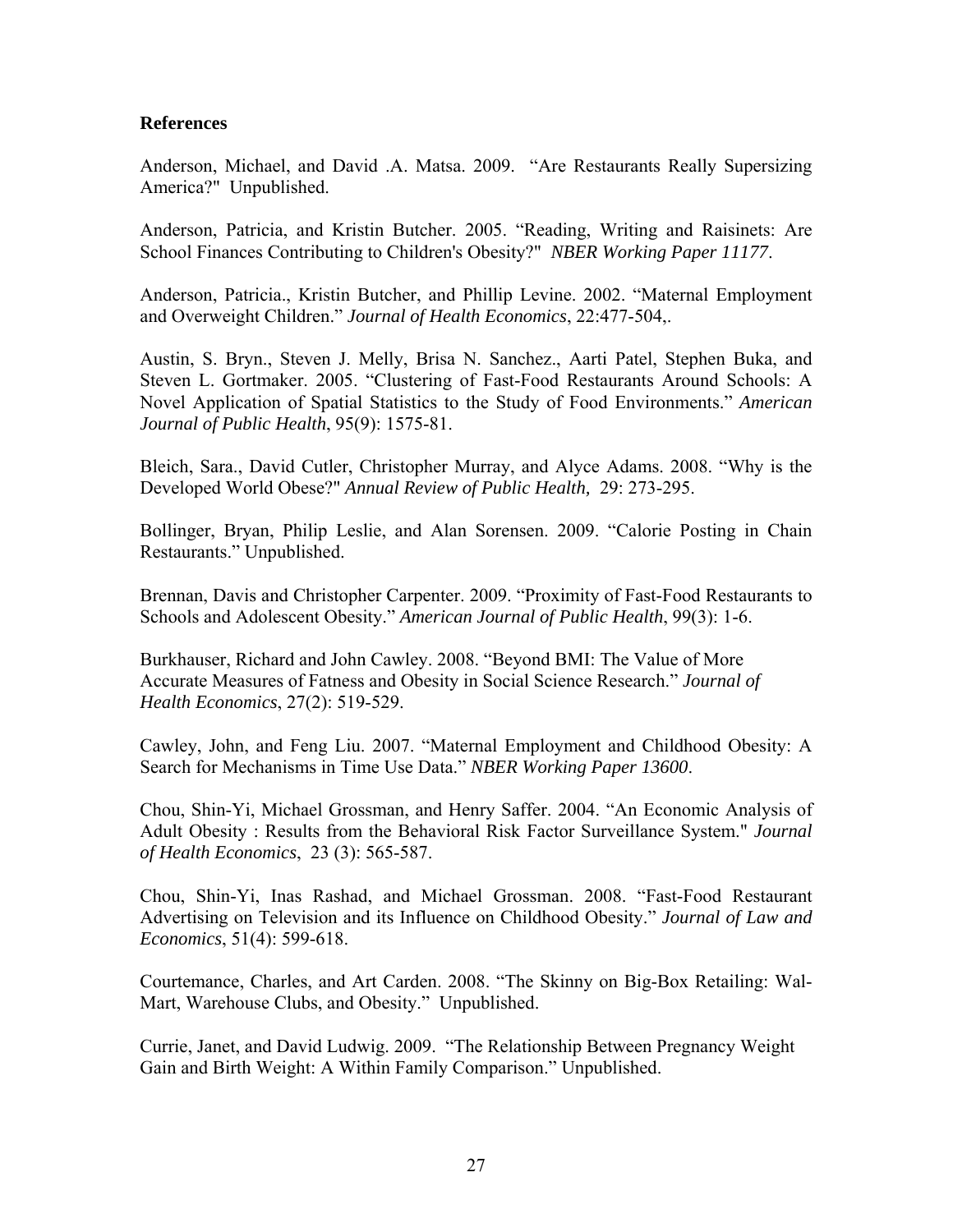Cutler, David M., Edward Glaeser, and Jesse M Shapiro. 2003. "Why have Americans become more obese?" *Journal of Economic Perspectives*, 17: 93-118.

DellaVigna, Stefano. 2009. "Psychology and Economics: Evidence from the Field." *Journal of Economic Literature,* 47: 315-372.

Dunn, Richard. 2008. "Obesity and the Availability of Fast-food: an instrumental variables approach." Unpublished.

Ebbeling, Cara, B., Kelly B. Sinclair, Mark A. Pereira, Erica Garcia-Lago, Henry A. Feldman, and David S. Ludwig. 2004. "Compensation for energy intake from fast food among overweight and lean adolescents." *JAMA*, 291: 2828-2833.

Gunderson, Erica, and Barbara Abrams. 2000. "Epidemiology of Gestational Weight Gain and Body Weight Changes after Pregnancy," *Epidemiology Review*, 22(2): 261-274.

Kolko, Jed, and David Neumark. 2007. "Business Location Decisions and Employment Dynamics in California." *Public Policy Institute of California Report.*

Lakdawalla, Darius, and Tomas Philipson. 2002. "The Growth of Obesity and Technological Change: A Theoretical and Empirical Examination." *NBER Working Paper 8946.* 

Laibson, David. 2001. "A Cue*-*Theory of Consumption." *The Quarterly Journal of Economics*, 116: 81-119.

Lin, Wanchuan. 2009. "Why has Health Inequality among Infants in the US Declined? Accounting for the Shrinking Gap." *Health Economics*, 18(7): 823-41.

Mair, Julie S., Matthew Pierce, and Stephen Teret. 2005. "The Use of Zoning to Restrict Fast Food Outlets: A Potential Strategy to Combat Obesity." http://www.publichealthlaw.net/Zoning%20Fast%20Food%20Outlets.pdf

Philipson, Thomas and Richard Posner. "Economics of Obesity: A Decade of Research." *Journal of Economic Literature*. Forthcoming.

Rashad, Inas, Michael Grossman, and Shin-Yi Chou. .2006. "The Super Size of America: An Economic Estimation of Body Mass Index and Obesity in Adults." *Eastern Economic Journal*, 32(1): 133-148.

Rooney, Brenda, and Charles Schauberger. 2002. "Excess Pregnancy Weight Gain and Long-Term Obesity: One Decade Later." *Obstetrics and Gynecology*, 100(2): 245-253.

Rosenheck, R.. 2008 "Fast Food Consumption and increased caloric intake: a systematic review of a trajectory towards weight gain and obesity risk," *Obesity Reviews*, 9(6): 535- 547.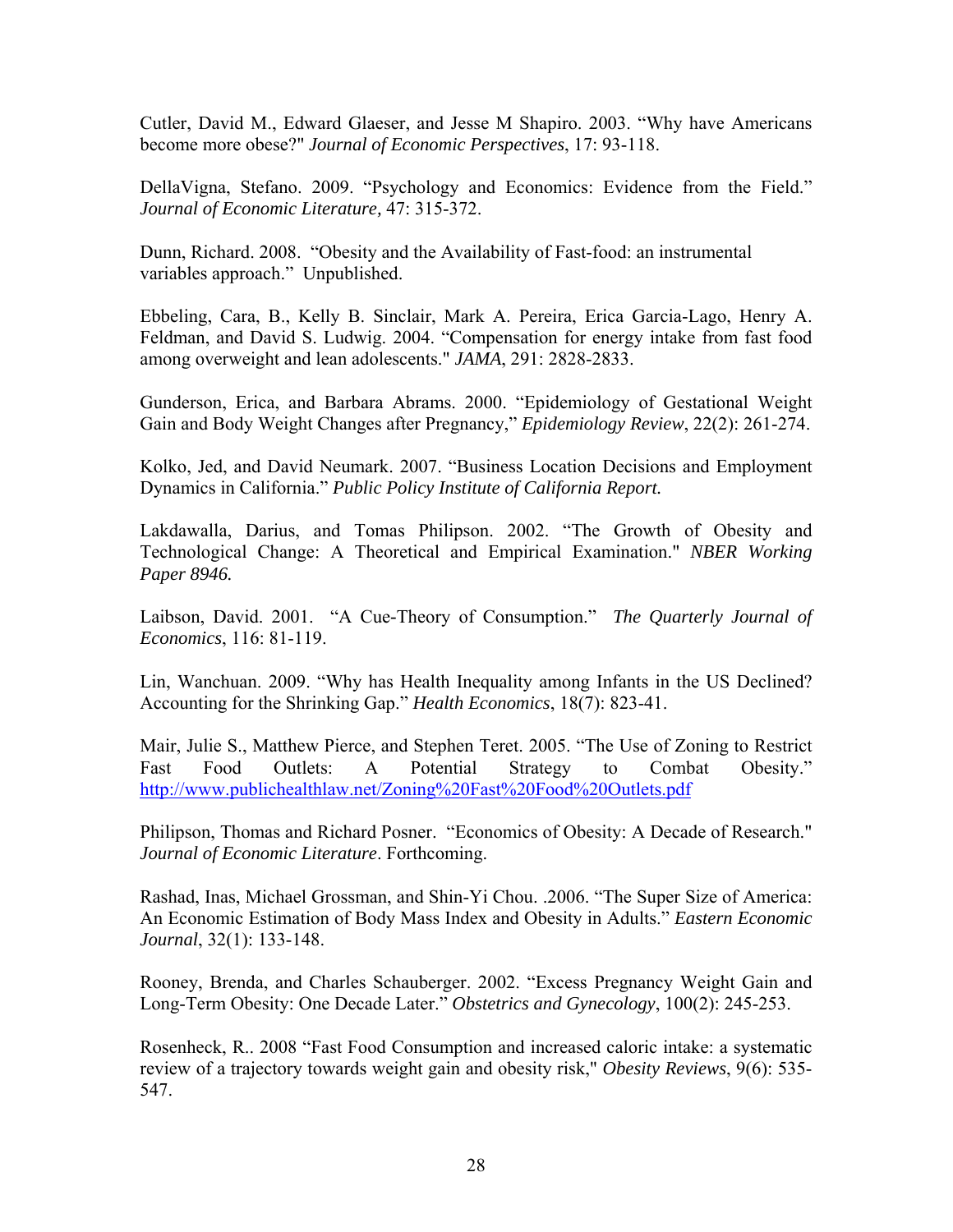Thomadsen, Raphael. 2001. "Price Competition in Industries with Geographic Differentiation: Measuring the Effect of Location on Price in the Fast Food Industry." Unpublished.

Thorsdottir, Inga, Johanna Torfadottir, Bryndis Birgisdottir, and Reynir Geirsson. 2002. "Weight Gain in Women of Normal Weight before Pregnancy: Complications in Pregnancy or Delivery and Birth Outcome," *Obstetrics and Gynecology*, 99: 799-806.

Wanjiku, Kabiru, and B. Denise Raynor. 2004. "Obstetric Outcomes Associated with Increase in BMI Category During Pregnancy." *American Journal of Obstetrics and Gynecology*, 191(3): 928-932.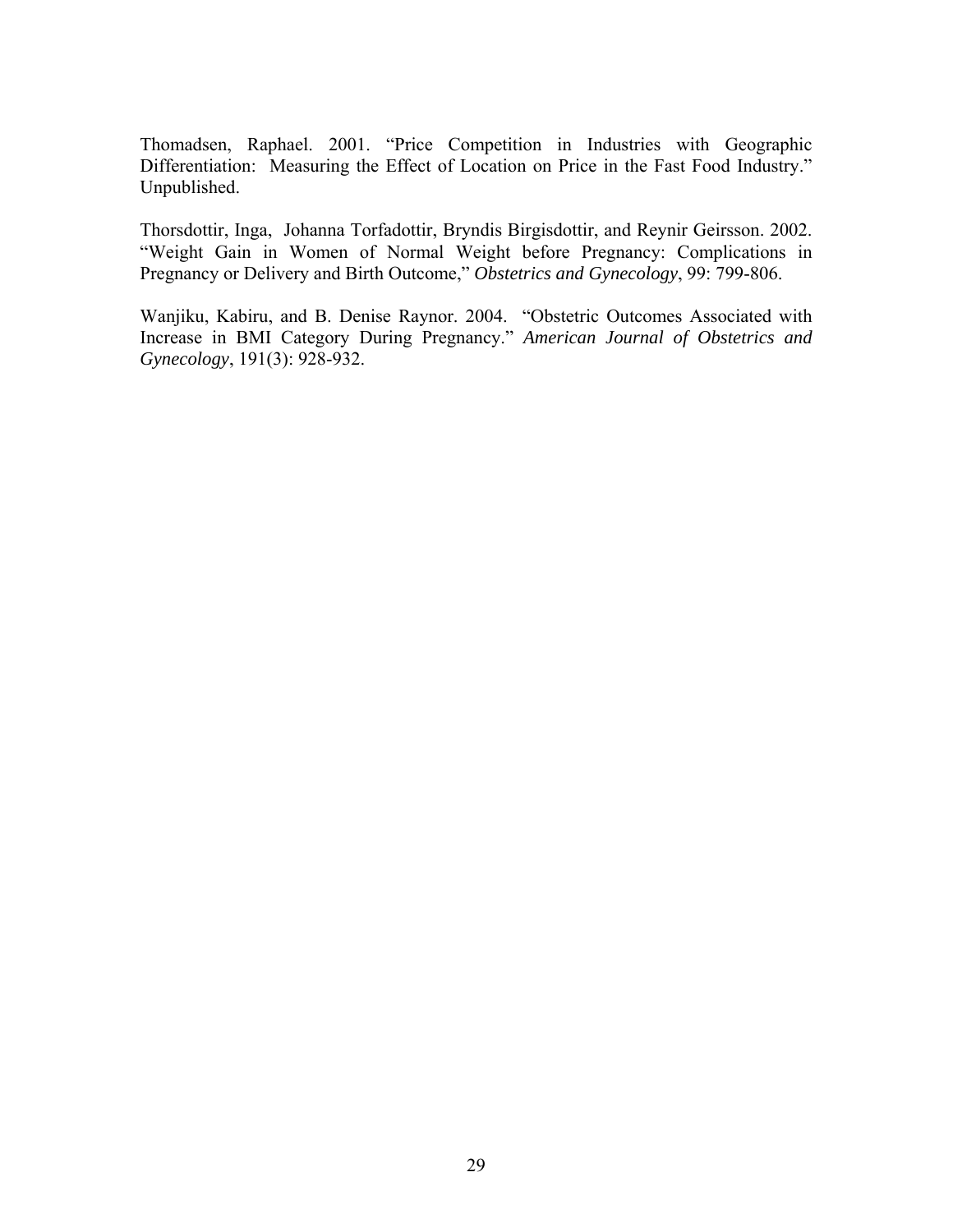#### **Appendix 1: Definition of Fast-food restaurant**

There is little consensus about the definition of fast food in the literature. For example, the American Heritage Dictionary definies fast food as "Inexpensive food, such as hamburgers and fried chicken, prepared and served quickly." While everyone agrees that prominent chains such as McDonald's serve fast food, there is less agreement about whether smaller, independent restaurants are also "fast food."

The Census of Retail trade defines a fast food establishment as one that does not offer table service. Legislation recently passed in Los Angeles imposing a moratorium on new fast-food restaurants in south central L.A. defined fast food establishments as those that have a limited menu, items prepared in advance or heated quickly, no table service, and disposable wrappings or containers (Abdollah, 2007). However, these definitions do not get at one aspect of concern about fast-food restaurants, which is their heavy reliance on advertising, and easy brand recognition.

We constructed several different measures of fast food. Our benchmark definition of fast-food restaurants focuses on the top 10 chains, which are McDonald's, Subway, Burger King, Pizza Hut, Jack in the Box, Kentucky Fried Chicken, Taco Bell, Domino's Pizza, Wendy's, and Little Ceasar's. We have also constructed a broader definition using Wikipedia's list of national fast food chains (en.wikipedia.org/wiki/Fast food). Wikipedia considers fast food to be "Food cooked in bulk and in advance and kept warm, or reheated to order." Our broadest definition starts with this list, excludes ice cream, donut, and coffee shops, and adds in all independent restaurants from our Dun and Bradstreet list that have the words "pizza" or "burger" in their names. The definition of "other restaurant" depends on the definition of fast food.

As discussed in the paper, we find a larger impact of the top 10 fast-food chains than for the broader definition of fast-foods. To conserve space, we show estimates for the broad definition excluding ice cream, donuts, and coffee shops, and for the top 10 chains.

Appendix Table 1 shows more information about the top 10 fast-food restaurants, other major restaurant chains, and chains that are not counted as fast food for the four states in our study (California, Michigan, New Jersey, and Texas).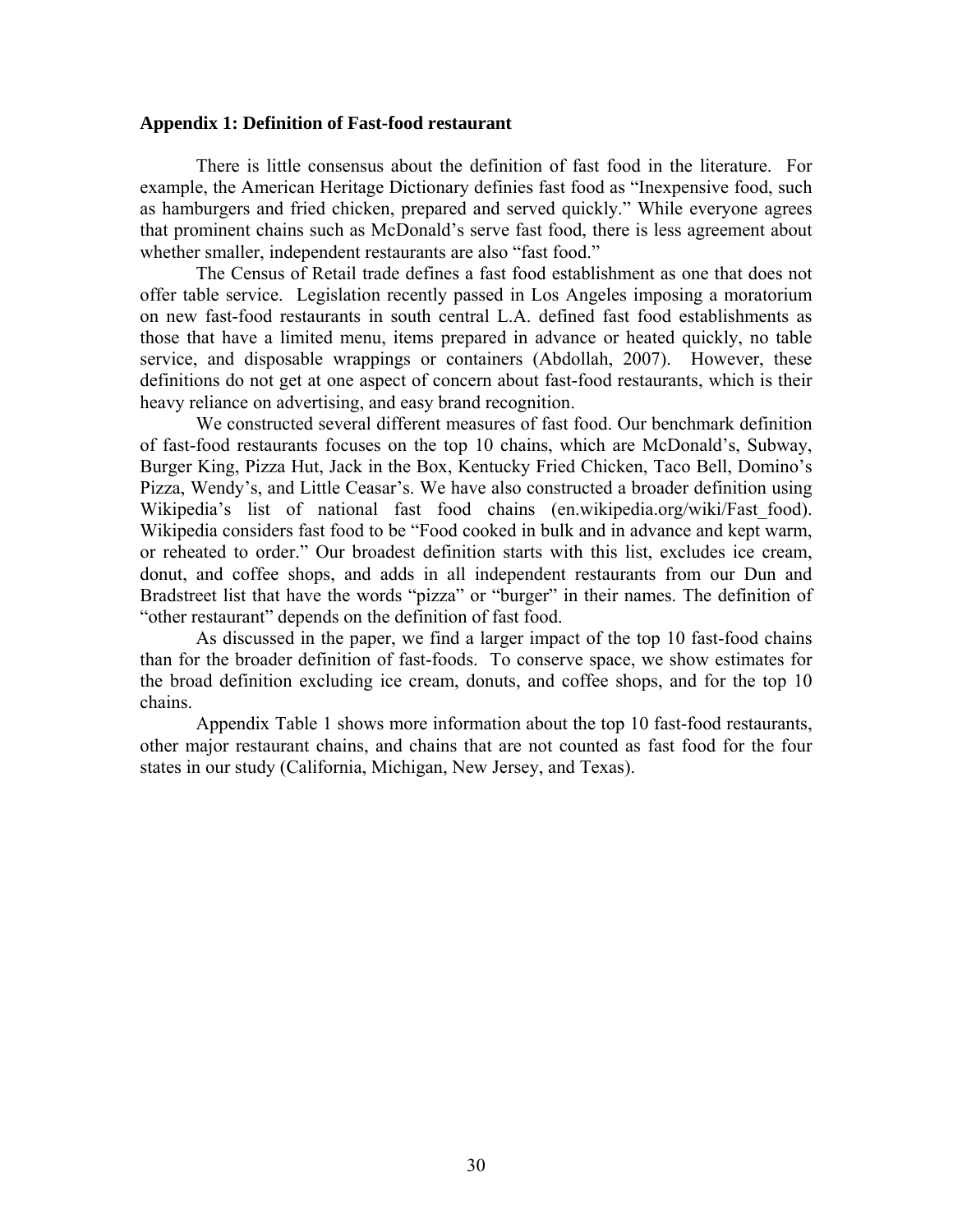

Figure 1a: Impact of Fast Food Availability on Obesity among 9<sup>th</sup> Graders

**Figure 1b: Impact of Fast Food Availability on Weight Gain of Pregnant Mothers** 



Notes: The vertical bar represents the 95% Confidence Interval and we use the mother fixed effects estimates.<br>**Notes:** Figure 1a plots the estimated impact of exposure to fast-food at .1, .25, and .5 miles on the obesity r graders in the cross-section (Column 2 in Table 2) and in the panel (Column 4 in Table 2). Figure 1b plots the estimated impact on the probability of weight gain above 20 kg for mothers, in the specification with mother fixed effects (Column 2 in Table 6). The Figure plots the effect of exposure at distance j relative to the next largest distance. As such, the effect for .1 (respectively, .25) miles is the effect of exposure to fast-food at .1 (.25) miles, compared to exposure to fast-food at .25 (.5) miles; that is, it is the coefficient  $\alpha$  (β) in equation 1. The effect for .5 miles captures the effect of exposure at .5 miles, compared to no fast-food within .5 miles, that is, it is the coefficient  $\gamma$  in equation 1.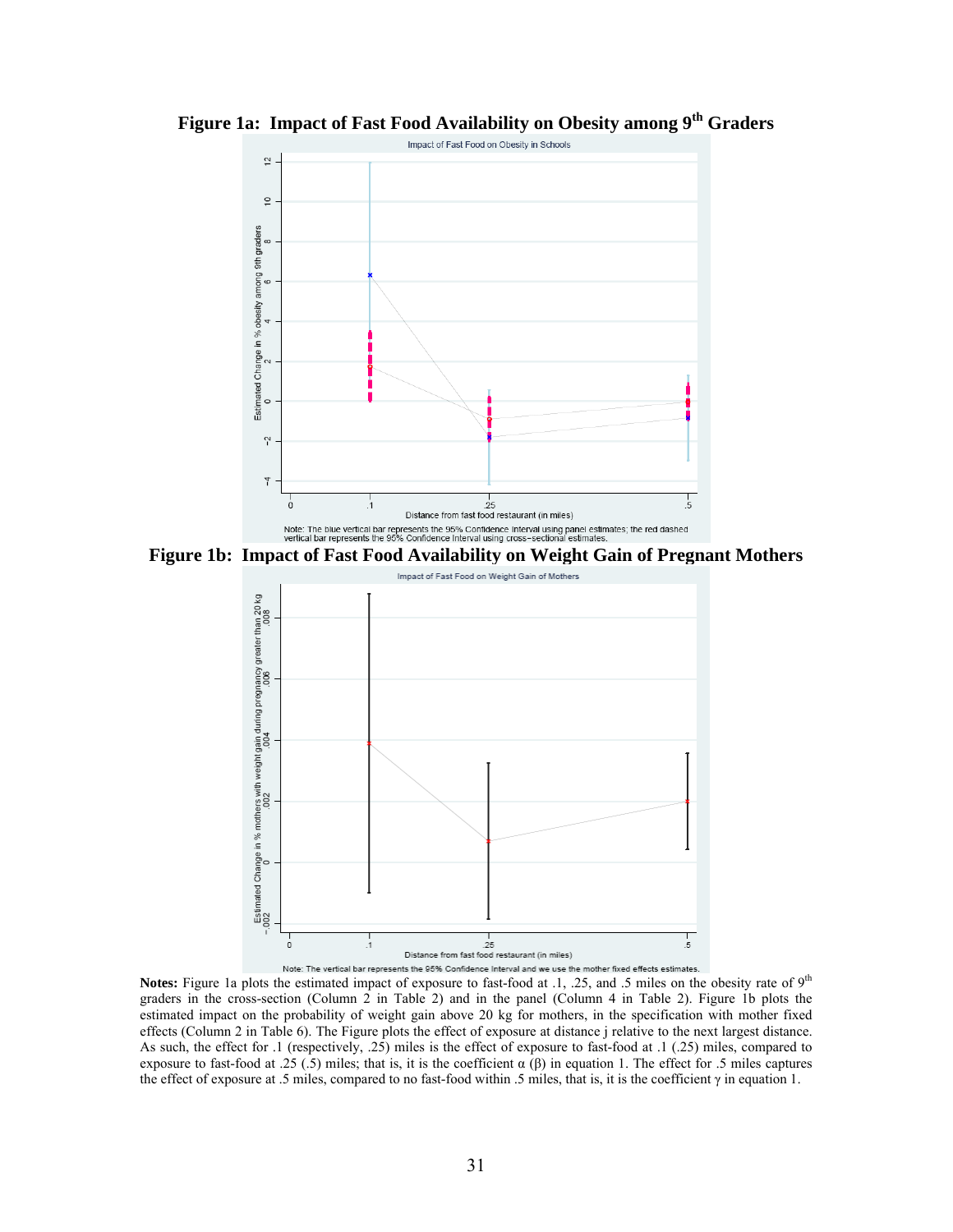

**Figure 2: Estimated Impact of Past, Current and Future Exposure to Fast Food on Obesity among 9th Graders**

**Notes:** Figure 2 plots the estimated impact of exposure to fast-food at .1 miles on the obesity rate of 9th graders in the cross-section and with school fixed effects. The estimates are from one specification including indicator variables for the presence of a fast-food at distance of j miles (for  $j=1, 25$ , and  $(5)$ ) in years  $t-3$ ,  $t-2$ ,  $t-1$ ,  $t$ ,  $t+1$ ,  $t+2$ ,  $t+3$ . As such, the estimated impact of exposure in year t-2, for example, should be interpreted as the impact of lagged exposure to fastfood, holding constant current exposure.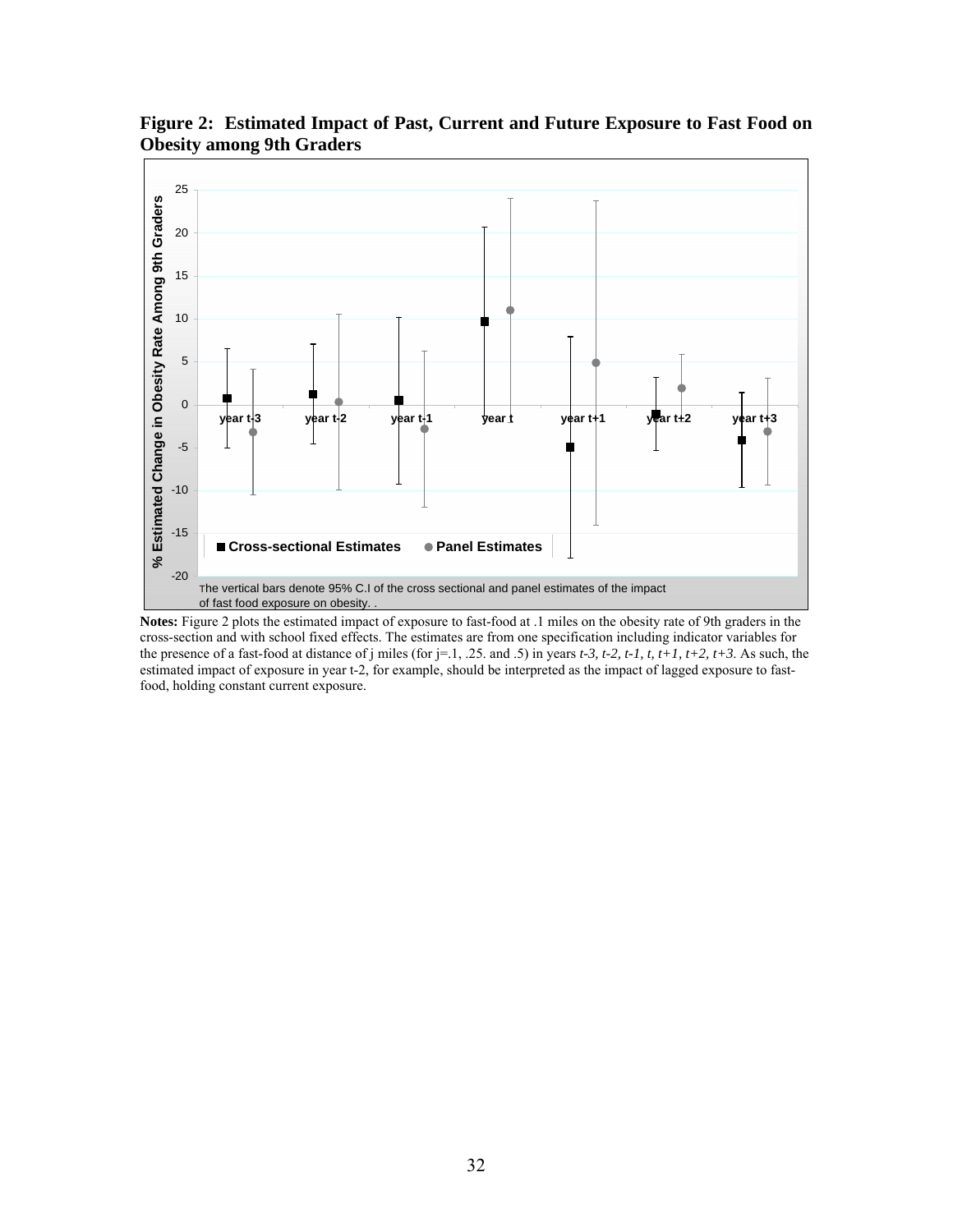**Figure 3: Correlation Between Gestational Weight Gain and Low APGAR Scores** 

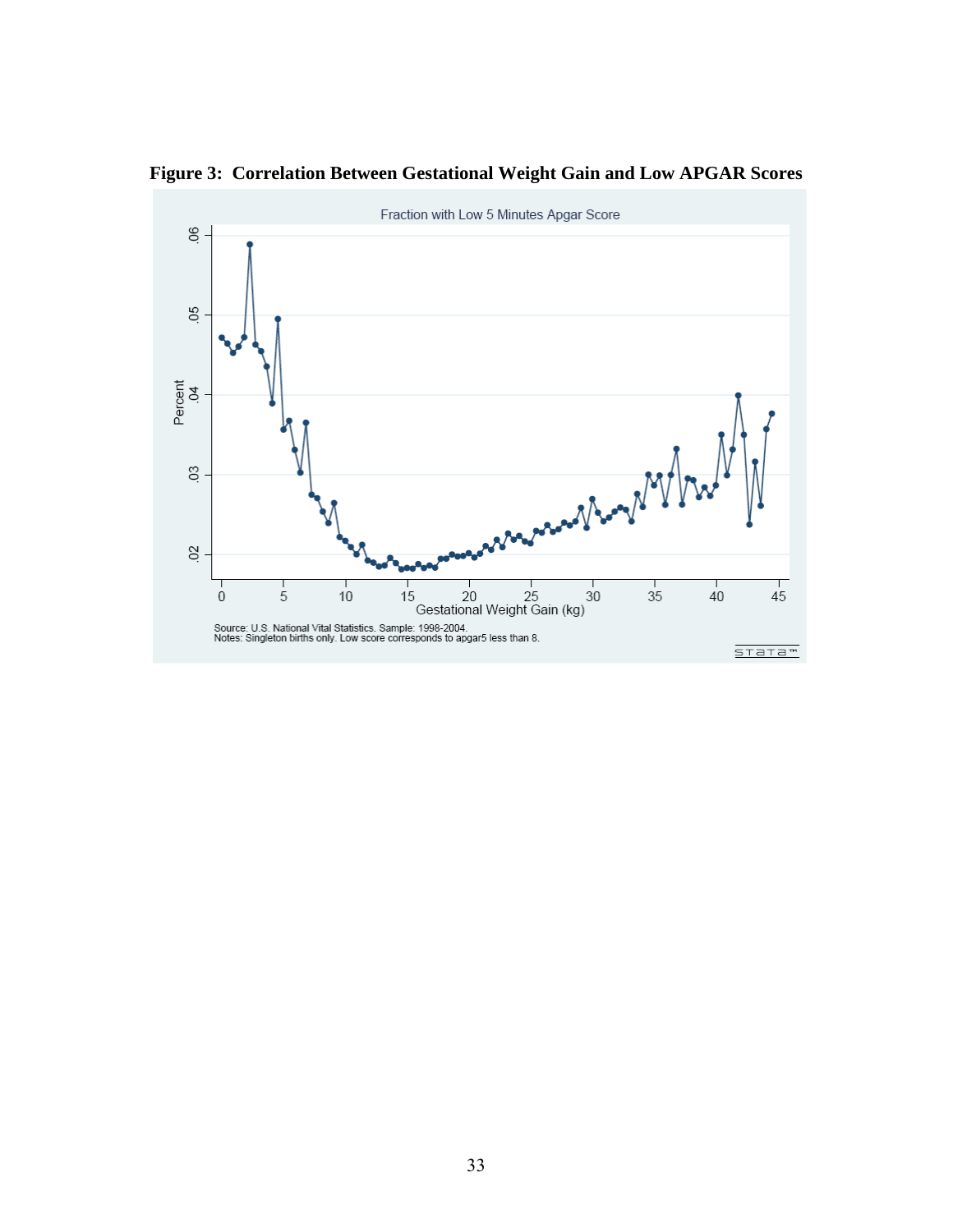|                                               | All      | $<$ 5 miles FF | $<$ .25 miles FF | $<$ .1 miles FF |
|-----------------------------------------------|----------|----------------|------------------|-----------------|
| # School-Year Observations                    | 8373     | 5188           | 2321             | 559             |
| No. Students in 9th grade                     | 366.27   | 384.30         | 383.05           | 400.74          |
| <b>School Characteristics</b>                 |          |                |                  |                 |
| School qualified for Title I funding          | 0.397    | 0.411          | 0.406            | 0.436           |
| Number of students                            | 1566.184 | 1663.978       | 1663.624         | 1715.707        |
| Student teacher ratio                         | 22.393   | 22.841         | 22.668           | 22.857          |
| Share Black students                          | 0.084    | 0.093          | 0.093            | 0.086           |
| Share Asian students                          | 0.107    | 0.117          | 0.118            | 0.116           |
| Share Hispanic students                       | 0.380    | 0.409          | 0.416            | 0.436           |
| Share Native American students                | 0.014    | 0.010          | 0.010            | 0.012           |
| Share immigrant students                      | 0.034    | 0.029          | 0.030            | 0.033           |
| Share female students                         | 0.475    | 0.477          | 0.477            | 0.490           |
| Share eligible for free lunch                 | 0.290    | 0.306          | 0.313            | 0.311           |
| Share eligible for subsidised lunch           | 0.063    | 0.064          | 0.063            | 0.063           |
| FTE teachers per student                      | 0.048    | 0.047          | 0.047            | 0.047           |
| Average Test Scores for 9th grade             | 56.255   | 54.964         | 54.737           | 52.291          |
| Test Score information missing                | 0.024    | 0.020          | 0.022            | 0.016           |
| <b>School District Characteristics</b>        |          |                |                  |                 |
| Student teacher ratio                         | 20.897   | 21.095         | 20.911           | 21.092          |
| Share immigrant students                      | 0.028    | 0.025          | 0.025            | 0.028           |
| Share non-English speaking (LEP/ELL) students | 0.206    | 0.224          | 0.225            | 0.222           |
| Share IEP students                            | 0.126    | 0.125          | 0.132            | 0.120           |
| Staff student ratio                           | 0.102    | 0.099          | 0.102            | 0.095           |
| Share diploma recipients                      | 0.086    | 0.084          | 0.082            | 0.091           |
| Share diploma recipients missing              | 0.004    | 0.004          | 0.008            | 0.000           |
| 2000 Census Demographics of nearest block     |          |                |                  |                 |
| Median household income                       | 48596    | 45687          | 44183            | 44692           |
| Median earnings                               | 25674    | 24668          | 24271            | 23942           |
| Average household size                        | 2.97     | 2.93           | 2.84             | 2.88            |
| Median contract rent for rental units         | 743.74   | 741.19         | 734.14           | 706.29          |
| Median gross rent for rentals units           | 835.74   | 825.46         | 812.54           | 781.93          |
| Median value for owner-occupied housing       | 202783   | 199824         | 199834           | 195244          |
| Share White                                   | 0.629    | 0.597          | 0.591            | 0.578           |
| Share Black                                   | 0.056    | 0.062          | 0.064            | 0.053           |
| Share Asian                                   | 0.090    | 0.099          | 0.098            | 0.110           |
| Share male                                    | 0.491    | 0.489          | 0.487            | 0.494           |
| Share never married                           | 0.289    | 0.310          | 0.320            | 0.314           |
| Share married                                 | 0.546    | 0.519          | 0.505            | 0.513           |
| Share divorced                                | 0.103    | 0.107          | 0.111            | 0.107           |
| Share High-School degree only                 | 0.220    | 0.219          | 0.219            | 0.220           |
| Share some college                            | 0.235    | 0.226          | 0.223            | 0.219           |
| Share Associate degree                        | 0.072    | 0.069          | 0.071            | 0.072           |
| Share Bachelor's degree                       | 0.150    | 0.149          | 0.151            | 0.139           |
| Share Graduate degree                         | 0.078    | 0.076          | 0.077            | 0.069           |
| Share in labor force                          | 0.616    | 0.618          | 0.619            | 0.617           |
| Share unemployed                              | 0.083    | 0.085          | 0.088            | 0.079           |
| Share with household income<\$10K             | 0.092    | 0.099          | 0.106            | 0.101           |
| Share with household income>\$200K            | 0.026    | 0.022          | 0.020            | 0.020           |
| Share with wage or salary income              | 0.782    | 0.784          | 0.784            | 0.789           |
| Share of housing units occupied               | 0.946    | 0.953          | 0.953            | 0.950           |
| Share in owner-occupied units                 | 0.592    | 0.530          | 0.481            | 0.488           |
| Share Urban                                   | 0.912    | 0.974          | 0.971            | 0.987           |
| <b>Outcome</b>                                |          |                |                  |                 |
| Percent obese students                        | 32.949   | 33.772         | 33.724           | 35.733          |

TABLE 1A SUMMARY STATISTICS FOR CALIFORNIA SCHOOL DATA

**Note:** This Table lists all the controls used for the school regressions, with the exception of year and school fixed effects.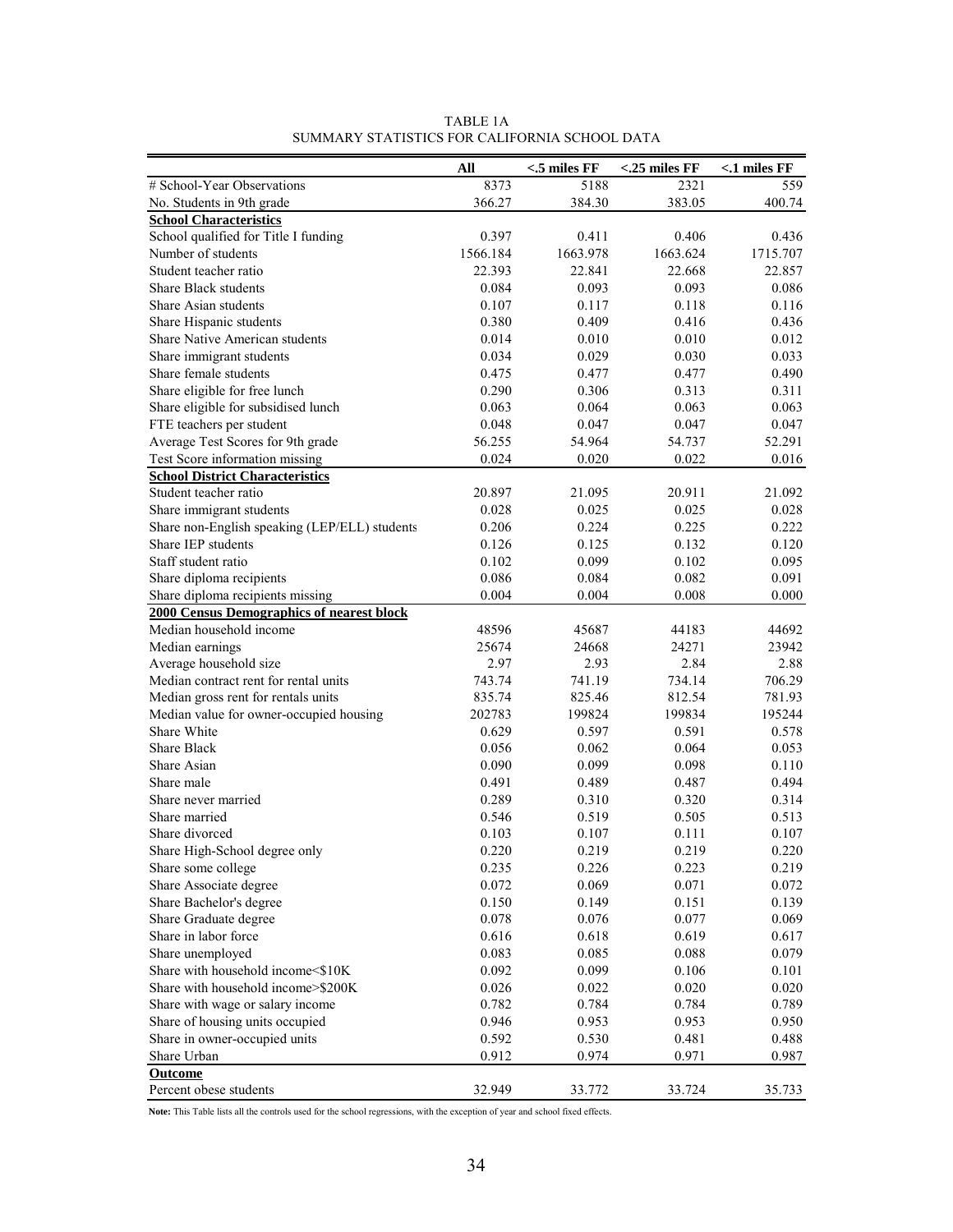|                                                                                                                                                                                                                         | <b>All Births</b> | <b>Siblings Only</b> | Siblings $\leq$ =.5<br>mi | <b>Siblings</b><br>$\leq$ -25 mi | Siblings $\leq$ -1<br>mi |  |  |  |  |
|-------------------------------------------------------------------------------------------------------------------------------------------------------------------------------------------------------------------------|-------------------|----------------------|---------------------------|----------------------------------|--------------------------|--|--|--|--|
| # Mother-Year Observations                                                                                                                                                                                              | 5683798           | 3019256              | 835798                    | 258707                           | 44828                    |  |  |  |  |
| <b>Demographic Characteristics</b>                                                                                                                                                                                      |                   |                      |                           |                                  |                          |  |  |  |  |
| Age of mother                                                                                                                                                                                                           | 26.975            | 26.772               | 26.450                    | 26.249                           | 25.963                   |  |  |  |  |
| Mother graduated from high school                                                                                                                                                                                       | .320              | .310                 | .312                      | .315                             | .314                     |  |  |  |  |
| Mother attended some college                                                                                                                                                                                            | .332              | .333                 | .301                      | .288                             | .268                     |  |  |  |  |
| Mother attended college or more                                                                                                                                                                                         | .079              | .077                 | .065                      | .059                             | .050                     |  |  |  |  |
| Mother is black                                                                                                                                                                                                         | .156              | .164                 | .196                      | .195                             | .202                     |  |  |  |  |
| Mother is hispanic                                                                                                                                                                                                      | .278              | .263                 | .309                      | .324                             | .348                     |  |  |  |  |
| Mother is smoking                                                                                                                                                                                                       | .107              | .107                 | .108                      | .111                             | .111                     |  |  |  |  |
| Child is male                                                                                                                                                                                                           | .512              | .512                 | .512                      | .511                             | .507                     |  |  |  |  |
| Parity                                                                                                                                                                                                                  | 1.016             | 1.180                | 1.200                     | 1.190                            | 1.180                    |  |  |  |  |
| Mother is married                                                                                                                                                                                                       | .687              | .696                 | .651                      | .639                             | .623                     |  |  |  |  |
| Other control variables are: (i) indicators for single year of age of the mother, (ii) indicators for year of birth,<br>(iii) indicator for missing variables: education, race, smoking, gender, parity, marital status |                   |                      |                           |                                  |                          |  |  |  |  |
| <b>Outcomes</b>                                                                                                                                                                                                         |                   |                      |                           |                                  |                          |  |  |  |  |
| Weight gain greater than 20 kg                                                                                                                                                                                          | .126              | .118                 | .120                      | .121                             | .123                     |  |  |  |  |
| Weight gain greater than 15kg                                                                                                                                                                                           | 0.364             | 0.352                | 0.349                     | 0.350                            | 0.351                    |  |  |  |  |
| Weight gain (in $Kg$ )                                                                                                                                                                                                  | 13.664            | 13.491               | 13.410                    | 13.412                           | 13.400                   |  |  |  |  |

TABLE 1B SUMMARY STATISTICS FOR BIRTH DATA

Notes: There are 1,527,328 mothers with greater than or equal to two children in the full sample. There are 3,262 zip codes. 412,829 mothers experience a change in fast food availability within .5 miles, 181,250 experience such a change within .25 miles, and 37,976 experience a change within .1 miles.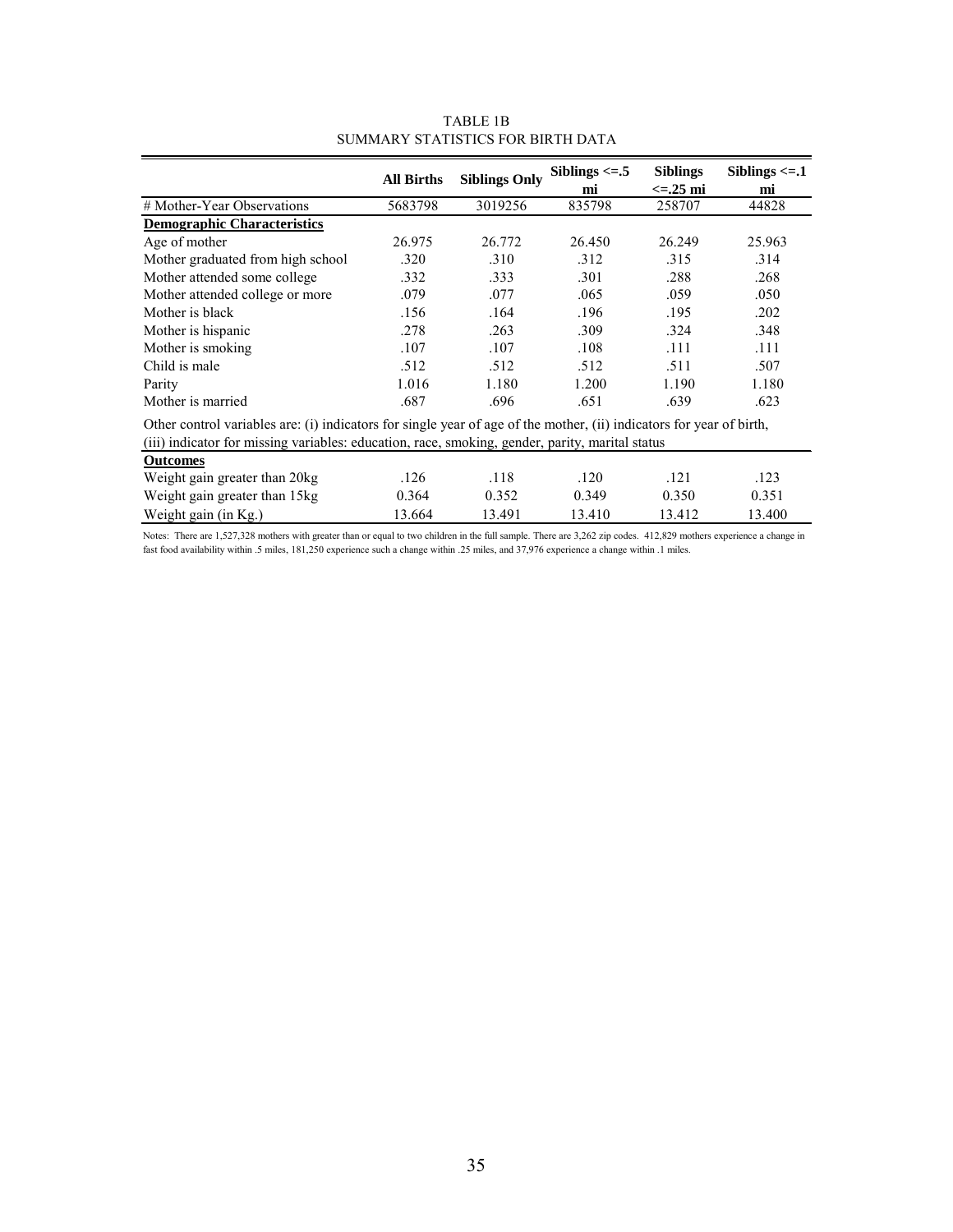| Dep. Var.:                                                                                           | Percent of 9th graders that are obese |               |               |                  |  |  |
|------------------------------------------------------------------------------------------------------|---------------------------------------|---------------|---------------|------------------|--|--|
|                                                                                                      | (1)                                   | (2)           | (3)           | (4)              |  |  |
| Availability of Fast Food Rest.                                                                      | 3.0807                                | 1.7385        | 6.1955        | 6.3337           |  |  |
| Within 1 miles                                                                                       | $(1.6072)*$                           | $(0.8740)$ ** | $(2.9446)$ ** | $(2.8750)$ **    |  |  |
| Availability of Other Restaurant                                                                     | 0.6817                                | $-0.6162$     | 1.0939        | 1.0026           |  |  |
| Within 1 miles                                                                                       | (1.0308)                              | (0.5704)      | (1.9123)      | (1.8236)         |  |  |
| Availability of Fast Food Rest.                                                                      | $-2.4859$                             | $-0.891$      | $-1.8486$     | $-1.7947$        |  |  |
| Within 25 miles                                                                                      | $(1.1112)$ **                         | (0.5452)      | (1.1812)      | (1.2095)         |  |  |
| Availability of Other Restaurant                                                                     | 2.1416                                | 0.0505        | 0.269         | 0.0375           |  |  |
| Within 25 miles                                                                                      | $(0.8757)$ **                         | (0.4895)      | (1.0113)      | (0.9428)         |  |  |
| Availability of Fast Food Rest.                                                                      | 1.3903                                | $-0.0391$     | $-0.9173$     | $-0.8311$        |  |  |
| Within 5 miles                                                                                       | $(0.8219)*$                           | (0.4475)      | (1.1152)      | (1.0871)         |  |  |
| Availability of Other Restaurant                                                                     | 1.2266                                | 0.4638        | 0.1266        | $-0.4151$        |  |  |
| Within .5 miles                                                                                      | (0.8407)                              | (0.4881)      | (0.9083)      | (0.8160)         |  |  |
| <b>School Fixed Effects</b><br><b>Year Fixed Effects</b><br>School Controls<br>Census Block Controls |                                       | X<br>X<br>X   | X             | X<br>X<br>X<br>X |  |  |
| Implied Cumulative Effect of Exposure                                                                | 1.9851                                | 0.8084        | 3.4296        | 3.7078           |  |  |
| to Fast Food Rest. within 1 miles                                                                    | (1.5094)                              | (0.8535)      | (3.0601)      | (2.9838)         |  |  |
| $R^2$                                                                                                | 0.0209                                | 0.4296        | 0.636         | 0.6512           |  |  |
| N                                                                                                    | 8373                                  | 8373          | 8373          | 8373             |  |  |

TABLE 2 IMPACT OF FAST-FOOD ON OBESITY IN SCHOOLS: BENCHMARK RESULTS

Notes: Each column is a different OLS regression. The regressions are weighted by the number of students. The dependent variable is the percentage of students in the 9th grade who are classified as obese. The mean of the dependent variable is 32.9494. The unit of observation is a school-grade-year for schools in California in the years 1999 and 2001-2007. Entries in rows 1, 3 and 5 are the coefficient on a dummy for the existence of a fast food restaurant at a given distance from the school. Entries in rows 2, 4 and 6 are coefficient on dummy for the existence of a non-fast food restaurant at a given distance from the school. The implied cumulative effect reported in the table is the sum of the coefficients in rows 1, 3 and 5, and is the total effect of exposure to a fast food restaurant at 0.1 mile compared to no exposure to fast food restaurants within 0.5 miles. The school-level controls are from the Common Core of Data, with the addition of Star test scores for the 9th grade. The Census block controls are from the closest block to the address of the school. Table 1A lists the School and Census block controls. Standard errors clustered by school in parenthesis.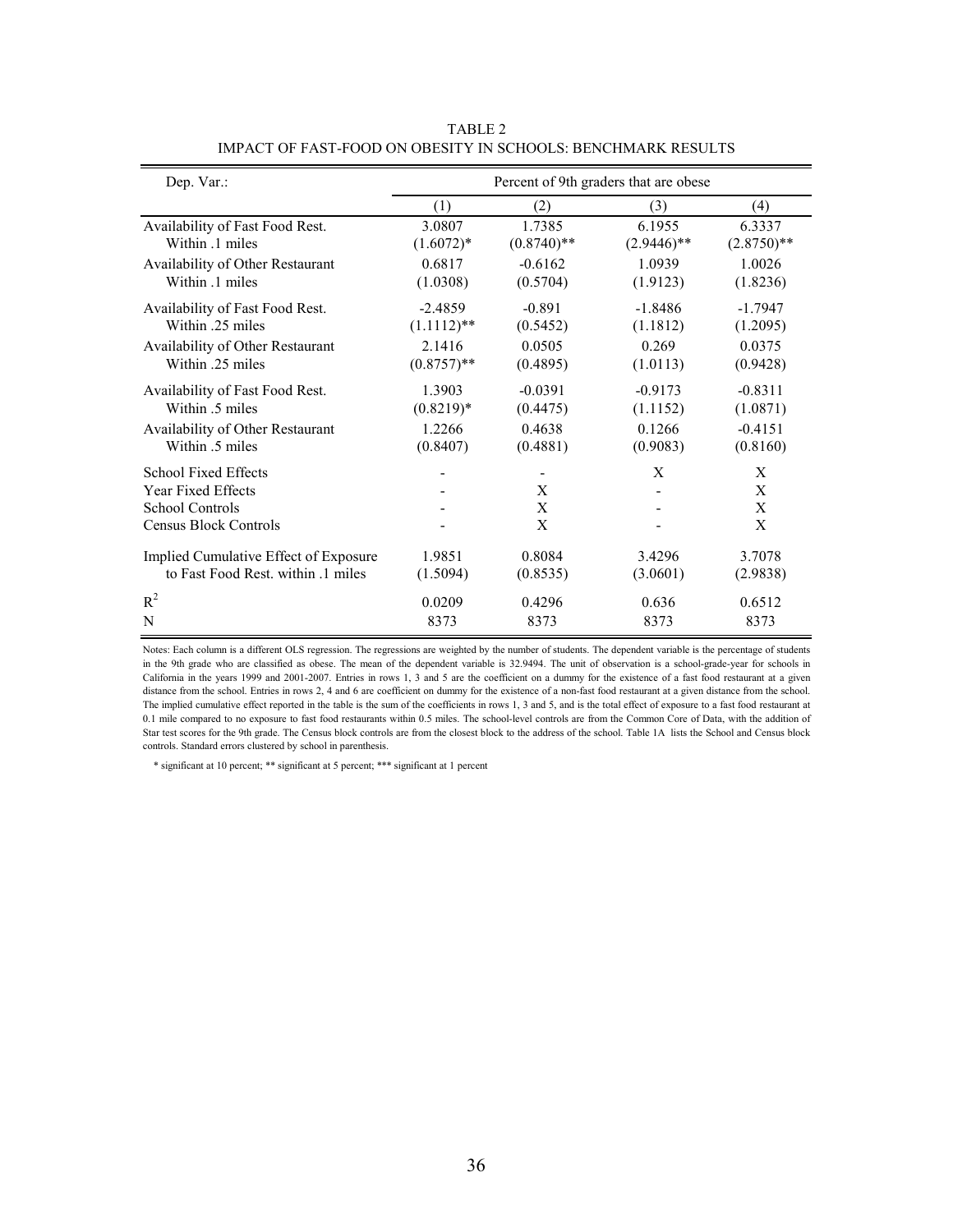| Dep. Var.:                                                           | Percent of 9th graders that are obese |                       |                          |                       |                       |  |
|----------------------------------------------------------------------|---------------------------------------|-----------------------|--------------------------|-----------------------|-----------------------|--|
|                                                                      |                                       | All Students          |                          | Hispanic St.          | Black Stud.           |  |
|                                                                      | (1)                                   | (2)                   | (3)                      | (4)                   | (5)                   |  |
| Availability of Fast Food Rest.                                      | 1.8063                                |                       |                          | 2.0067                | $-1.5417$             |  |
| Within 1 miles                                                       | $(0.9113)$ **                         |                       |                          | $(1.0135)$ **         | (1.2056)              |  |
| Availability of Fast Food (Broad Def.)<br>Restaurant Within 1 miles  | $-0.4643$<br>(0.9239)                 |                       |                          |                       |                       |  |
| Availability of Non-Fast Food Rest.<br>Within 1 miles                | $-0.707$<br>(0.6111)                  |                       |                          |                       |                       |  |
| Availability of Fast Food Rest. (Exclud.)<br>Subway) Within .1 miles |                                       | 1.7223<br>$(0.9071)*$ |                          |                       |                       |  |
| Availability of Other Rest.<br>Within 1 miles                        |                                       | $-0.6134$<br>(0.5648) |                          | $-0.3049$<br>(0.6169) | $-0.4451$<br>(0.8610) |  |
| Availability of Any Restaurant<br>Within 1 miles                     |                                       |                       | $-0.4719$<br>(0.5393)    |                       |                       |  |
| <b>School Fixed Effects</b>                                          |                                       |                       | $\overline{\phantom{a}}$ |                       |                       |  |
| <b>Year Fixed Effects</b>                                            | X                                     | X                     | X                        | X                     | X                     |  |
| <b>School Controls</b>                                               | X                                     | X                     | X                        | X                     | X                     |  |
| Census Block Controls                                                | X                                     | X                     | X                        | X                     | X                     |  |
| Controls for Restaurants at 25 and 5 miles                           | X                                     | X                     | X                        | X                     | X                     |  |
| Average of Dependent Variable                                        | 32.9494                               | 32.9494               | 32.9494                  | 36.9517               | 35.4517               |  |
| $R^2$                                                                | 0.4299                                | 0.4295                | 0.4287                   | 0.2215                | 0.2516                |  |
| N                                                                    | 8373                                  | 8373                  | 8373                     | 6946                  | 2851                  |  |

TABLE 3IMPACT OF FAST-FOOD ON OBESITY IN SCHOOLS: ADDITIONAL MODELS

Notes: Each column is a different OLS regression. The regressions are weighted by the number of students. The dependent variable in columns 1-3 is the percentage of students in the 9th grade who are classified as obese. The dependent variable in columns 4 and 5 is the percentage of Hispanic and Black students respectively in the 9th grade who are classified as obese.The unit of observation is a school-grade-year for schools in California in the years 1999 and 2001-2007. Entries in row 1 and 3 are the coefficient on a dummy for the existence of a fast fast food restaurant and a non-fast food restaurant closer than .1 miles from the school. The entry in row 2 is the coefficient on a dummy for whether there is <sup>a</sup> fast food restaurant according to <sup>a</sup> broader definition (and not included in the benchmark definition) less than .1 miles from the school. The broad definition includes all restaurants classified as fast-foods by Wikipedia. The entry in row 4 is the coefficient on <sup>a</sup> dummy for proximity to one or more of the top 10 fast food chains excluding Subway.

The school-level controls are from the Common Core of Data, with the addition of Star test scores for the 9th grade. The Census block controls are from the closest block to the address of the school. Table 1A lists the School and Census block controls. Standard errors clustered by school in parenthesis. The specifications in Columns (4) and (5) include fewer observations because only school-year observations with at least 10 students in the race category report the data.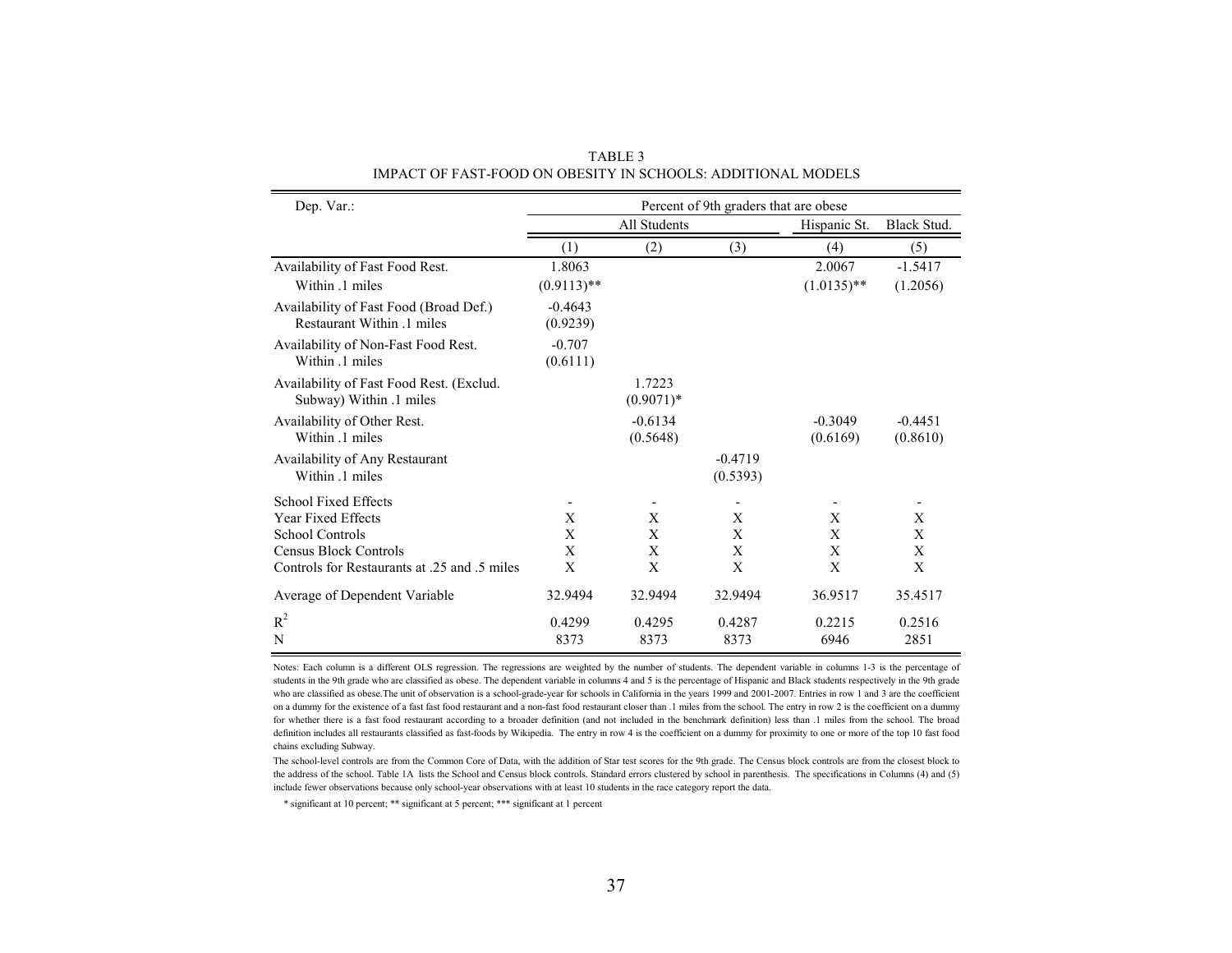|                                           |                    | Share                    |                           | Share Title I            | <b>Share Free</b>         | Average           | Pred. Obesity            |
|-------------------------------------------|--------------------|--------------------------|---------------------------|--------------------------|---------------------------|-------------------|--------------------------|
| Dep. Var.:                                | <b>Share Black</b> | Hispanic                 | Share Asian               | <b>Students</b>          | Lunch                     | <b>Test Score</b> | <b>Based on Controls</b> |
|                                           | (1)                | (2)                      | (3)                       | (4)                      | (5)                       | (6)               | (7)                      |
| <b>Panel A. Cross-Section</b>             |                    |                          |                           |                          |                           |                   |                          |
| Availability of Fast Food Rest.           | $-0.0039$          | 0.0146                   | $-0.0249$                 | 0.0653                   | $-0.0276$                 | $-2.9162$         | 0.9599                   |
| Within 1 miles                            | (0.0101)           | (0.0290)                 | (0.0168)                  | (0.0703)                 | (0.0295)                  | (2.5761)          | (0.7820)                 |
| Availability of Fast Food Rest.           | $-0.0084$          | 0.0062                   | 0.0122                    | $-0.0761$                | 0.0066                    | 1.8543            | $-0.6041$                |
| Within 25 miles                           | (0.0074)           | (0.0201)                 | (0.0099)                  | $(0.0409)*$              | (0.0170)                  | (1.7399)          | (0.5100)                 |
| Availability of Fast Food Rest.           | 0.0102             | $-0.0089$                | $-0.0006$                 | 0.02                     | $-0.0047$                 | 1.1212            | $-0.0114$                |
| Within .5 miles                           | $(0.0060)*$        | (0.0145)                 | (0.0072)                  | (0.0323)                 | (0.0121)                  | (1.2110)          | (0.3743)                 |
| <b>Panel B. School Fixed-Effect Panel</b> |                    |                          |                           |                          |                           |                   |                          |
| Availability of Fast Food Rest.           | $-0.004$           | $-0.0017$                | $-0.0037$                 | $-0.0365$                | $-0.0408$                 | 0.0465            | $-0.0092$                |
| Within 1 miles                            | (0.0042)           | (0.0081)                 | (0.0036)                  | (0.0389)                 | (0.0280)                  | (1.4675)          | (0.5481)                 |
| Availability of Fast Food Rest.           | 0.0027             | $-0.002$                 | 0.0065                    | 0.0399                   | 0.0023                    | 0.557             | $-0.0483$                |
| Within .25 miles                          | (0.0025)           | (0.0064)                 | $(0.0037)^*$              | (0.0480)                 | (0.0154)                  | (1.2330)          | (0.4146)                 |
| Availability of Fast Food Rest.           | $-0.003$           | $-0.0022$                | 0.0003                    | 0.0044                   | 0.0156                    | $-2.4215$         | $-0.2734$                |
| Within .5 miles                           | (0.0021)           | (0.0048)                 | (0.0026)                  | (0.0348)                 | (0.0121)                  | $(0.8345)$ ***    | (0.1914)                 |
| School Controls                           |                    | $\overline{\phantom{a}}$ | $\overline{\phantom{a}}$  | $\overline{\phantom{a}}$ |                           |                   |                          |
| <b>Year Fixed Effects</b>                 | X                  | X                        | $\boldsymbol{\mathrm{X}}$ | X                        | $\boldsymbol{\mathrm{X}}$ | X                 | X                        |
| Census Block Controls                     | X                  | X                        | X                         | X                        | $\mathbf X$               | X                 | X                        |
| Controls for availability of              |                    |                          |                           |                          |                           |                   |                          |
| <b>Other Restaurants</b>                  | X                  | X                        | X                         | X                        | X                         | X                 | X                        |
| Average of Dependent Variable             | 0.0843             | 0.3804                   | 0.1072                    | 0.3971                   | 0.2901                    | 57.6665           | 32.8015                  |
| N                                         | 8373               | 8373                     | 8373                      | 8373                     | 8373                      | 8168              | 8373                     |

TABLE 4 IMPACT OF FAST-FOOD ON OBESITY IN SCHOOLS: PLACEBOS USING DEMOGRAPHIC VARIABLES

#### **Panel C. Test of Uniform Distribution of Fast-Foods**

No. fast foods at .25 miles - (No. fast foods at .1 miles \* (2.5)^2) = -.0135 (s.e. .0552), n.s. No. fast foods at .5 miles - (No. fast foods at .1 miles  $* 5^2 = -1335$  (s.e. .2245), n.s.

Notes: Each column is a different OLS regression. The regressions are weighted by the number of students. The dependent variables are different school-level demographic variables. The dependent variable in Column 7 is the predicted share of obese students based on a regression of the share obese on all the demographic controls. The unit of observation is a school-grade-year for schools in California in the years 1999 and 2001-2007. Since the (placebo) dependent variables in these regressions are school-level demographics, the regressions do not include school controls. The Census block controls are from the closest block to the address of the school and are listed in Table 1A. Standard errors clustered by school in parenthesis.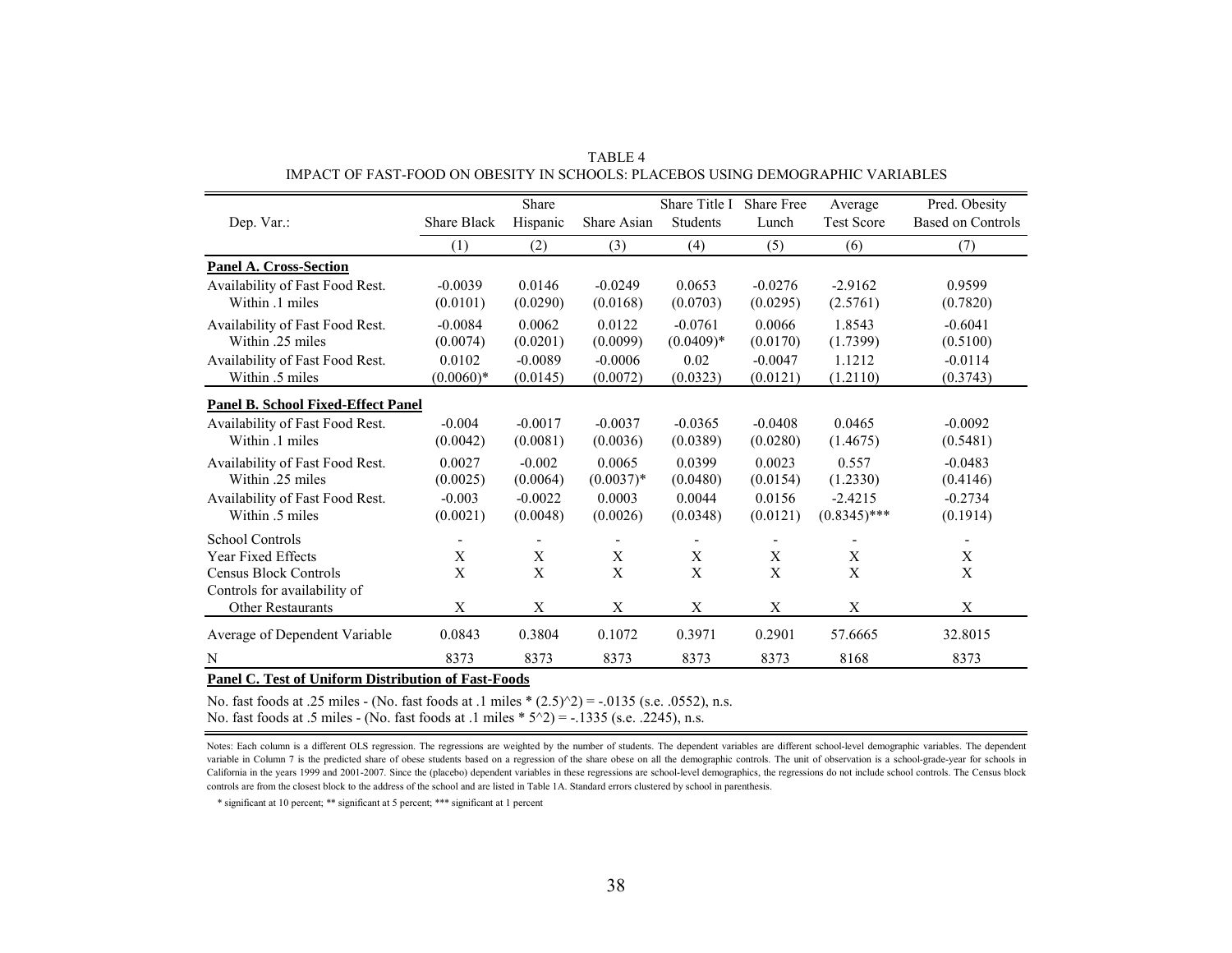| Dep. Var.:                                                                                                  | Percent of obese 9th graders |                  |               | Percent of obese 7th graders | Percent of obese 5th graders |                  |  |
|-------------------------------------------------------------------------------------------------------------|------------------------------|------------------|---------------|------------------------------|------------------------------|------------------|--|
|                                                                                                             | (1)                          | (2)              | (3)           | (4)                          | (5)                          | (6)              |  |
| Availability of Fast Food Rest.                                                                             | 1.7385                       | 6.3337           | 0.1233        | 1.2712                       | 0.8946                       | 6.1332           |  |
| Within .1 miles                                                                                             | $(0.8740)$ **                | $(2.8750)$ **    | (1.1135)      | (1.1135)                     | (0.7124)                     | $(2.8280)$ **    |  |
| Availability of Other Restaurant                                                                            | $-0.6162$                    | 1.0026           | $-0.2018$     | $-0.4833$                    | 0.4267                       | 0.629            |  |
| Within 1 miles                                                                                              | (0.5704)                     | (1.8236)         | (0.4239)      | (1.0045)                     | (0.2997)                     | (0.6281)         |  |
| Availability of Fast Food Rest.                                                                             | $-0.891$                     | $-1.7947$        | 0.0777        | $-1.5916$                    | $-0.279$                     | $-1.0562$        |  |
| Within .25 miles                                                                                            | (0.5452)                     | (1.2095)         | (0.4439)      | (1.1223)                     | (0.2811)                     | (0.7568)         |  |
| Availability of Other Restaurant                                                                            | 0.0505                       | 0.0375           | 0.6333        | 1.2198                       | 0.2501                       | $-0.3428$        |  |
| Within .25 miles                                                                                            | (0.4895)                     | (0.9428)         | $(0.3186)$ ** | $(0.5830)$ **                | (0.1918)                     | (0.4126)         |  |
| Availability of Fast Food Rest.                                                                             | $-0.0391$                    | $-0.8311$        | $-0.4059$     | 0.6946                       | 0.4341                       | 0.0418           |  |
| Within .5 miles                                                                                             | (0.4475)                     | (1.0871)         | (0.3157)      | (0.6353)                     | $(0.1844)$ **                | (0.4985)         |  |
| Availability of Other Restaurant                                                                            | 0.4638                       | $-0.4151$        | 0.2137        | $-1.209$                     | 0.2879                       | 0.7276           |  |
| Within .5 miles                                                                                             | (0.4881)                     | (0.8160)         | (0.3748)      | (0.8322)                     | (0.2312)                     | $(0.3905)*$      |  |
| <b>School Fixed Effects</b><br><b>Year Fixed Effects</b><br><b>School Controls</b><br>Census Block Controls | X<br>X<br>Χ                  | X<br>X<br>X<br>X | X<br>X<br>X   | X<br>X<br>X<br>X             | X<br>X<br>X                  | X<br>X<br>X<br>X |  |
| Average of Dependent Variable                                                                               | 32.9494                      | 32.9494          | 32.5601       | 32.5601                      | 31.7794                      | 31.7794          |  |
| $R^2$                                                                                                       | 0.4296                       | 0.6512           | 0.465         | 0.6684                       | 0.3666                       | 0.5582           |  |
| N                                                                                                           | 8373                         | 8373             | 13422         | 13422                        | 37351                        | 37351            |  |

TABLE 5 IMPACT OF FAST-FOOD ON OBESITY IN SCHOOLS BY GRADE

Notes: Each column is <sup>a</sup> different OLS regression. The regressions are weighted by the number of students. The dependent variable is the percentage of students in the specified grade who are classified as obese. The unit of observation is a school-grade-year for schools in California in the years 1999 and 2001-2007. Entries in rows 1, 3 and 5 are the coefficient on a dummy for the existence of a fast food restaurant at a given distance from the school. Entries in rows 2, 4 and 6 are coefficient on dummy for the existence of a non-fast food restaurant at a given distance from the school. The school-level controls are from the Common Core of Data, with the addition of Star test scores for the 9th grade. The Census block controls are from the closest block to the address of the school. Table 1A lists the School and Census Block controls. Standard errors clustered by school in parenthesis.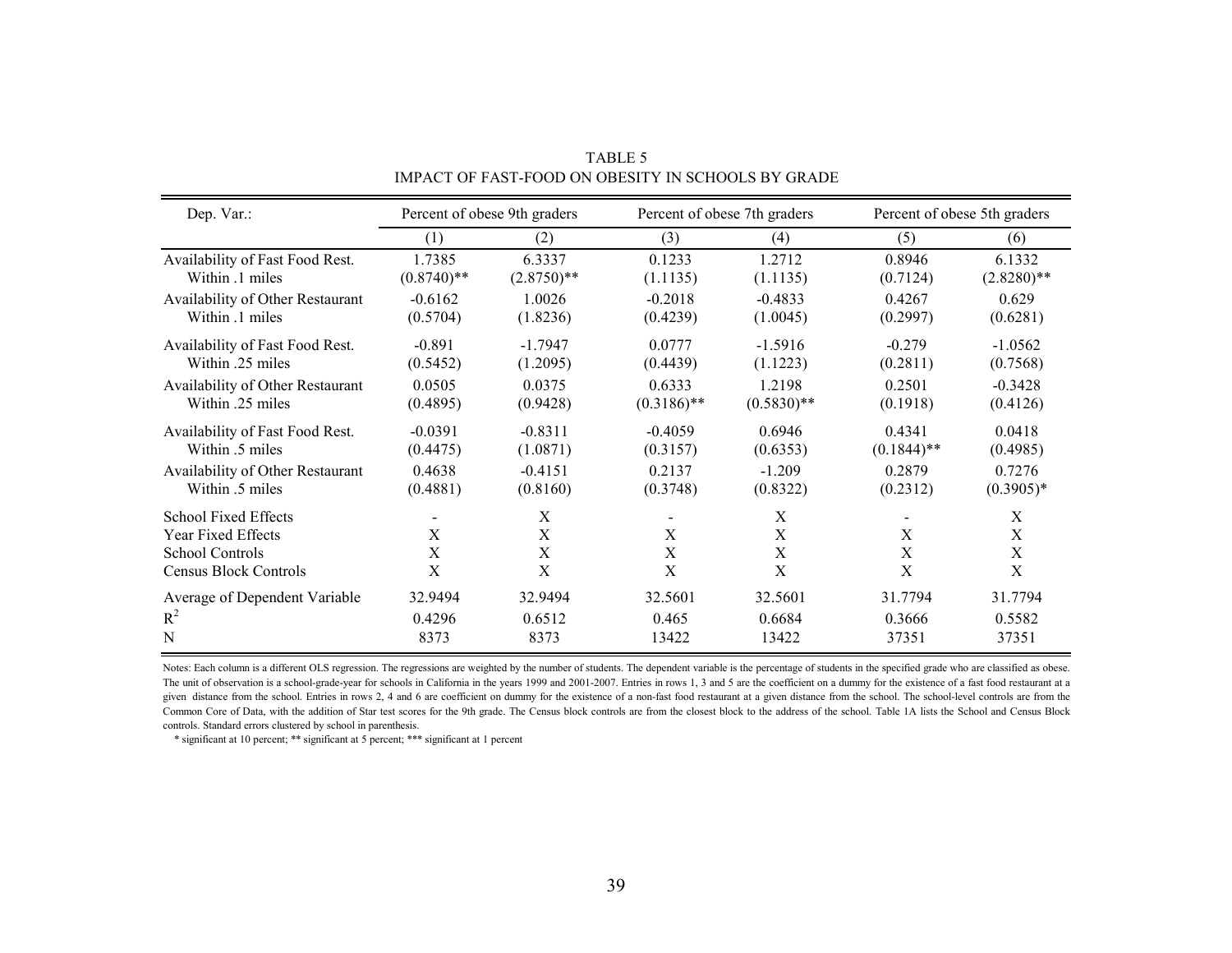| Dep. Var.:                            |              | Weight Gain During Pregnancy Larger than 20kg | Weight Gain $>$<br>15 Kg. | Weight Gain<br>(in kg.) |                |
|---------------------------------------|--------------|-----------------------------------------------|---------------------------|-------------------------|----------------|
|                                       | (1)          | (2)                                           | (3)                       | (4)                     | (5)            |
| Availability of Fast Food Rest.       | 0.0007       | 0.0039                                        | 0.0054                    | 0.0051                  | 0.0704         |
| Within 1 miles                        | (0.0018)     | (0.0025)                                      | (0.0045)                  | (0.0035)                | $(0.0432)*$    |
| Availability of Other Restaurant      | $-0.0001$    | $-0.0012$                                     | $-0.0007$                 | 0.0003                  | $-0.0048$      |
| Within 1 miles                        | (0.0007)     | (0.0010)                                      | (0.0017)                  | (0.0014)                | (0.0169)       |
| Availability of Fast Food Rest.       | 0.0014       | 0.0007                                        | 0.0006                    | 0.0022                  | 0.0250         |
| Within .25 miles                      | (0.0009)     | (0.0013)                                      | (0.0022)                  | (0.0018)                | (0.0215)       |
| Availability of Other Restaurant      | 0.0002       | 0.0009                                        | 0.0006                    | 0.0016                  | 0.0185         |
| Within 25 miles                       | (0.0005)     | (0.0008)                                      | (0.0013)                  | (0.0011)                | (0.0129)       |
| Availability of Fast Food Rest.       | 0.0011       | 0.0020                                        | 0.0028                    | 0.0044                  | 0.0491         |
| Within 5 miles                        | $(0.0006)*$  | $(0.0008)$ **                                 | $(0.0014)$ **             | $(0.00113)$ ***         | $(0.0135)$ *** |
| Availability of Other Restaurant      | $\theta$     | $-0.0001$                                     | $-0.0033$                 | $-0.0019$               | $-0.0165$      |
| Within .5 miles                       | (0.0006)     | (0.0008)                                      | $(0.0014)$ **             | (0.0012)                | (0.0136)       |
| Sample                                | All Mothers  | All Mothers                                   | <b>Stayers</b>            | All Mothers             | All Mothers    |
| Zip-Code Fixed Effects                | X            |                                               |                           |                         |                |
| Mother Fixed Effects                  |              | X                                             | X                         | X                       | X              |
| <b>Maternal Characteristics</b>       | $\mathbf{X}$ | $\mathbf{X}$                                  | $\mathbf{X}$              | X                       | $\mathbf{X}$   |
| Implied Cumulative Effect of Exposure | 0.0031       | 0.0066                                        | 0.0088                    | 0.0117                  | 0.145          |
| to Fast Food Rest. within 1 miles     | $(0.0018)*$  | $(0.0024)$ ***                                | $(0.0043)$ **             | $(0.0034)$ ***          | $(0.0410)$ *** |
| Average of Dependent Variable         | 0.118        | 0.118                                         | 0.11                      | 0.352                   | 13.49          |
| $R^2$                                 | 0.008        | 0.007                                         | 0.009                     | 0.012                   | 0.023          |
| N                                     | 3019194      | 3019256                                       | 1584414                   | 3019256                 | 3019256        |

TABLE 6FAST-FOOD AND WEIGHT GAIN FOR MOTHERS: BENCHMARK RESULTS

Notes: Each column is a different OLS regression. The unit of observation is a pregnancy for mothers with at least two births in the sample. Entries in rows 1, 3 and 5 are the coefficients on <sup>a</sup> dummy for the existence of <sup>a</sup> fast food restaurant at <sup>a</sup> given distance from the mother's residence. Entries in rows 2, 4 and 6 are coefficients on dummy for the existence of <sup>a</sup> non-fast food restaurant at <sup>a</sup> given distance from the mother's residence. The sample in Column 3 is restricted to mothers who stay at the same place between pregnancies. The implied cumulative effect reported in the table is the sum of the coefficients in rows 1, 3 and 5, and is the total effect of exposure to a fast food restaurant at 0.1 mile compared to no exposure to fast food restaurants within 0.5 miles. All the regressions include <sup>a</sup> full set of demographic controls listed in Table 1B. Age was controlled for using single year of age dummies. Regressions also included indicators for missing maternal education, race, ethnicity, smoking, child gender, parity, and maternal marital status, and dummies for each year of birth. Standard errors clustered by zip code in column 1 and by mother (columns 2-5) in parenthesis.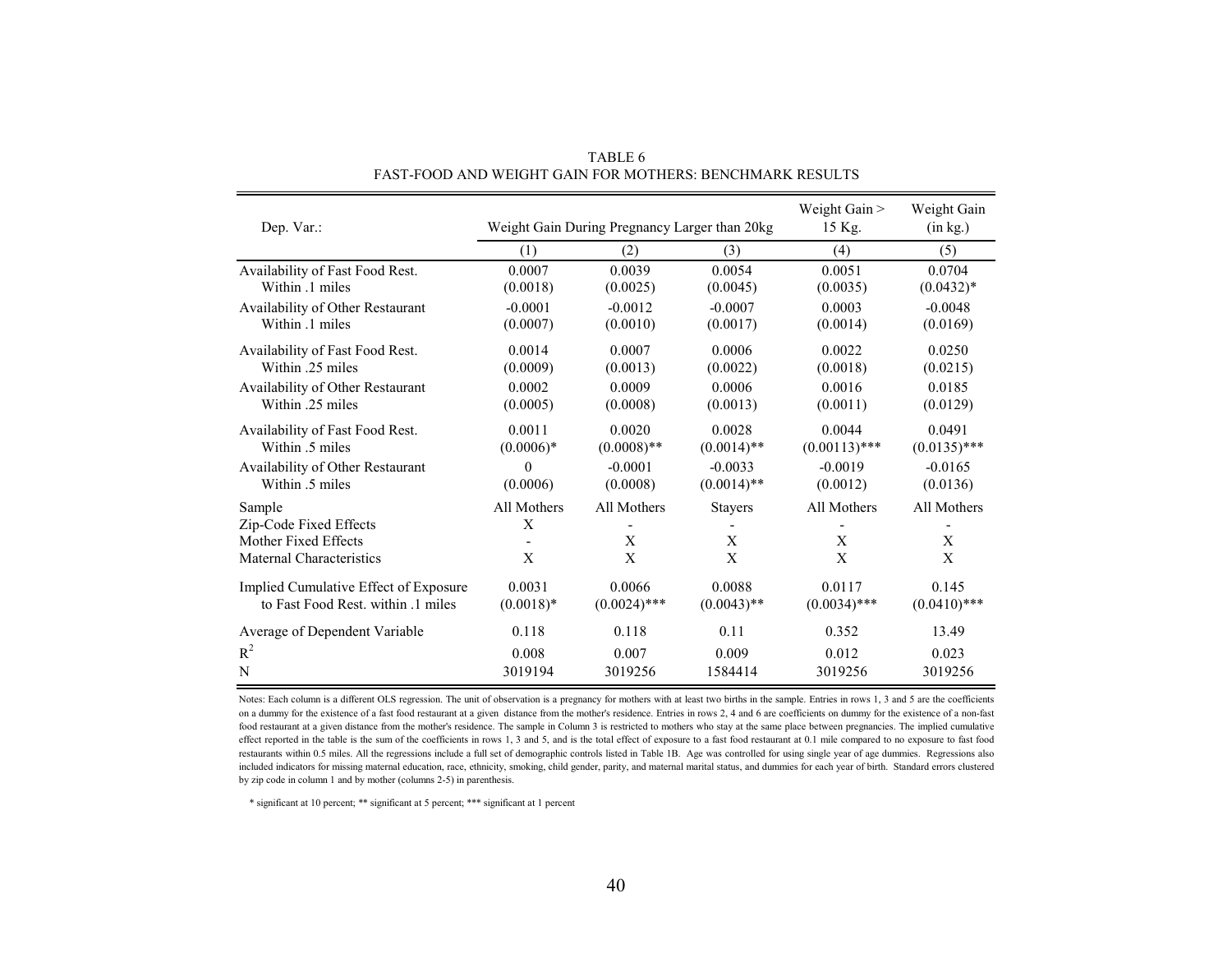| Dep. Var.:                             | Weight Gain During Pregnancy Larger Than 20kg |                |              |                     |                         |                |                                     |
|----------------------------------------|-----------------------------------------------|----------------|--------------|---------------------|-------------------------|----------------|-------------------------------------|
| Sample:                                |                                               | All Mothers    |              | Hispanic<br>Mothers | <b>Black</b><br>Mothers | or Less        | High School Some College<br>or More |
|                                        | (1)                                           | (2)            | (3)          | (4)                 | (5)                     | (6)            | (7)                                 |
| Availability of Fast Food Rest.        | 0.0019                                        |                |              | 0.0022              | 0.0066                  | 0.0033         | 0.0002                              |
| Within 5 miles                         | $(0.0009)*$                                   |                |              | $(0.0013)*$         | $(0.0016)$ ***          | $(0.0009)$ *** | (0.0012)                            |
| Availability of Fast Food (Broad Def.) | 0.0009                                        |                |              |                     |                         |                |                                     |
| Restaurant Within 5 miles              | (0.0009)                                      |                |              |                     |                         |                |                                     |
| Availability of Non-Fast Food Rest.    | $-0.0002$                                     |                |              | $-0.0015$           | $-0.0032$               | 0.0000         | 0.0004                              |
| Within .5 miles                        | (0.0008)                                      |                |              | (0.0015)            | (0.0021)                | (0.0010)       | (0.0011)                            |
| Availability of Fast Food Rest.        |                                               | 0.0025         |              |                     |                         |                |                                     |
| Within .5 miles excluding Subway       |                                               | $(0.0007)$ *** |              |                     |                         |                |                                     |
| Availability of Other Rest.            |                                               | 0.0002         |              |                     |                         |                |                                     |
| Within .5 miles                        |                                               | (0.0008)       |              |                     |                         |                |                                     |
| Availability of Any Restaurant         |                                               |                | 0.0011       |                     |                         |                |                                     |
| Within .5 miles                        |                                               |                | (0.0007)     |                     |                         |                |                                     |
| Zip-Code Fixed Effects                 |                                               |                |              |                     |                         |                |                                     |
| Mother Fixed Effects                   | X                                             | X              | X            | X                   | X                       | X              | X                                   |
| <b>Maternal Characteristics</b>        | X                                             | X              | $\mathbf{X}$ | X                   | X                       | X              | $\mathbf{X}$                        |
| Average of Dependent Variable          | 0.126                                         | 0.126          | 0.126        | 0.101               | 0.131                   | 0.126          | 0.106                               |
| $R^2$                                  | 0.006                                         | 0.007          | 0.007        | 0.011               | 0.002                   | 0.007          | 0.007                               |
| N                                      | 3019256                                       | 3019256        | 3019256      | 794535              | 495045                  | 1779895        | 1236989                             |

TABLE 7IMPACT OF FAST-FOOD ON WEIGHT GAIN LARGER THAN 20KG: ADDITIONAL MODELS

Notes: Each column is a different OLS regression. The unit of observation is a pregnancy for mothers with at least two births in the sample. Entries in row 1 and 3 are the coefficients on a dummy for the existence of a fast fast food restaurant and a non-fast food restaurant within 0.5 miles from the mother's residence. The entry in row 2 is the coefficient on a dummy for whether there is a fast food restaurant according to a broader definition (and not included in the benchmark definition) within 0.5 miles from the mother's residence. The entry in row 4 is the coefficient on a dummy for the existence of a fast food restaurant from one of the top 10 fast food chains excluding Subway. All the regressions include a full set of demographic controls listed in Table 1B. Age was controlled for using single year of age dummies. Regressions also included indicators for missing maternal education, race, ethnicity, smoking, child gender, parity, and maternal marital status, and dummies for each year of birth.Standard errors clustered by mother in parenthesis.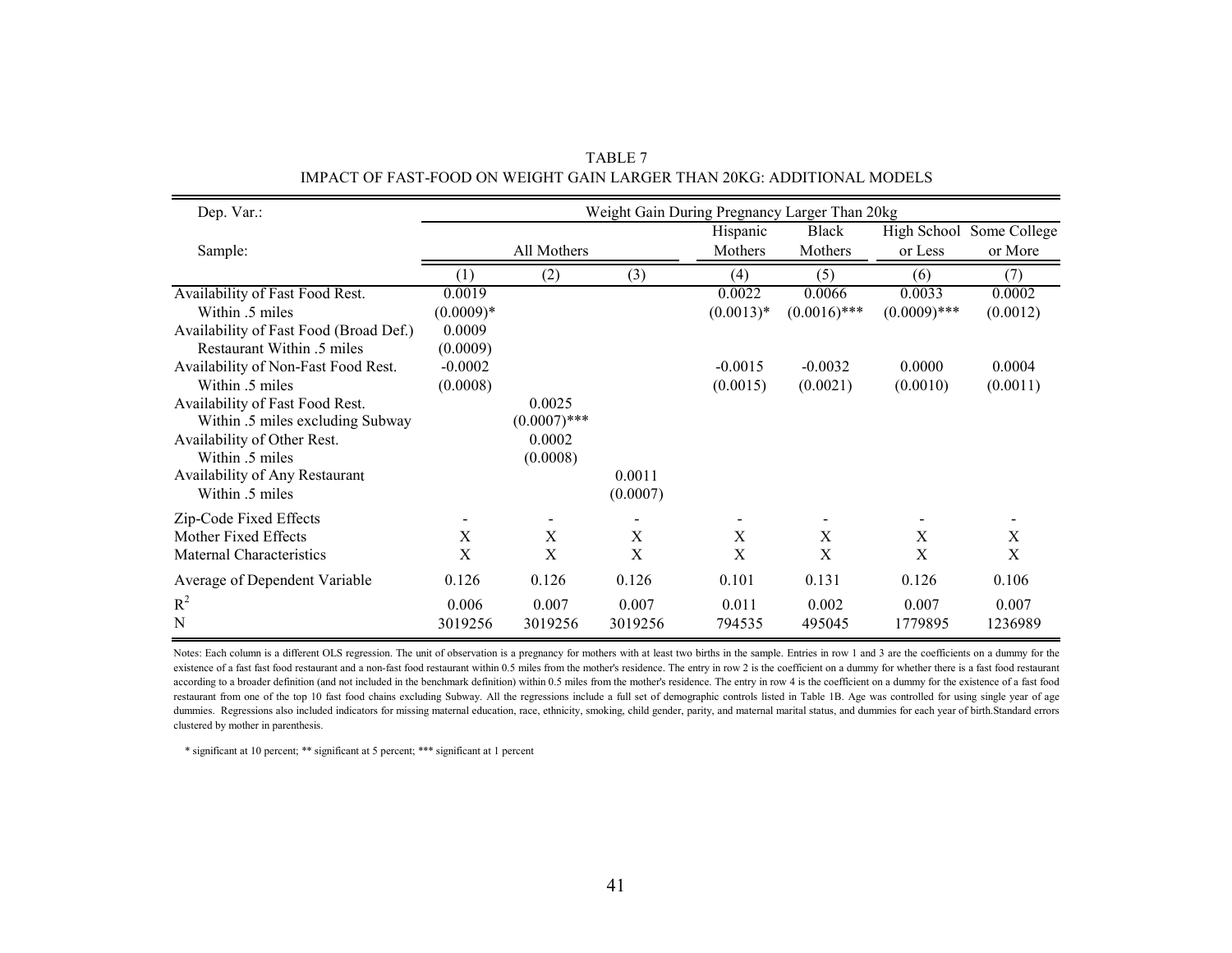|                                  | Weight Gain During Pregnancy $> 20$ |                   |                               |           |
|----------------------------------|-------------------------------------|-------------------|-------------------------------|-----------|
| Dep. Var.:                       |                                     | Kg.               | <b>Smokes</b>                 | Married   |
|                                  | Placebos based on                   | Placebos based on | Placebos based on demographic |           |
|                                  | leads                               | lags              | variables                     |           |
|                                  | (1)                                 | (2)               | (3)                           | (4)       |
| Availability of Fast Food Rest.  |                                     |                   | 0.0001                        | 0.0007    |
| Within 1 miles                   |                                     |                   | (0.0019)                      | (0.0028)  |
| Availability of Other Restaurant |                                     |                   | 0.0012                        | $-0.0016$ |
| Within 1 miles                   |                                     |                   | (0.0007)                      | (0.0011)  |
| Availability of Fast Food Rest.  |                                     |                   | 0.0002                        | $-0.0002$ |
| Within .25 miles                 |                                     |                   | (0.0009)                      | (0.0014)  |
| Availability of Other Restaurant |                                     |                   | 0.0001                        | $-0.0008$ |
| Within .25 miles                 |                                     |                   | (0.0006)                      | (0.0008)  |
| Availability of Fast Food Rest.  | 0.0035                              | 0.0010            | 0.0007                        | 0.0002    |
| Within .5 miles                  | $(0.0011)$ ***                      | (0.0012)          | (0.0006)                      | (0.0009)  |
| Availability of Other Restaurant | $-0.0006$                           | $-0.0021$         | 0.0021                        | $-0.0001$ |
| Within .5 miles                  | (0.0011)                            | $(0.0012)*$       | $(0.0006)$ ***                | (0.0009)  |
| Availability of Fast Food Rest.  | $-0.0014$                           |                   |                               |           |
| Within .5 miles 3 Years Later    | (0.0011)                            |                   |                               |           |
| Availability of Other Restaurant | 0.0012                              |                   |                               |           |
| Within .5 miles 3 Years Later    | (0.0012)                            |                   |                               |           |
| Availability of Fast Food Rest.  |                                     | 0.0019            |                               |           |
| Within .5 miles 3 Years Earlier  |                                     | (0.0013)          |                               |           |
| Availability of Other Restaurant |                                     | 0.0025            |                               |           |
| Within .5 miles 3 Years Earlier  |                                     | $(0.0012)$ **     |                               |           |
| Zip-Code Fixed Effects           |                                     |                   |                               |           |
| Mother Fixed Effects             | X                                   | X                 | X                             | X         |
| <b>Maternal Characteristics</b>  | X                                   | X                 | X                             | X         |
| $R^2$                            | 0.007                               | 0.008             | 0.008                         | 0.047     |
| N                                | 3019256                             | 2694834           | 3005825                       | 2889618   |

TABLE 8IMPACT OF FAST-FOOD ON WEIGHT GAIN: PLACEBOS

Notes: Each column is a different OLS regression. The unit of observation is a pregnancy for mothers with at least two births in the sample. Entries in rows 1, 3 and 5 are coefficients on dummies for the existence of <sup>a</sup> fast food restaurant and the entries in rows 2, 4 and 6 are coefficients on dummies for the existence of <sup>a</sup> non-fast food restaurant respectively within the specified distances from the mother's residence. Entries in rows 7 and 8 are coefficients on <sup>a</sup> dummy for the existence of <sup>a</sup> fast food restaurant and <sup>a</sup> non-fast food restaurant respectively within 0.5 miles from the mother's residence three years after the pregnancy. Entries in rows 9 and 10 are coefficients on <sup>a</sup> dummy for the existence of <sup>a</sup> fast food restaurant and <sup>a</sup> non-fast food restaurant respectively within 0.5 miles from the mother's residence three years before the pregnancy. All the regressions include <sup>a</sup> full set of demographic controls listed in Table 1B. Age was controlled for using single year of age dummies. Regressions also included indicators for missing maternal education, race, ethnicity, smoking, child gender, parity, and maternal marital status, and dummies for each year of birth. Standard errors clustered by mother in parenthesis.